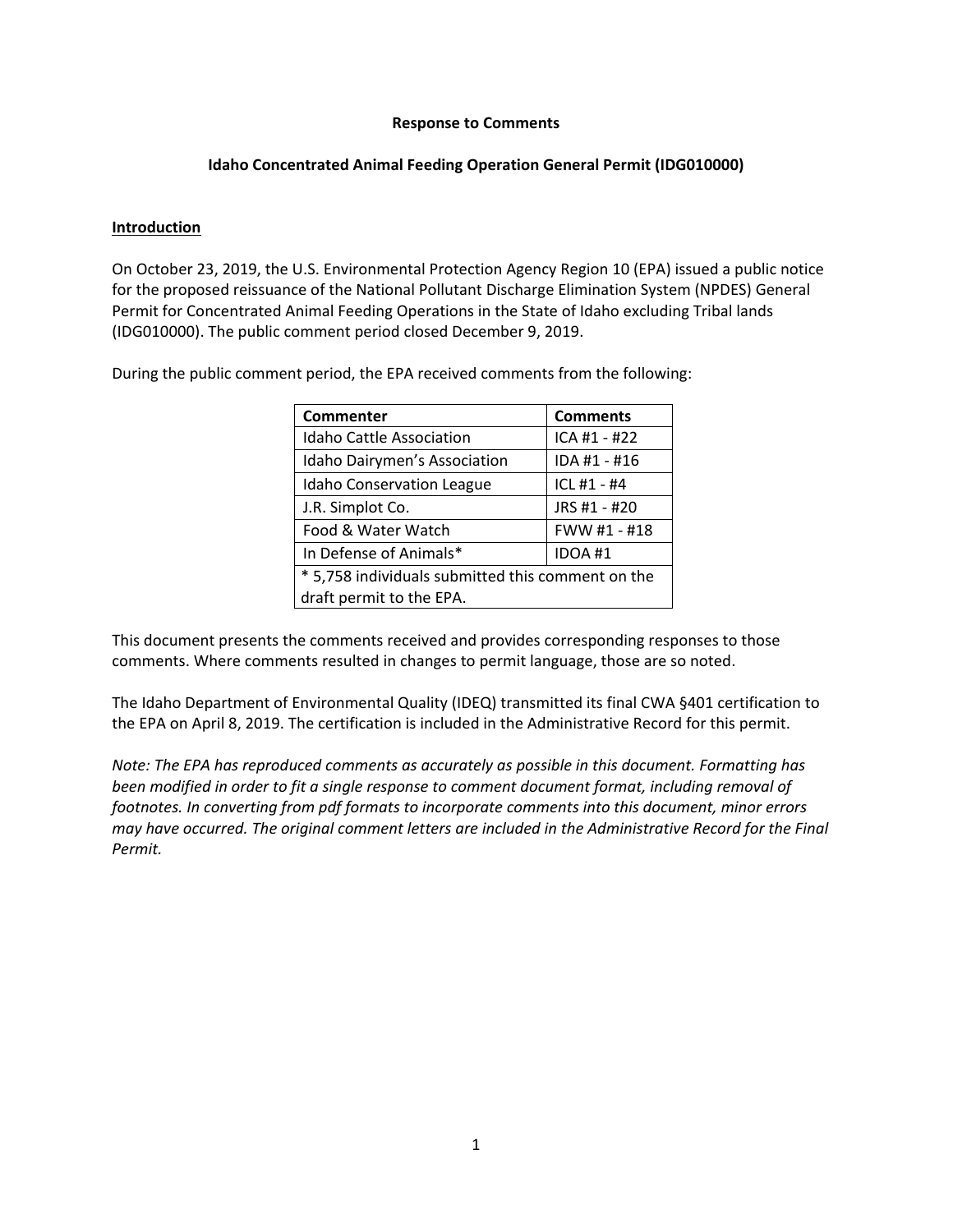#### **Response to Comments**

### **Comment ICA #1 (Idaho Cattle Association)**

I.B.4. The Beef Environmental Control Act in the state of Idaho designates Nutrient Management Plans as trade secrets and therefore should not be subject to public comment.

**EPA Response:** Pursuant to 40 CFR §122.23(h) the permitting authority must make available for public review and comment the notice of intent (NOI) submitted by the CAFO, including the CAFO's nutrient management plan (or NMP), and the draft terms of the nutrient management plan to be incorporated into the permit. Any subsequent revisions to the nutrient management plan must also be available to the public. 40 CFR §122.42(e)(6)(ii)(A) and (B). Furthermore, 40 CFR §122.7 states that "[i]nformation required by NPDES application forms...may not be claimed confidential. This includes information submitted on the forms...and any attachments...." Therefore, nutrient management plans are required to be subject to public comment and cannot be claimed as confidential and/or trade secrets.

Idaho's regulations are not inconsistent with the federal Clean Water Act. In seeking NPDES permitting authority, Idaho explained that nutrient management plans are not considered trade secrets for those CAFOs regulated under the Clean Water Act. Idaho Attorney General's Statement, IPDES Application at p. 3. Moreover, the Beef Environmental Control Act specifically states that "[t]he provisions of [the Act] do not alter the requirements, liabilities and authorities with respect to or established by an Idaho NPDES program." Thus, even when IDEQ obtains permitting authority, nutrient management plans for regulated CAFOs will not be considered trade secrets.

## **Comment ICA #2 (Idaho Cattle Association)**

I.B. There is no requirement for the EPA to make a timely determination on completeness of an application. Even though an operation has applied for a NOI, it would be out of compliance until the NOI has been approved by the EPA. The Idaho Cattle Association recommends that the EPA have 30 days to determine if an NOI is complete.

**EPA Response:** A NPDES permit sets forth requirements for permittees, not requirements for the NPDES permitting authority. However, it is the EPA's intent to conduct timely review of NOIs and NMPs to provide permit coverage to a CAFO as soon as possible.

## **Comment ICA #3 (Idaho Cattle Association)**

I.B. Existing CAFO's have no control on whether a location has been designated as historical. Also, outside organizations could attempt to designate a CAFO as historical and use the language in this permit to cause additional burdens to the CAFO. This section has nothing to do with the CWA and should be stricken.

**EPA Response:** Pursuant to 40 CFR §122.49(b), the EPA is required to consider the applicability of the National Historic Preservation Act of 1966 and consult with the relevant State/Tribal Historic Preservation Officer(s) when issuing permits. In order to ensure that the permitting action will not have an effect on historic properties, the permit contains a condition where a CAFO is not eligible for coverage under the general permit where there will be an effect on historic properties. In such cases, the CAFO owner/operator should consult with the State/Tribal Historic Preservation Officer regarding measures needed to mitigate effects on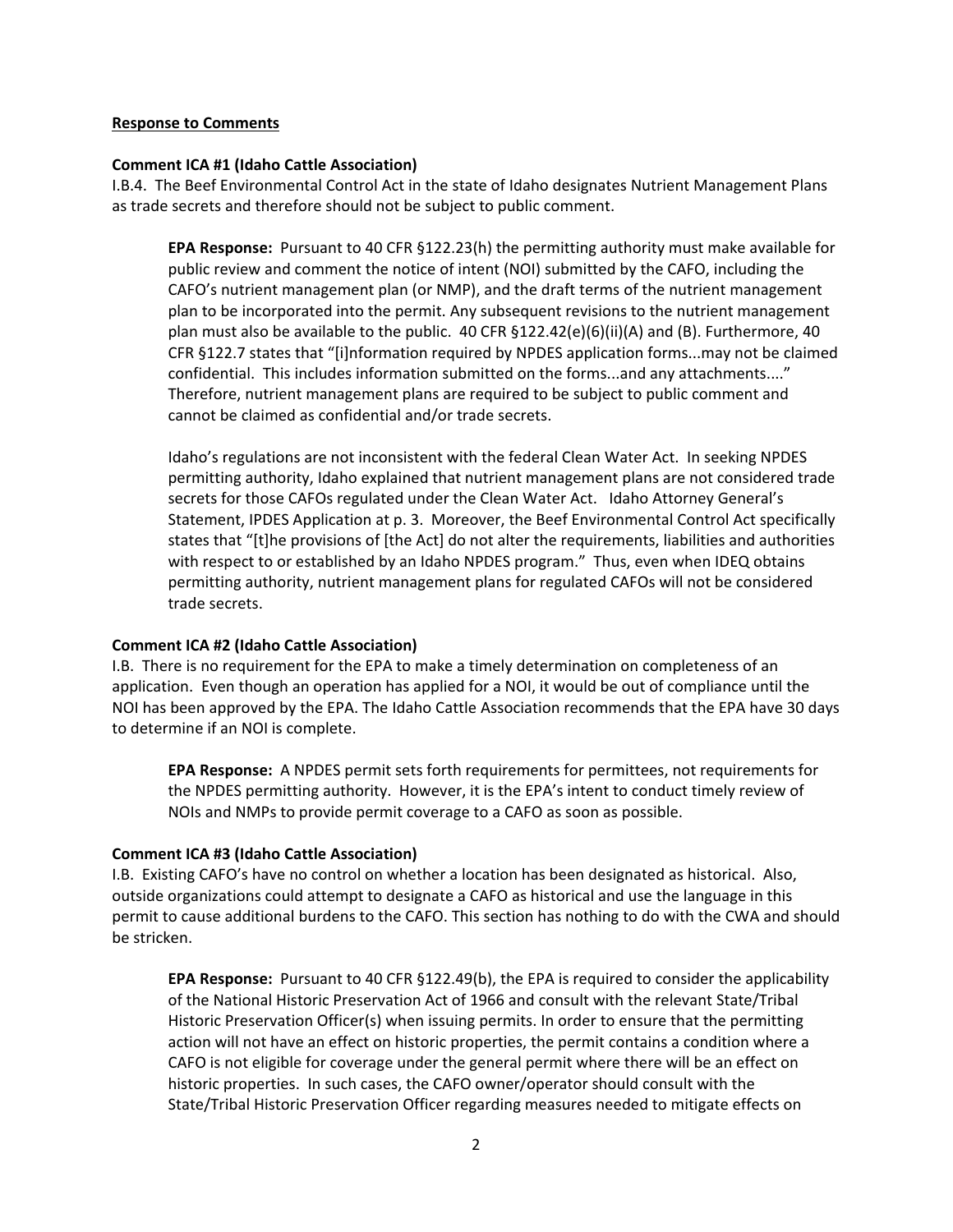historic properties. These measures can be included in an individual NPDES permit. See Part I.F.1.c of the Final Permit. Since the general permit does not allow CAFOs to obtain coverage when they effect historic property, the EPA has removed the provisions regarding consultation with the State/Tribal Historic Preservation Officer as such consultation will be done during the individual NPDES permitting process. The EPA notes that the designation of historic properties is outside the scope of this permitting action.

## **Comment ICA #4 (Idaho Cattle Association)**

I.C. Only if a permittee chooses to be repermitted can the EPA compel a permittee to re-apply for permit coverage 180 days prior to the expiration of a current permit. If a CAFO owner/operator does not choose to be repermitted, the EPA may not require him to reapply.

**EPA Response:** 40 CFR §122.21(d), *Duty to reapply*, requires that permittees with currently effective permits shall submit a new application 180 days before the existing permit expires. The EPA agrees that the agency cannot require a permittee to reapply for permit coverage. However, it should be noted that if the permittee does not reapply for permit coverage, the prior general permit will expire, and the permittee will no longer have permit coverage.

# **Comment ICA #5 (Idaho Cattle Association)**

II.A.1.b. Beef cattle operations are only required to have 120 days of storage. Therefore, this should be changed to read: "During the required storage period for the operation."

**EPA Response:** The EPA is modifying the permit to include the same language regarding the ELGs applicable to the production area that was contained in the expired 2012 permit. Therefore, EPA has removed "of 180 days" from II.A.1.b.

## **Comment ICA #6 (Idaho Cattle Association)**

II.A.2.a.ii. Daily inspection is not reasonable especially since many of these lines are underground. Weekly inspection should be adequate.

**EPA Response:** 40 CFR §412.37(a)(1)(ii) requires daily inspection of water lines, including drinking water or cooling water lines. See also response to comment IDA #12.

## **Comment ICA #7 (Idaho Cattle Association)**

II.B.8.b. It is recommended that alternative conservation practices that are designed in consultation with a Profession Engineer (P.E.) licensed in the State of Idaho also be approved as an alternative to a 100 ft wellhead setback or 35 ft vegetative buffer.

**EPA Response:** This alternative has been included in the Final Permit.

# **Comment ICA #8 (Idaho Cattle Association)**

II.A. Proposed addition: Tightlining. Many CAFO facilities have a discharge from an animal watering system that is not contaminated by manure or litter. This form of watering system is called tightlining. Tightlining involves collecting the trough water overflow directly from the top of the tank into a sealed pipe thereby not allowing for contamination. ICA recommends making the following addition: There must be no discharge of manure, litter, or process wastewater pollutants into waters of the United States from the production except as provided below: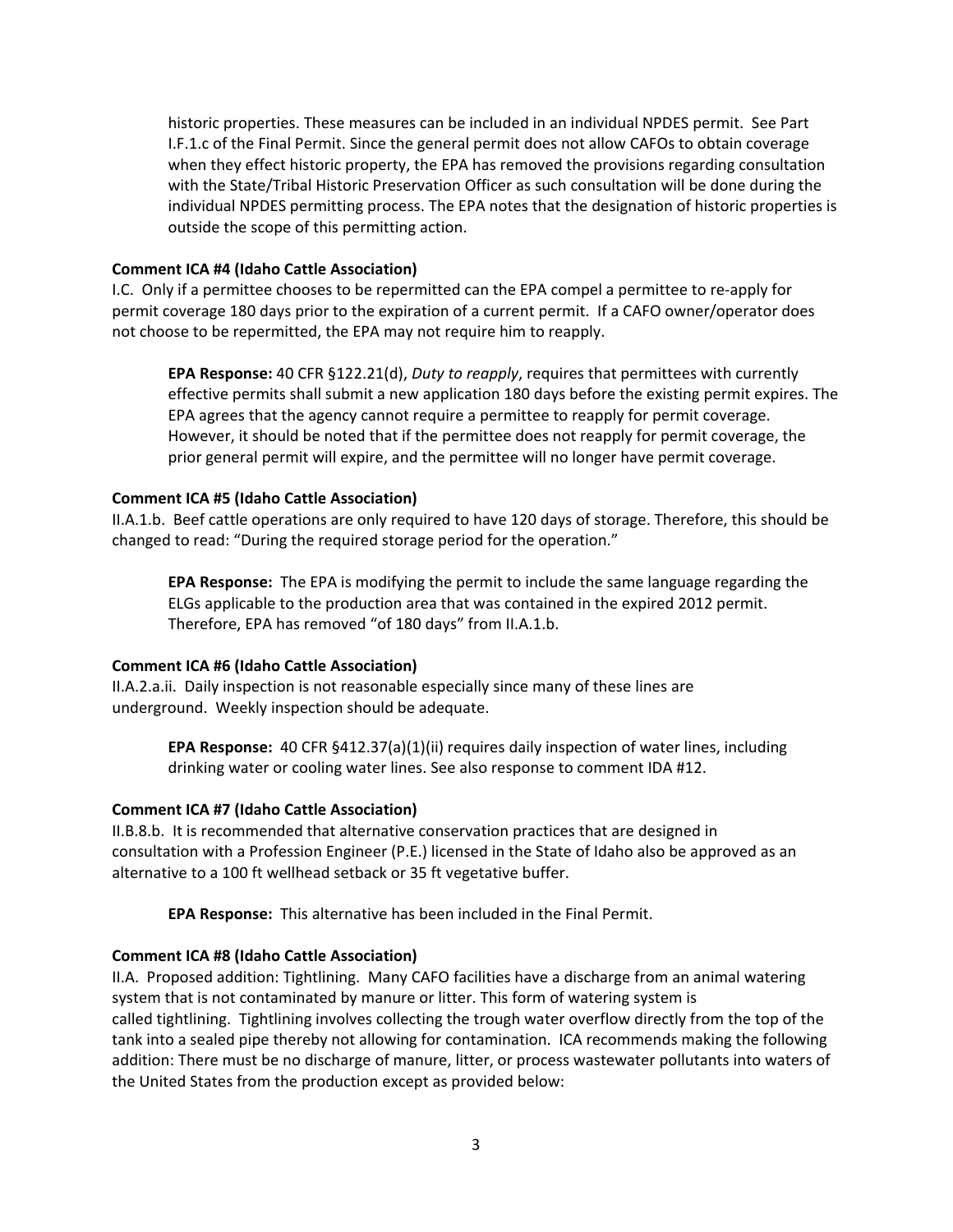- *1. Whenever precipitation causes an overflow of manure, litter, or process wastewater, pollutants in the overflow may be discharged into waters of the United States provided:*
	- *a. The production area is properly designed, constructed, operated and maintained to contain all manure, litter, process wastewater, and runoff and direct precipitation from a 25-year, 24-hour storm event for the location of the CAFO.*
- *2. Tightline water trough overflow that is managed as follows.*
	- *a. Water trough overflow that is discharged in a closed pipe directly from the water trough past the process area so no manure or litter contamination can occur.*
	- *b. Only occurs in the winter months to prevent freezing.*
	- *c. Management of tightline overflow is included in the Nutrient Management Plan*

**EPA Response:** Overflows from trough water systems include pollutants that may be discharged to waters of the U.S. As such, the permit needs to address these discharges. Discharges from the production area are allowed only when in compliance with Part II.A.1 of the Final Permit. No change has been made to the permit as a result of this comment.

### **Comment ICA #9 (Idaho Cattle Association)**

III.A.2.a.i. The comments reference the IDAWM software. It is our understanding that this software is no longer in use and should be replaced with the appropriate software. In addition, an alternative provision should be added to allow a producer to demonstrate that the facility is designed with adequate storage capacity as determined by runoff and design calculations conducted by a Professional Engineer (P.E.) licensed in the state of Idaho, followed by an as built survey conducted by a Professional Engineer (P.E.) licensed in the state of Idaho.

**EPA Response:** The EPA acknowledges that the IDAWM software is no longer in use; however, the IDAWM spreadsheet can still be used for purposes of making this specific calculation. In addition, the EPA agrees to include alternative provisions to allow the permittee to demonstrate adequate storage capacity through alternative documentation. The EPA has made this change to the Final Permit. See IDA comment #6.

#### **Comment ICA #10 (Idaho Cattle Association)**

III.A.2.a.ii. The comments reference the use of the Washington NRCS Engineering Technical Note #23 for use in ensuring the proper operation and maintenance of wastewater and manure storage structures. It is recommended other standards that are shown to be equally protective to the Washington NRCS Engineering Technical Note #23 also be allowed to be used to prove compliance of existing wastewater and manure storage structures. This request is made due to the fact that some existing storage structures may have been previously designed using equally protective standards from other states and these standards have already been documented. Allowing the use of current documentation, a producer has on file to prove equal protection standards could potential save the producer thousands of dollars in consulting fees while attaining the same level or environmental protection.

**EPA Response:** As suggested by the commenter, an alternative demonstration, certified by a professional engineer, has been included in the Final Permit. See IDA comment #6.

## **Comment ICA #11 (Idaho Cattle Association)**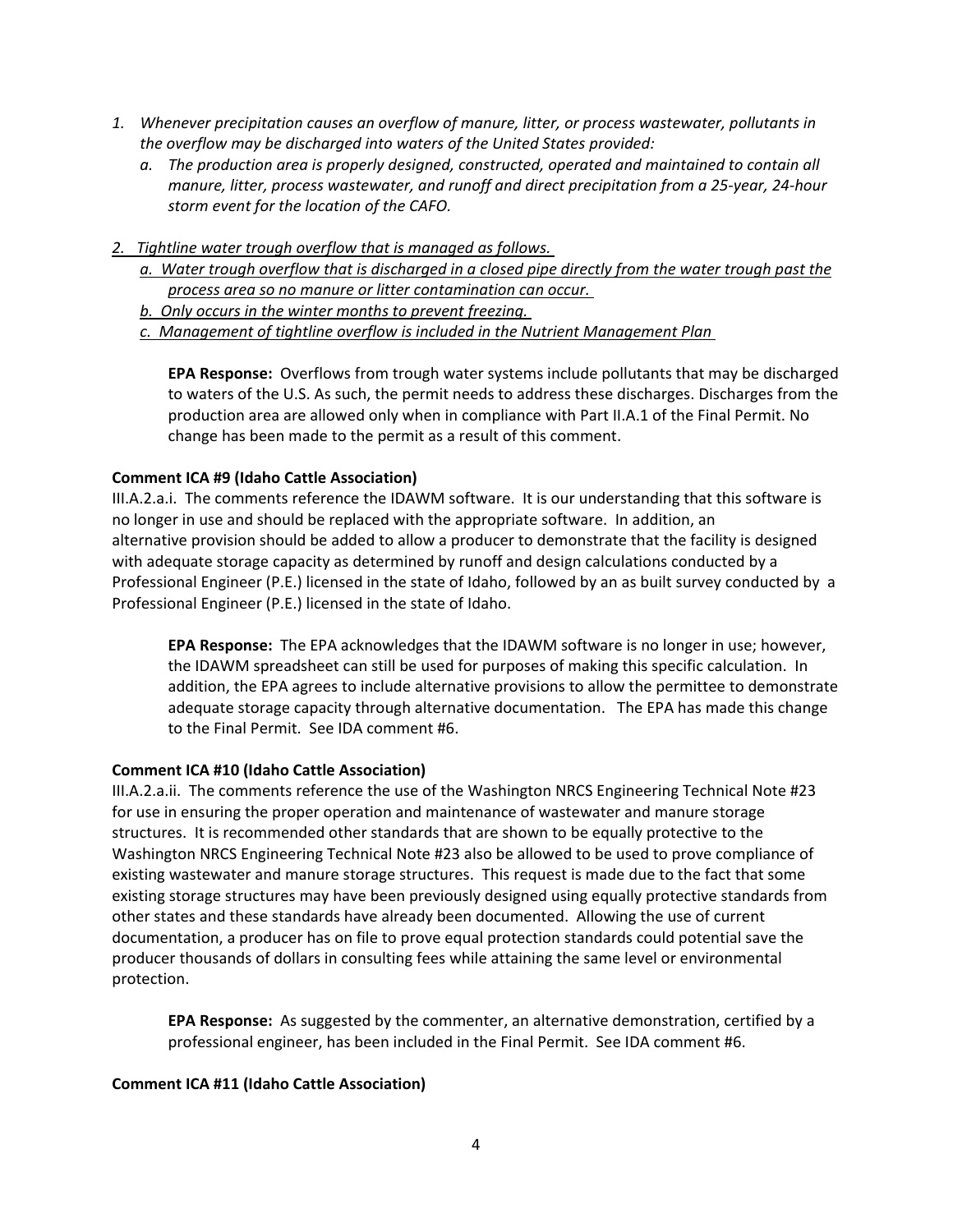III.A.2.b. The NPDES permit should not be dictating how mortalities are handled other than they need to be handled so as to not contaminate waters of the US.

**EPA Response:** The mortality handling provisions of Part III.A.2.b are consistent with the regulatory requirements at 40 CFR §412.37(a)(4); NRCS Conservation Practice Standards 316 (Animal Mortality Facility) and 368 (Emergency Animal Mortality Management); and Idaho's regulations for Dead Animal Movement and Disposal (IDAPA 02.04.17). The requirements in the permit provide the producer significant latitude to determine schedules, on-site storage methods, final disposal methods, etc. The Permit only requires that these elements of mortality management be described in the NMP. No change has been made to the permit as a result of this comment.

## **Comment ICA #12 (Idaho Cattle Association)**

III.A.2.f. Dairies may opt to use the P Index. We recommend changing this to read: "facilities may opt". As in the course of the next five years, other types of facilities may utilize the P Index.

**EPA Response:** This change has been made in the Final Permit.

### **Comment ICA #13 (Idaho Cattle Association)**

III.A.2.h. ICA recommends that actual crop removal data gathered through crop tissue testing at the time of harvest also be allowed to be used for calculating crop nutrient needs and land application rates. Actual crop removal data is the most specific and accurate data available.

**EPA Response:** The Final Permit allows for the use of alternative methods for calculating crop nutrient needs and land application rates. In the absence of specific Land Grant University fertilizer or production guides, the NMP can identify and include the best available data, like actual crop removal data, used to determine specific land application rates for the crop, if all data and calculations are appropriately documented in the NMP.

## **Comment ICA #14 (Idaho Cattle Association)**

III.A.2.h. ICA also recommends that land application rates of nutrients in the NMP only be calculated in terms of pounds per acre for a given crop and yield. Application volumes of manure, litter or process wastewater can later be calculated at the time of application based on the nutrient concentration of the manure, litter or process wastewater to be applied. This will better allow for adjustment of application volumes based on nutrient variability that may take place in the manure, litter or process wastewater throughout the year. Actual land application volumes applied can be recorded in the annual report along with the calculations showing that total nutrient applications did not exceed the crop nutrient requirements.

**EPA Response:** The EPA emphasizes that the nutrient management plan submitted with the NOI *must* include application volume calculations so that the permitting authority can undertake a reasonable evaluation of the NMP. These volumes must also be included in all annual reports. However, the Final Permit now clarifies that application volumes of manure, litter and process wastewater may be calculated immediately prior to application.

#### **Comment ICA #15 (Idaho Cattle Association)**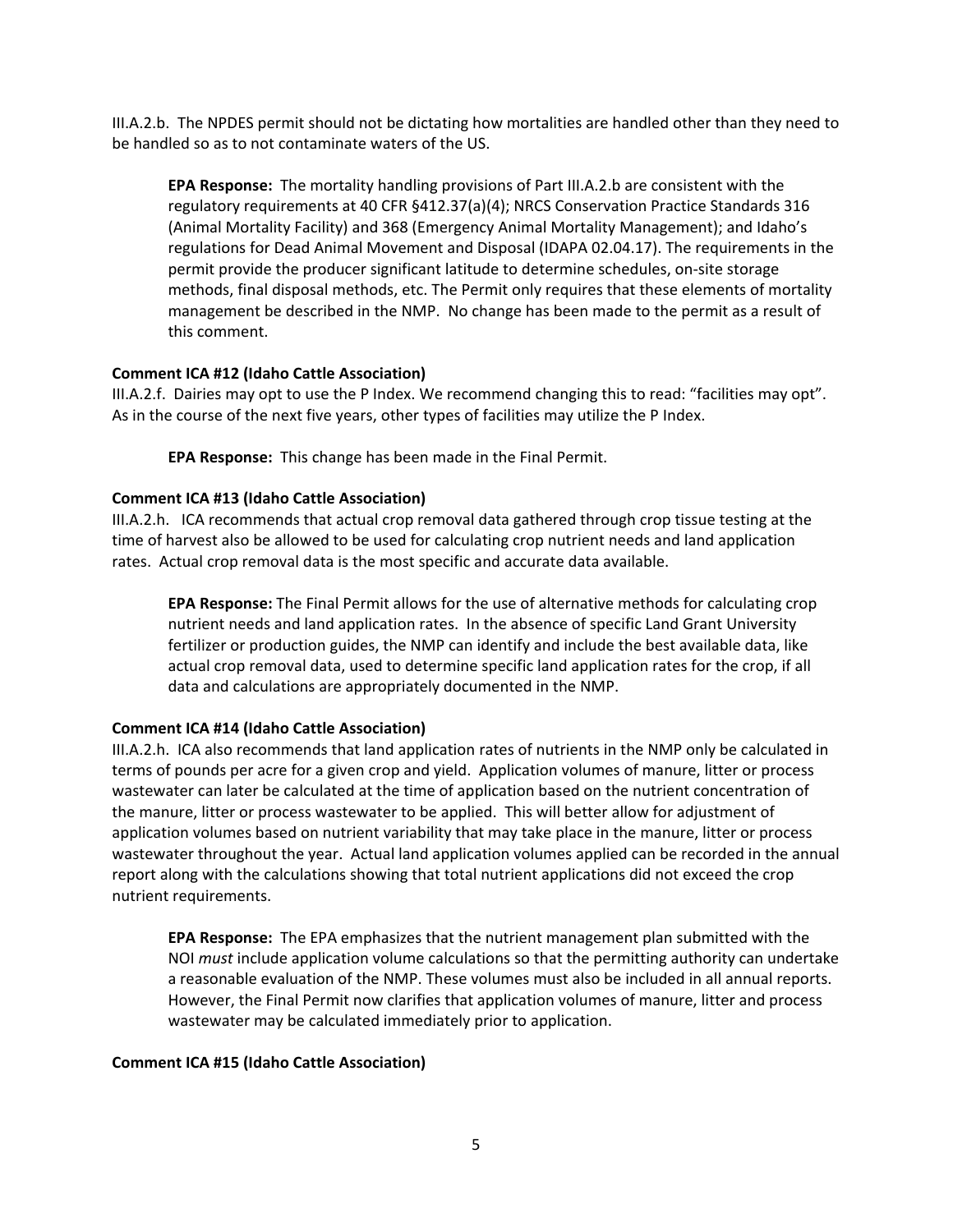III.A.5.b. Lists four items that EPA considers substantial changes but does not limit it to only these changes. ICA recommends defining all changes that are considered to be substantial in the permit and not leaving it open to arbitrary judgment.

**EPA Response:** This requirement is taken directly from the regulations at 40 CFR §122.42(e)(6)(iii)(A)-(D). No change has been made as a result of this comment.

## **Comment ICA #16 (Idaho Cattle Association)**

II.A.5.b. Again, NMP are deemed a trade secret in Idaho code and should not be available for public comment.

**EPA Response:** See response to comment ICA #1.

# **Comment ICA #17 (Idaho Cattle Association)**

III.B. The permit calls for any damage to the liner to be evaluated by an engineer and corrected within 30 days. ICA recommends that damage should be evaluated by an engineer and corrected by the appropriate season. 30 days does not allow adequate time to utilize a professional engineer in this process.

**EPA Response:** Manure, litter and process wastewater storage structures are used in all seasons, so it is unclear what the commenter means by "*the appropriate season*". Since liner damage can result in significant environmental harm if it is not repaired, a timeline must be included in the Permit. However, the EPA acknowledges that there may be certain situations where a delay may be justified, and has modified this sentence in the Final Permit to read: *Any damage to the liner must be evaluated by a Professional Engineer and corrected within thirty (30) days of the damage, unless the Permitting Authority approves an alternative schedule. The permittee must submit the request within thirty (30) days of the damage, and it must include the PE evaluation of the risks of pollutant releases if the liner is not repaired immediately.*

## **Comment ICA #18 (Idaho Cattle Association)**

III.C. This section of the permit should be omitted from the NPDES. If a facility has terminated coverage under the NPDES closure it should not be regulated by the permit.

**EPA Response:** The Facility Closure provisions in Part III.C of the permit stipulate the protective measures that must be taken in order to close the facility prior to terminating permit coverage. The EPA notes that discharges from the facility following termination of permit coverage may constitute violations of the Clean Water Act. Thus, careful attention to closure procedures is in the best interest of the operator. No change has been made to the permit as a result of this comment.

# **Comment ICA #19 (Idaho Cattle Association)**

IV.B. ICA recommends that the annual reports only be required to contain field and corresponding application information for fields listed in the facilities NMP that received manure, litter or process wastewater in that given year. Fields that did not receive manure, litter or process wastewater should be allowed to be excluded from the annual report until which time they receive manure, litter or process wastewater. This is the processing utilized by other states in their NMP/NPDES annual reporting processes.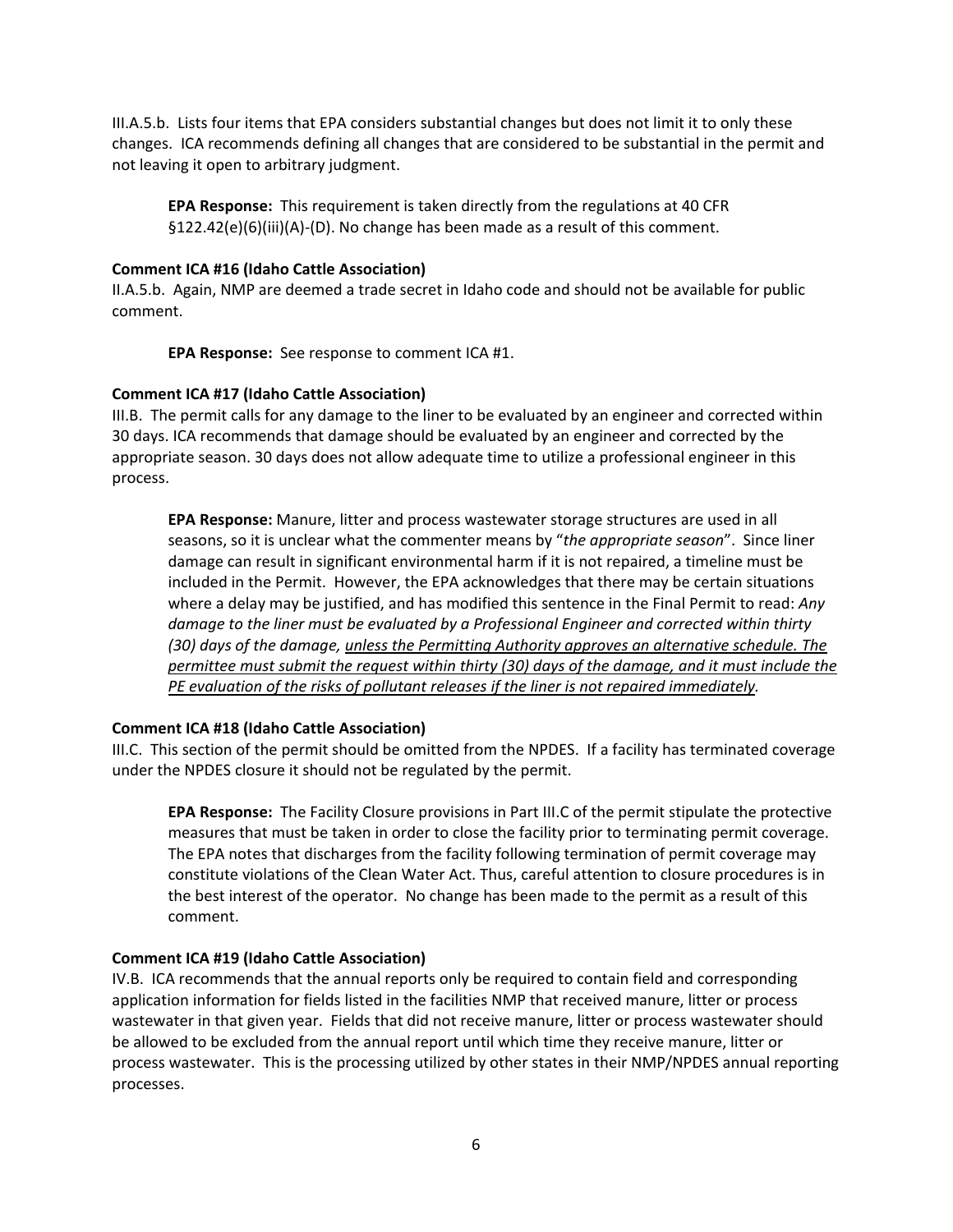**EPA Response:** Annual reports need only include information on fields that received manure, litter and process wastewater during a given reporting year. This requirement has been clarified in the Annual Report Template of the Final Permit.

#### **Comment ICA #20 (Idaho Cattle Association)**

IV.B. Many of the reporting requirements are considered confidential. ICA recommends not submitting information in an annual report, but maintaining this information on site, which EPA can review.

**EPA Response:** Per 40 CFR §122.42(e)(4) all of the reporting requirements in the permit are required elements of annual reports that must be submitted to the permitting authority. See response to comment ICA #1.

### **Comment ICA #21 (Idaho Cattle Association)**

IV.C. ICA recognizes the former WOTUS rule has been vacated and the latest definition needs to be used in the permit.

**EPA Response:** See response to comment JRS #20.

### **Comment ICA #22 (Idaho Cattle Association)**

IV.C. ICA's understanding is that any manure that spills from a truck on the way to a stockpile area or field is considered a discharge. It is also ICA's interpretation, leaving a feedlot and driving on to a roadway with manure on your tires you drive through a feed yard, it would be considered a discharge. This standard is unreasonable and would be impossible to manage.

**EPA Response:** A spill to a roadway is only a discharge if it reaches waters of the U.S. Thorough and timely clean-up should prevent an actual discharge. If the commenter is requesting release from responsibility for spills that result in a discharge of pollutants to waters of the U.S., the EPA cannot provide such assurance in an NPDES permit. With respect to expectations regarding spill response please see 40 CFR §122.41 *Duty to Mitigate* (Part V.B.4 of the Final Permit) and 40 CFR §122.41(l)(6)(i) *Noncompliance Reporting* (Part IV.C, Unauthorized Discharges and IV.E, Spills/Releases of the Final Permit).

#### <span id="page-6-0"></span>**Comment IDA #1 (Idaho Dairymen's Association)**

With the transfer of permitting authority from EPA to the Idaho Department of Environmental Quality ("IDEQ") rapidly approaching (July 1, 2020); EPA's proposed reissuance of a NPDES General Permit for CAFOs in Idaho is ill-timed and inadequately informed by the needs, requirements and processes of dairy environmental management in Idaho. IDA recommends that issuance of a new General Permit for dairy operations and other CAFOs in Idaho be delayed until IDEQ takes over permitting authority and has an opportunity to work with the Idaho State Department of Agriculture ("ISDA''), IDA and other interested parties in Idaho to develop a permit that is tailored to the meet the challenges, needs and expectations of dairy environmental management in Idaho.

Among regulatory agencies, ISDAhasthe most direct, in-depth knowledge and experience with dairy environmental management and administration in Idaho. More than any other government agency, ISDA understands dairy nutrient management planning and containment structure construction and maintenance. IDA has participated in IDEQ's workgroup developing guidance for the anticipated IPDES CAFO permits to ensure that IDPES permit provisions and procedures are clear, consistent with the law and dairy environmental management in Idaho, and do not create conflicts between IPDES permitting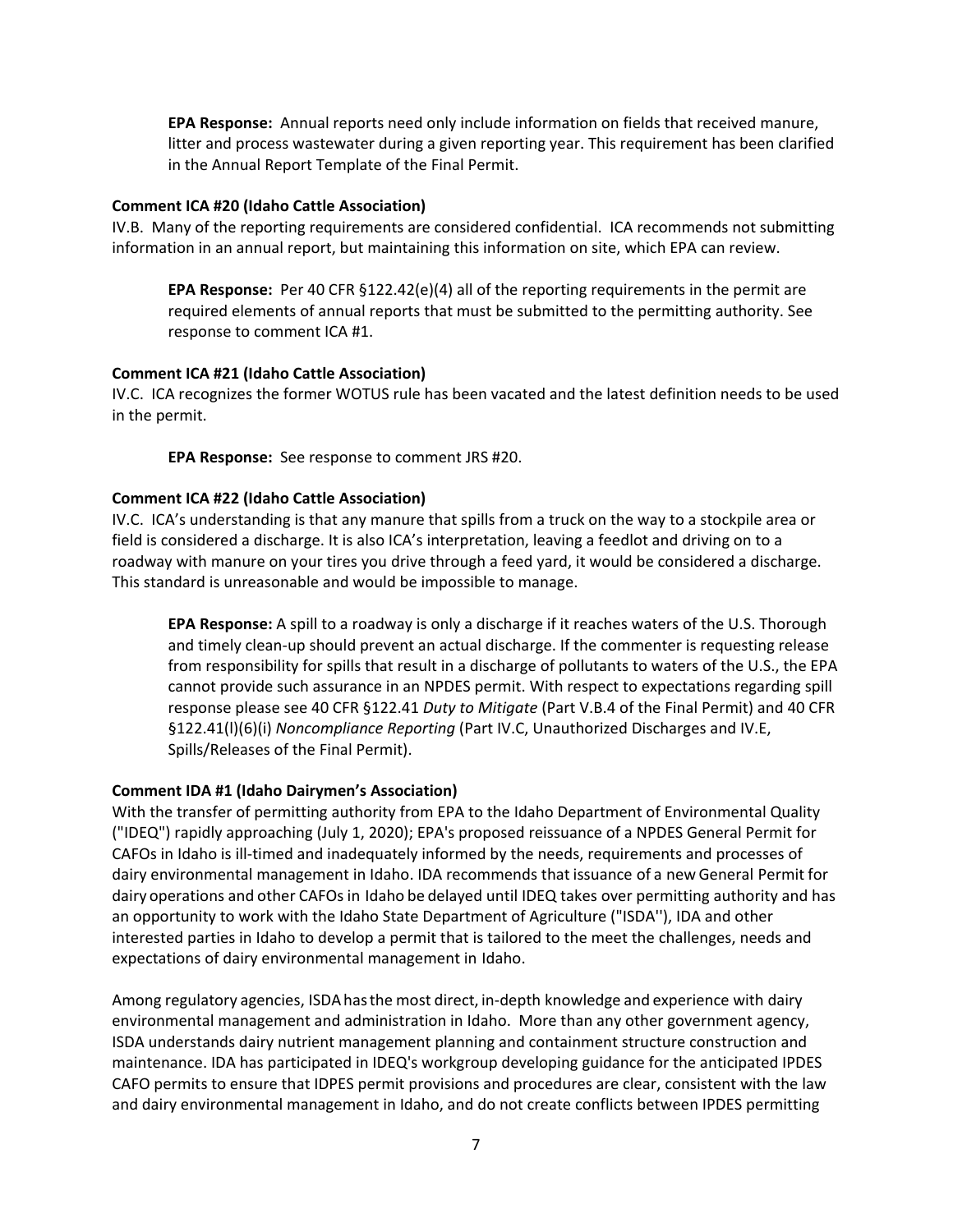and dairy environmental management administration and enforcement by ISDA. Unfortunately, ISDA has not been sufficiently involved in the development of EPA's Draft Permit. This is evident from several proposed permit provisions that reference, incorporate or apply guidance documents and standards that are not used or pertinent to dairy environmental management in Idaho. As proposed, EPA's draft permit contains numerous provisions that will create confusion and conflicting standards for regulatory agencies and permittees, as well as undue hardship for dairyoperators.

If EPAdoesnotpostponereissuanceofanNPDESPermittoallowIDEQtodevelopandissuea permitthatwill workinIdaho,IDA recommends that a section beadded to the beginning of the permit that explains the posture and timeline of this permit. At a minimum, it should explain that: (1) this permit will be enforced by EPAuntilIdahogainsprimacyofitsCAFOpermitsin 2020; (2) once Idaho gains primacy, this permit will be enforced by Idaho agencies; (3) the effective period of this permit and Idaho's intent to use this permit as the IPDES permit until it writesits own; and (4) precisely what Idaho agencies must be contacted for each requirement once Idahogains primacy of the permit. There are numerous points in the permit that refer to reportsbeingmadeto EPA,but theydonotindicatetowhomthosereportsmustbemadeonce Idaho takes primacy. Because this Draft Permit will become the Idaho Pollution Discharge EliminationSystem(IPDES) Programpermitin2020,wefeelitisnecessarytoclearlydelineate thisinformationatthebeginningofthe documentso that permittees can clearly understand the framework and reporting requirements of the final permit.

IDA also encourages EPA to recognize and implement the common sense and practical approach that IDA has taken in recommending the solutions contained herein. CAFOs, and especially dairies, are dynamic operations with complex operational challenges. As such, the requirements that permittees are held to should be realistic and reflect actual working conditions of a dairy, rather than idealistic requirements from text books that are not practically attainable on the ground during the normal course of operation. *As* a group that represents real-life, potential permittees, IDA hopes that this collaborative approach will provide insight to bridge the gap between agency expectations and what is realistically attainable by the permittees themselves.

**EPA Response:** ISDA and IDEQ have a Memorandum of Understanding between the agencies that primarily deals with inspections once IDEQ obtains CAFO permitting authority; however, ISDA will not have any NPDES permitting or enforcement authority. Once general permitting authority is transferred on July 1, 2020, IDEQ is the sole IPDES permitting authority for CAFOs in the State. The EPA and IDEQ developed the phased schedule for transfer of the NPDES program with the specific understanding that the CAFO General Permit will be in place prior to the transfer of the general permitting program on June 1, 2020. For additional details on roles and responsibilities associated with the transfer of the Idaho NPDES program see: [https://www.epa.gov/npdes-permits/idaho-npdes-program-authorization.](https://www.epa.gov/npdes-permits/idaho-npdes-program-authorization) As explained in the Fact Sheet, once the permit transfers to IDEQ, all documentation required by the permit would be sent to IDEQ rather than to the EPA and any decision under the permit stated to be made by the EPA or jointly between the EPA and IDEQ will be made solely by IDEQ. See Fact Sheet at p. 4. No further clarification is necessary with regard to the permit.

## **Comment IDA #2 (Idaho Dairymen's Association)**

I.F.2 IDA recommends changing this section to read as follows:

*Pursuant to 40 C.F.R. §122.28(b)(3). EPA may at any time require any facility authorized by this permit to apply for, and obtain, an individual NPDES permit. EPA will notify the operator, in writing,*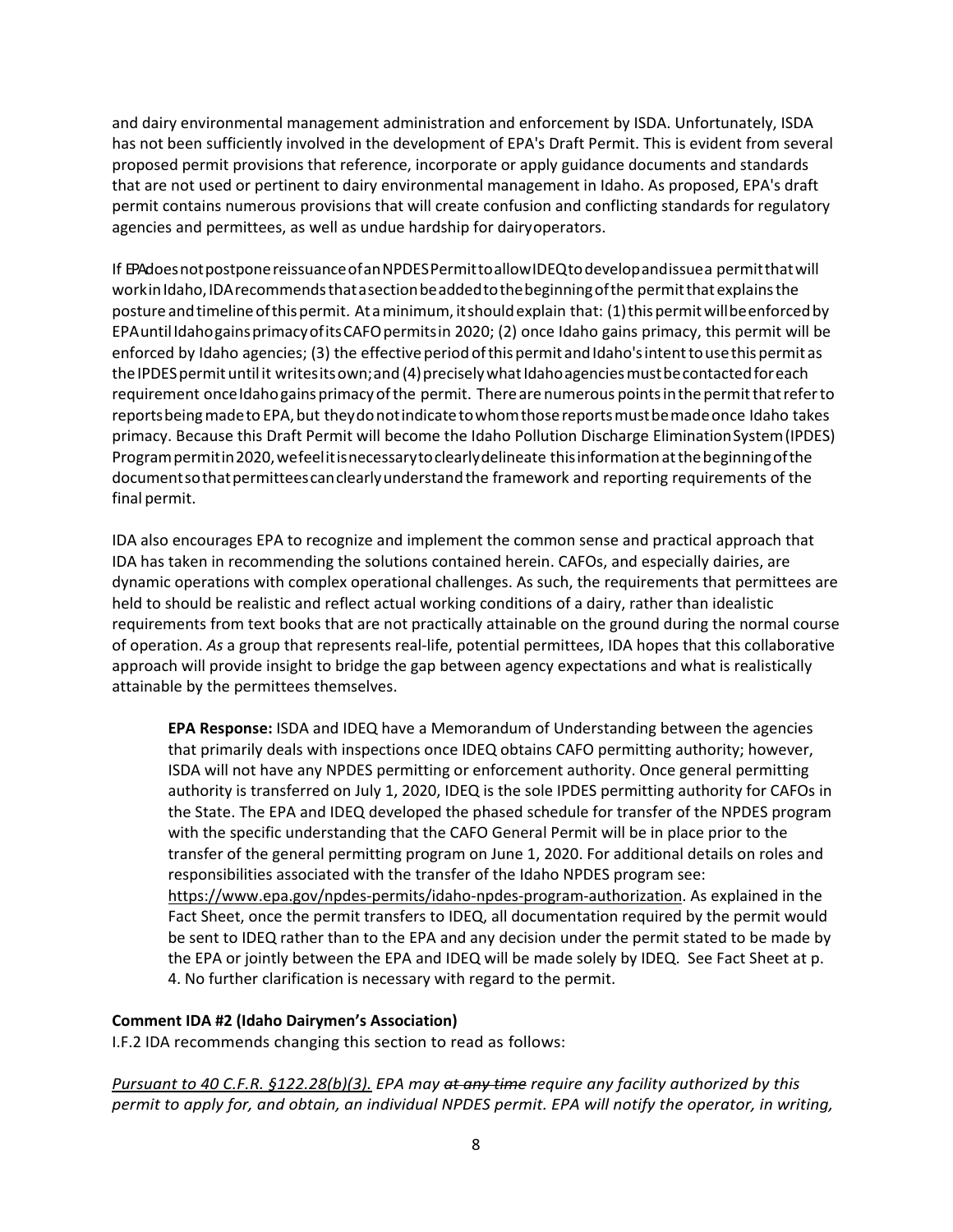*that an application for an individual permit is required and will set a time for submission of the application. Coverage of the facility under this general NPDES permit is automatically terminated when: (1) the operator fails to submit the required individual NPDES permit application within the defined time frame; or (2) the individual NPDES permit is issued by EPA.*

**EPA Response:** This change has been made to the Final Permit.

# **Comment IDA #3 (Idaho Dairymen's Association)**

I.F.3. This section states that an owner/operator may request to be covered under an individual permit pursuant to 40 CFR § 122.28(3)(iii). However, there is an error with this CFR reference that may confuse permittees. The correct reference should be to 40 C.F.R. § 122.28(b)(3)(iii). IDA recommends correcting this section to read asfollows:

*Any owner/operator who believes that the terms and conditions of this general permit are not appropriate for his/her CAFO facility, either prior to or after obtaining coverage under this permit, may request to be covered under an individual permit pursuant to 40 CFR § 122.28(b)(3)(iii). The owner/operator shall submit an application for an individual permit (Form 1 and Form 2B) with the reasons supporting the application to EPA If a final, individual NPDES permit isissued to an owner/operator otherwise subject to this general permit, the applicability of this NPDES CAFO general permit to the facility is automatically terminated on the effective date of the individual NPDES permit. Otherwise, the applicability of this general permit to the facility remains in full force and effect.*

**EPA Response:** The EPA thanks the commenter for catching this error. It has been corrected in the Final Permit.

## **Comment IDA #4 (Idaho Dairymen's Association)**

II.B.8. This section discusses compliance alternatives to the 100-feet land application set back. Although IDA understands the intent of this section, it believes that its vague language may be open to interpretation and that it may confuse permittees. IDA recommends making the following changes to this section to provide clarity for permittees:

*Land application setback requirements. Unless the permittee exercises one of the compliance alternatives of this section as provided below in (a) or (b), manure, litter, and process wastewater may not be applied closer than 100 feet to any down- gradient surface waters, open tile line intake structures, sinkholes, agricultural well heads, or other conduits to service waters.*

- *a. Vegetated buffer compliance alternative. As a compliance alternative, the CAFO may substitute the 100-foot setback with a 35-foot wide vegetated buffer where applications of manure, litter, or process wastewater are prohibited.*
- *b. Alternative practices compliance alternative. As a compliance alternative, the CAFO may demonstrate that a setback or buffer is not necessary because implementation of alternative conservation practices or field-specific conditions will provide pollutant reductions equivalent or better than the reductions that would be achieved by the 100-foot setback. An adequate demonstration may include the use of site-specific data using a tool such as the Idaho NRCS Water Quality Technical Note #6, Idaho Nutrient Transport Risk Assessment (INTRA) (Appendix E) or the Idaho Phosphorus Site Index (Appendix I) , and associated implementation of*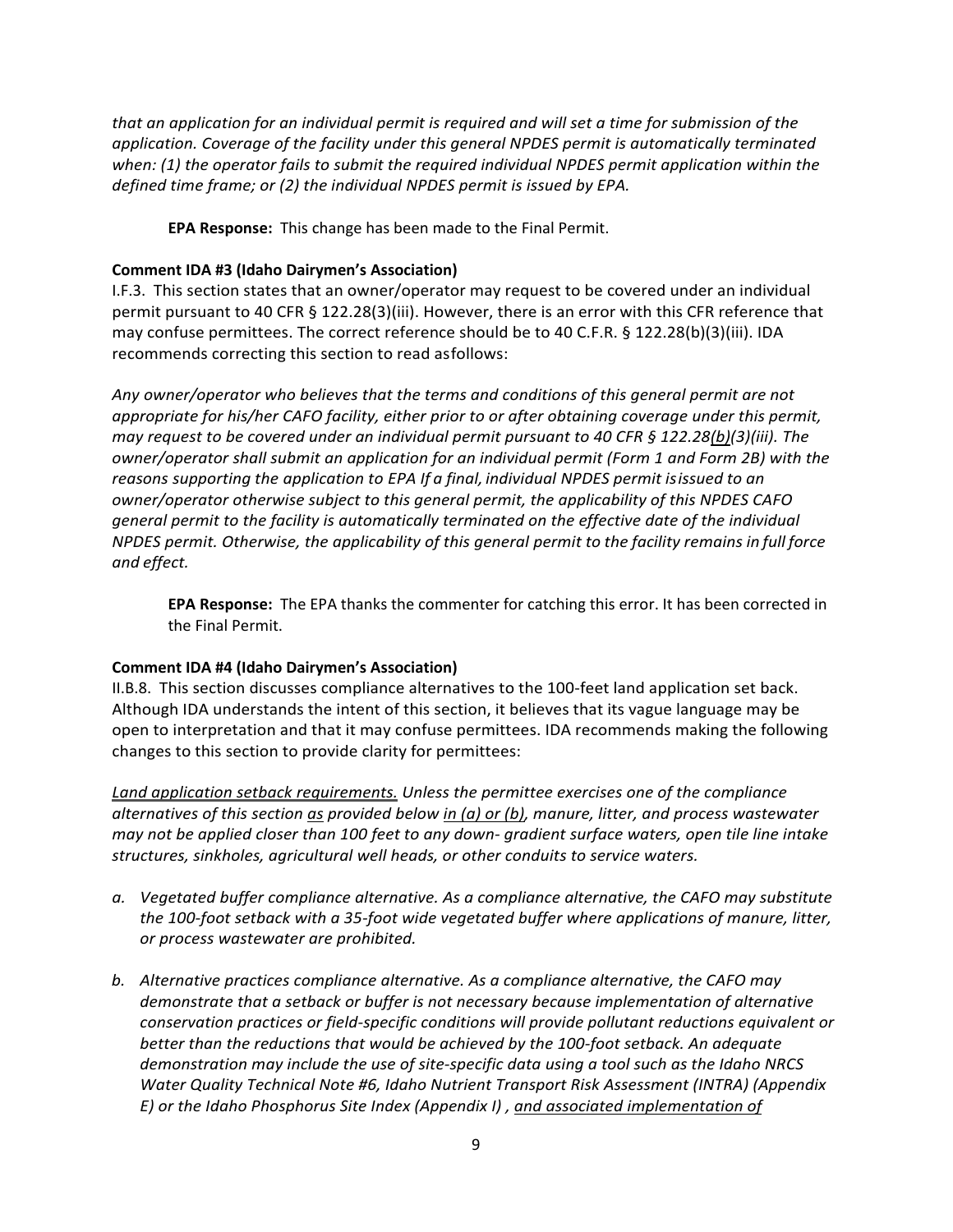### *alternative conservation practices recommended as a result of these tools.*

**EPA Response:** These changes have been made to the Final Permit.

### **Comment IDA #5 (Idaho Dairymen's Association)**

II.B.9. This section states that there "shall be no dry weather discharge ... to waters of the United States ... through subsurface flows." Upon first review, this reference is troublesome because it appears to imply that the Clean Water Act (CWA) has authority over groundwater with its reference to "subsurface flows," which is subject to debate as the law regarding this authority is currently unsettled. IDA recommends striking this sentence from this section, as its intended message is clear from the first sentence of this section without including unsettled law that is subject to debate:

*No Dry Weather Discharge. There shall be no dry weather discharge of manure, litter, or process wastewater to a water of the United States from a CAFO as a result of the application of manure, litter or process wastewater to land areas under the control of the CAFO. This prohibition includes discharges to waters of the United States through tile drains, ditches or other conveyances, irrigation related flow and subsurface flows.*

**EPA Response:** The term *subsurface flows* does not refer to groundwater in this context. The intent of this provision was to prohibit discharges through tile drains, ditches and other manmade conveyances and activities whether above, at or below the ground surface. To prevent confusion, the EPA has removed the term from this provision. The last sentence of Part II.B.9 in Final Permit now reads: *This prohibition includes discharges to waters of the United States through tile drains, ditches or other conveyances and irrigation return flows.*

## **Comment IDA #6 (Idaho Dairymen's Association)**

III.A.2.a.ii. This section requires permittees to complete Washington NRCS Engineering Technical Note #23 for each wastewater or manure storage structure and to include the results of the evaluation in the permittee's NMP. IDA believes it is inappropriate to incorporate another state's technical note into the Idaho Draft Permit when this technical note has not been adopted by Idaho state agencies. This technical note was created to address geographic conditions in the state of Washington, not Idaho. Furthermore, wastewater and manure storage structures in Idaho have been constructed to comply with NRCS Appendix 10D and IDAPA 02.04.14.030.01, which have different requirements than Technical Note #23. As such, IDA fears that use of this note will create confusion and conflicting standards for regulatory agencies and permittees, as well as undue hardship for dairy operators who have constructed their wastewater and manure storage structures to be compliant with Idaho standards, rather than Washington standards. IDA recommends providing flexibility by allowing producers to forego use of Technical Note #23 by showing compliance with NRCS Appendix 10D and IDAPA 02.04.14.030.01through the confirmation of a professional engineer. As such, this section should be amended to read as follows:

*The CAFO covered by this permit must ensure the proper operation and maintenance of wastewater and manure storage structures by confirming compliance with NRCS Appendix 10D and IDAPA 02.04.14.030.01 through a professional engineer, or by completing the Washington NRCS Engineering Technical Note #23, January 2013 (Appendix D), for each wastewater or manure storage structure. If the evaluation of the CAFO's wastewater or manure storage structures identifies deficiencies in the operation or maintenance of the structures, the CAFO must identify*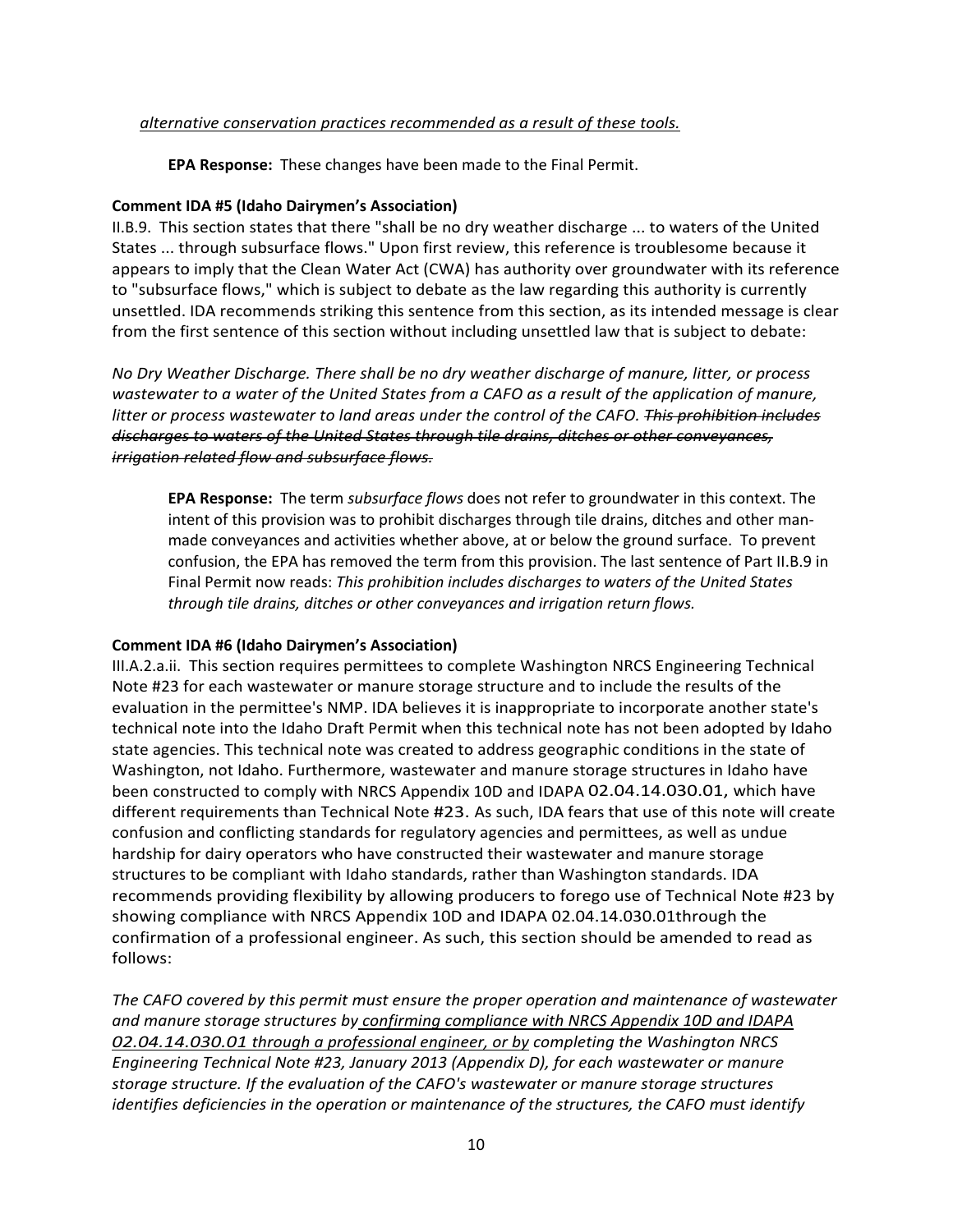*measures to address those deficiencies in its NMP. If the permittee chooses to confirm compliance through the use of an engineer, then the NMP must include the results of the engineer's evaluation. If the permittee chooses to use Technical Note #23, then Tthe NMP must include the results of the evaluation using Washington NRCS Engineering Technical Note #23, January 2013 (Appendix D).*

**EPA Response:** This alternative has been included in the Final Permit. See Response to Comment ICA #10

## **Comment IDA #7 (Idaho Dairymen's Association)**

III.A.2.e. This section begins with the broad statement that a permittee must: "Ensure that chemicals and other contaminants handled on-site are not disposed of in any manure, litter, process wastewater, or storm water storage or treatment system unless specifically designed to treat such chemicals or contaminants." There is no definition of "chemicals or contaminants" in this permit. IDA is concerned that the first sentence may be interpreted to prohibit the continued use of generally accepted industry agents that are required for animal husbandry and to clean milking parlors as mandated by the Pasteurized Milk Ordinance. The agents used for these practices inevitably enter wastewater storage structures. It is unrealistic to separate and divert cleaning and animal husbandry agents from storage structures, or require permittees to "specifically design" their structures to treat them. Preventing a hoof treatment from entering a storage structure, for example, is not realistic or achievable, when cows walk through the water and manure that enters storage structures. Accordingly, this section must be clarified so that it is not interpreted to prohibit the use of these generally accepted industry cleaning (and required by the Pasteurized Milk Ordinance) and animal husbandry agents. IDA recommends amending this section as provided below to provide this clarification for permittees:

*Ensure that chemicals and other contaminants handled on-site are not disposed of in any manure, litter, process wastewater, or storm water storage or treatment system unless specifically designed to treat such chemicals or contaminants. For purposes of this permit, agents that have been used for cleaning to comply with the Pasteurized Milk Ordinance and for animal husbandry purposes, such as hoof baths, that are generally accepted by the industry, shall not be considered chemicals or contaminants that may not enter storage systems. All wastes from dipping vats, pest and parasite control units, and other facilities utilized for the management of potentially hazardous or toxic chemicals shall be handled and disposed of in a manner sufficient to prevent pollutants from entering the manure, litter, or process wastewater storage structure or waters of the United States. The NMP must include references to any applicable chemical storage and handling protocols and incorporate specific BMPs and actions that will be taken to prevent the improper disposal of chemicals and other contaminants into any manure, litter, process wastewater, or storm water storage or treatment system. The NMP should also consider chemical handling plans for the protection of wells, water supplies, and any drainage ways that are close to chemical storage and handling areas.*

**EPA Response:** Pursuant to 40 CFR §122.42(e)(1)(v), chemicals and other contaminants handled on-site may not be disposed of in any manure, litter or process wastewater or stormwater storage or treatment system unless that system is specifically designed to treat those chemicals and contaminants. As a practical matter, the EPA concedes that residues of these chemicals or contaminants may end up in storage or treatment systems as a result of standard animal husbandry practices. A r*esidue*, in this context, consists of trace amounts of a material, or its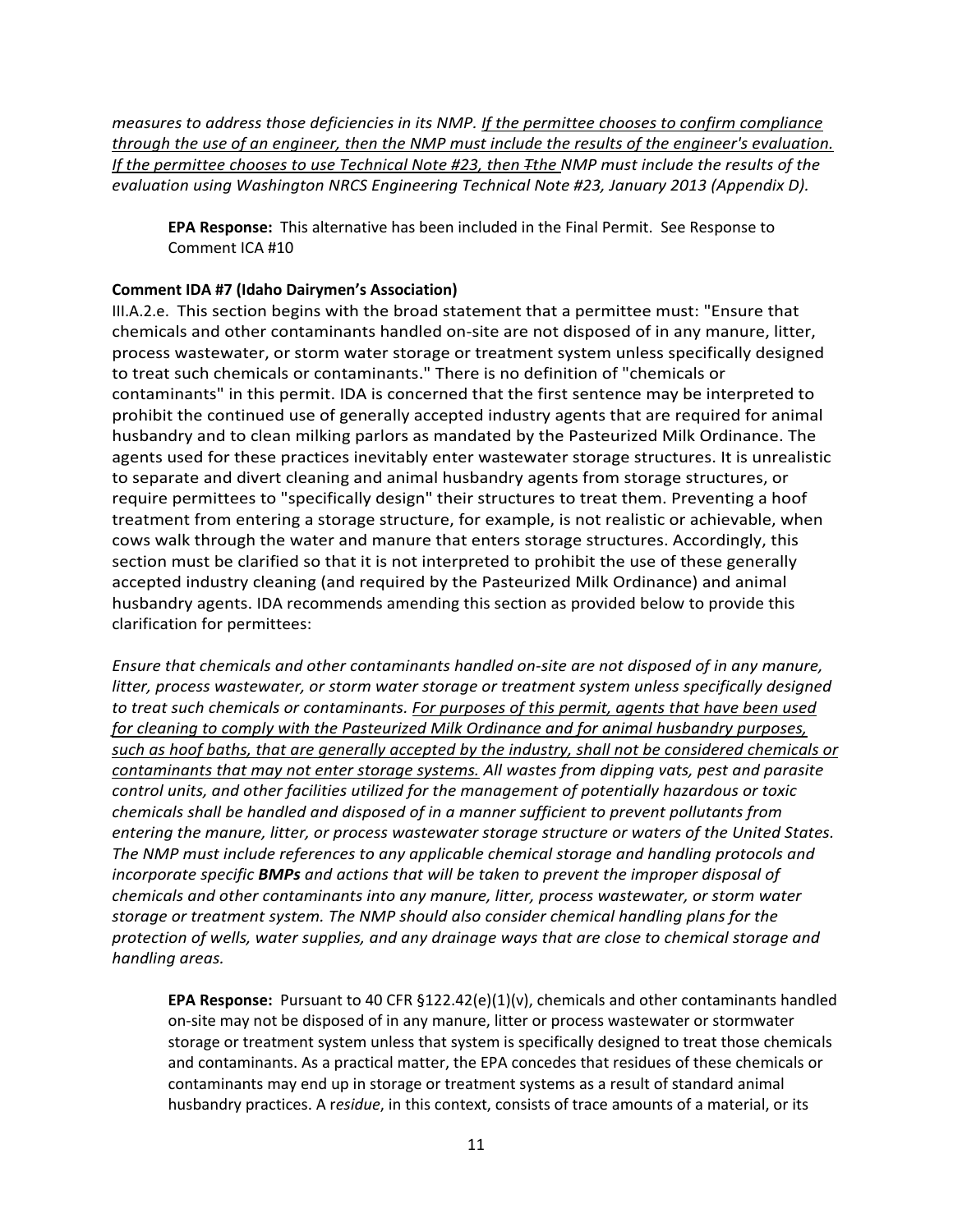breakdown product(s), when that material has been employed or applied for its intended use using appropriate methods, amounts and/or rates. These would not constitute permit violations. However, these agents *are* considered chemicals and contaminants which should not be disposed of in manure, litter, process wastewater or stormwater storage and treatment systems. There is a distinction between residues in the discharge and disposing of these materials into the storage or treatment system for waste disposal, spill clean-up, container rinsing or other purposes. The latter set of actions are not authorized (i.e., the facility should not actively dispose of these chemicals in manure, litter, processes wastewater or stormwater storage and treatment systems). No change to the permit has been made as a result of this comment.

### **Comment IDA #8 (Idaho Dairymen's Association)**

III.A.2.f. As written, this section can be interpreted to require all land application areas to achieve a low risk rating under the INTRA or the P Index by use of the phrase "[t]he NMP must identify all fields that have a Medium or greater risk assessment and identify appropriate site-specific conservation practices required to reduce the risk assessment for each specific field to a Low rating." This statement is unnecessarily restrictive and contradicts the function and use of these indices. The **P** Index and INTRA are designed to reduce risk, but **do not** require all fields to achieve a low risk rating. Instead, manure must be applied at varying levels that correspond to the field's risk rating, with higher risk fields having lower application rates than low risk fields. The **P** index and INTRA are designed to operate at all ratings and it would undermine the function and utility of the indices to require every field to operate at a low risk rating. This section essentially requires a facility to control all environmental variabilities in order to land apply under the indices, which is not realistic or consistent with the indices. IDA recommends that the section be amended to accurately reflect the operation of the indices as follows:

*Identify appropriate site-specific conservation practices to be implemented on the land application areas, including as appropriate buffers or equivalent practices as stipulated in Section 11.B.8, to control runoff of pollutants to waters of the United States. The NMP must include appropriate conservation practices identified by evaluating each land application area using the Idaho NRCS Water Quality Technical Note #6, Idaho Nutrient Transport Risk Assessment (INTRA) (Appendix E). Dairies may opt to utilize the Idaho Phosphorus Site Index (P Index) (Appendix I). The NMP must include the results of the INTRA or P Index evaluations. The NMP must identify all fields that have a Medium or greater risk assessment and identify appropriate site specific conservation practices required to reduce the risk assessment for each specific field to a Low rating. All operations must follow guidance provided by INTRA and the P Index. If the site-specific conservation practices are NRCS conservation practice standards, the NMP must include provisions to operate and maintain those site-specific conservation practices according to the specific NRCS conservation practices standard. If the owner/operator proposes alternative practice or performance standards, the NMP must describe and cite those standards so that EPA can perform an adequate review. In addition, the NMP must include a schedule for implementation of site-specific conservation practices and proper operation and maintenance procedures.*

**EPA Response:** The EPA agrees with the commenter's statement. This change has been made to the Final Permit.

#### **Comment IDA #9 (Idaho Dairymen's Association)**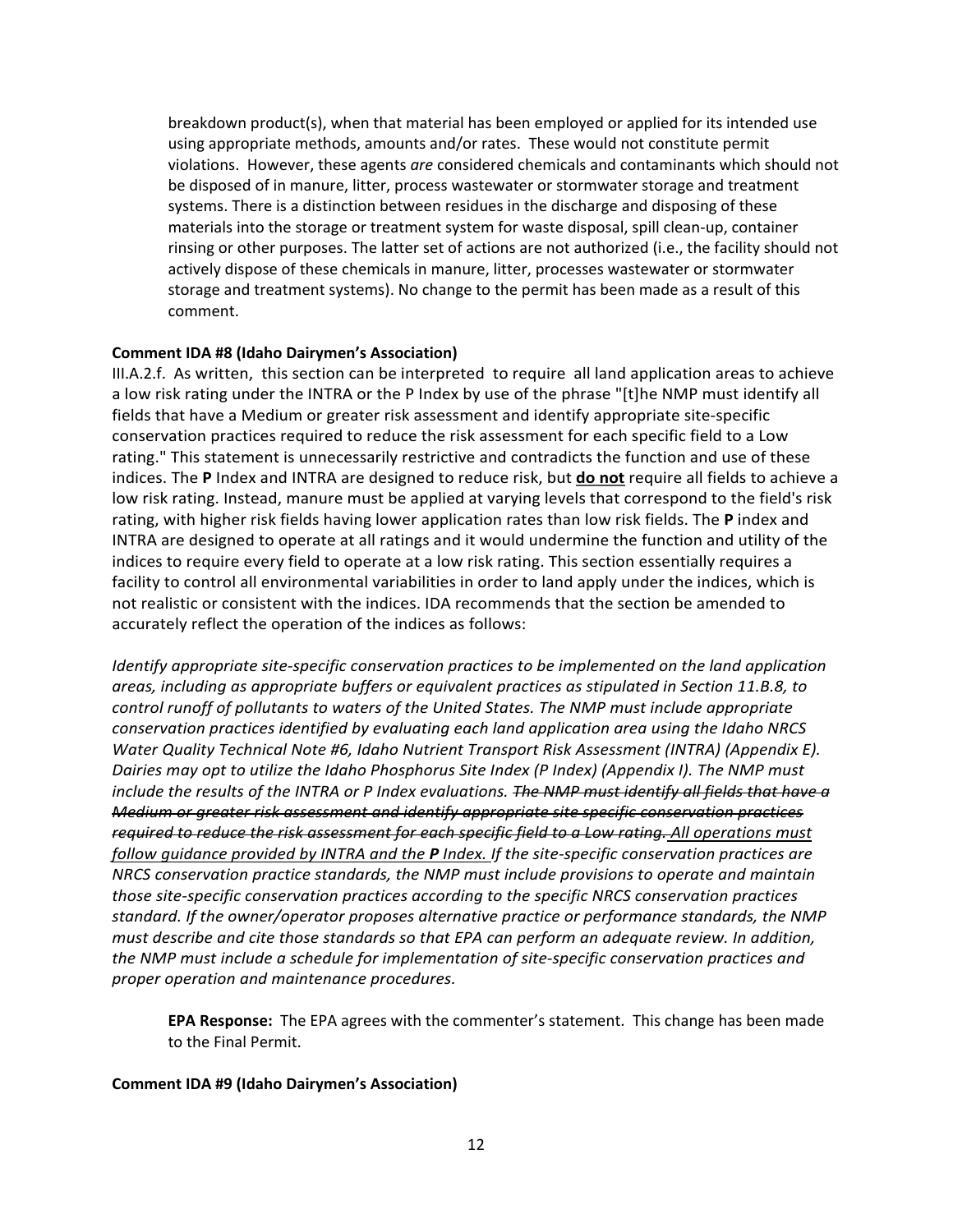III.A.2.g.iii. This section requires a NAPT certified laboratory to analyze all manure and soil samples. Although NAPT certified laboratories are appropriate for soil test analyses, this is not the correct certification for laboratories that analyze manure and compost samples. The proper certification authority for manure testing is the Minnesota Department of Agriculture, and once approved, laboratories are referred to as Manure Analysis Proficiency Laboratories. A list of these approved laboratories can be found at [http://www2.mda.state.mn.us/webapp.lis/maplabs.jsp.](http://www2.mda.state.mn.us/webapp.lis/maplabs.jsp) IDA recommends amending this section to reflect that NAPT laboratories must analyze soil samples, while Manure Analysis Proficiency Laboratories must analyze manure samples, as follows:

*Manure and soil samples must be analyzed by a laboratory certified by the North American Proficiency Testing Program (NAPT). Manure samples must be analyzed by a certified Manure Analysis Proficiency Laboratory.*

**EPA Response:** The EPA agrees with the commenter's statement. This change has been made to the Final Permit.

## **Comment IDA #10 (Idaho Dairymen's Association)**

III.C.1.c. This section requires facility closure if the permittee "ceases operation." This language is problematic, because it may be interpreted to require closure when a permittee ceases its dairy operation but plans to sell it to a new owner that will need the facility when it takes over and resumes operation. The proper standard for closure is stated in the highlighted portions of the attached Idaho NRCS Practice Standard Code 360 (referenced in subsection d. of this section). Standard 360 defines "Waste Facility Closure" as: "The decommissioning of a facility where agricultural waste has been treated or stored, and is no longer used for the intended purpose." Standard 360 applies "to an agricultural waste facility or livestock production site that is no longer needed as a part of a waste management system and is to be permanently closed or converted for another use." This section also describes the requirements for maintaining a facility that is not in use for 12 consecutive months. IDA understands that liners must not be allowed to dry out to prevent cracking. However, we feel that this provision deserves further discussion between EPA,ISDA,and IDA,asit couldbeinterpretedtomeanthatapondwouldneed to be entirely or mostly refilled with clean water when not in use, including when headingintowintermonths. Thisisproblematicfordairieswhohaveemergencyreserve lagoonsthatmaygodry formorethan twelve months, as it would mean that they would have to gointo winter months with their emergency storagestructurefullofcleanwater, whichwould notbesensicalandwouldalsobe contrary to ISDA's direction to operators to head into winter months with as much capacity as possible to ensure adequate storage for when land application is inappropriate. IDA is not aware of anylegalorscientific authority thatwouldsupportthebroadlanguage ofthis protocol, and would like to see the citing authority for this requirement. IDA requests that further discussion be hadon how to make this a practical requirement that complies with ISDA's directions to operators and to prevent aninterpretationwherean operatorisexpected to keepreserve lagoons entirely full, thereby rendering those lagoons useless for emergency situations. We also suggest separating this requirement from the prior section for clarity. Furthermore, "financial viability" of a dairy operation is a an undefined, vague, and improper standard for facility closure. IDA recommends amending this section as follows:

*c. All lagoons and other earthen or synthetic lined basins that are no longer needed as a part of a waste management system and are to be permanently decommissioned or converted for another use must be properly closed if the permittee ceases operation consistent with the Idaho*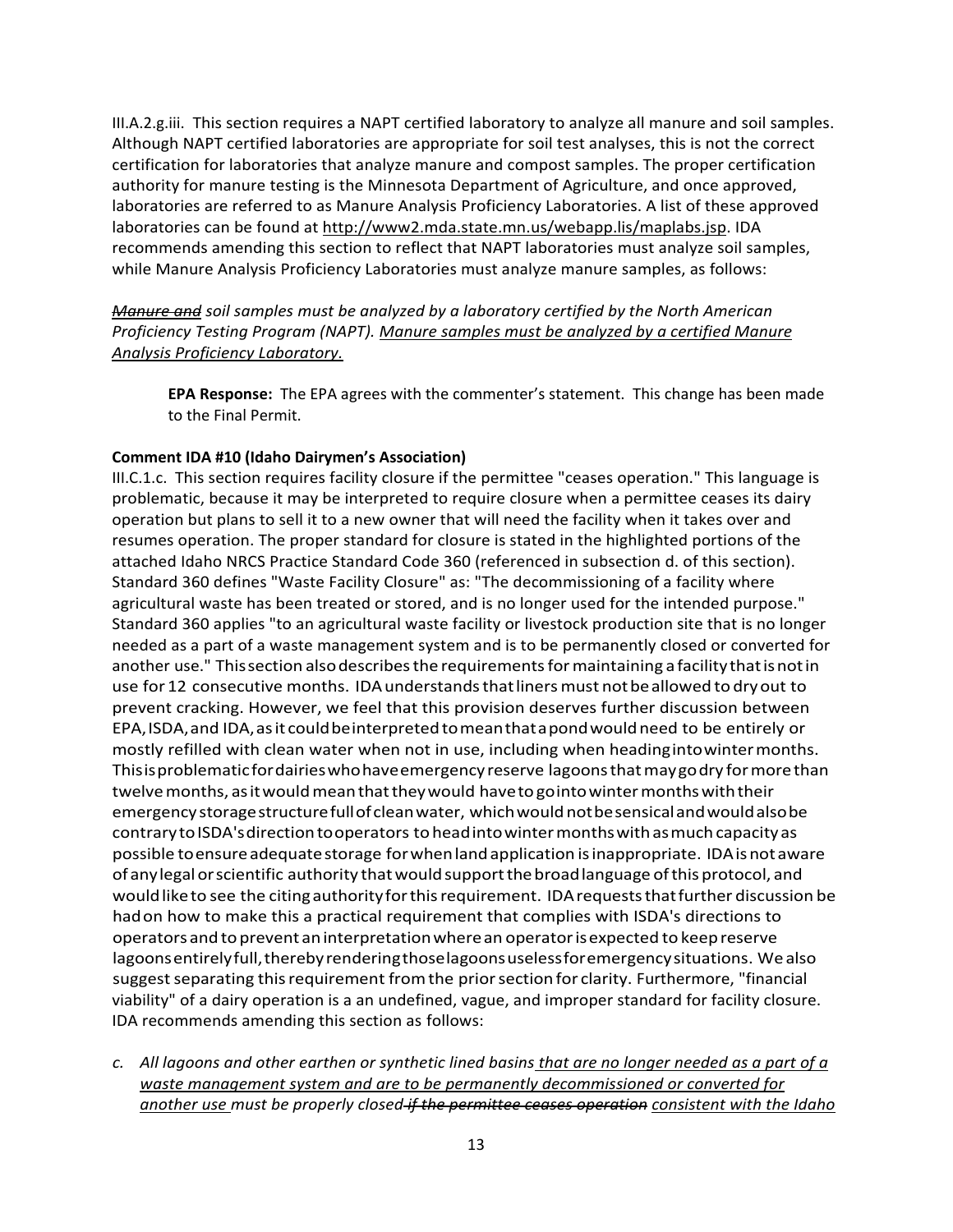*NRCS Practice Standard Code 360 contained inNatural Resources Conservation Service Field Office Technical Guide (Appendix B). Consistent with this standard the permittee shall remove all waste materials to the maximum extent practicable and dispose of them in accordance with the permittee's NMP, unless otherwise authorized by EPA.*

- *d. In addition, For Aany lagoon or other earthen or synthetic lined basin that is not in use for a period of twelve (12) consecutive months must be properly closed unless the facility if financially viable, intends to resume use of the structure at a later date, and but will not be permanently decommissioned or converted to another use, the permittee shalleither:*
	- *i. Maintains the structure as though it were actively in use in order to prevent compromise of structural integrity pursuant to ISDAdirection and/or protocols; or*
	- *ii. Remove manure and wastewater to a depth of one foot or less and refills the structure with clean water to preserve the integrity of the synthetic or earthen liner.*
	- *iii. The permittee shall notify EPA, in writing, of the action taken, and shall conduct routine inspections, maintenance, and record keeping as though the structure were in use. Prior to restoration of use of the structure, the permittee shall notify EPA, in writing, and provide the opportunity for inspection. The permittee shall properly handle and dispose of the water used to preserve the integrity synthetic or earthen liner during periods of non-use in accordance with theNMP.*
- *d. All closure of lagoons and other earthen or synthetic lined basins must be consistent vii.th the Idaho NRCS Practice Standard Code 360 contained in Natural Resources Conservation Service Field Office Technical Guide (Appendix B). Consistent with this standard the permittee shall remove all waste materials to the maximum extent practicable and dispose of them in accordance with the permittee's NMP, unless otherwise authorized by EPA.*
- *e. Unless otherwise authorized by EPA, completion of closure for lagoons and other earthen or synthetic lined basins shall occur as promptly as practicable after the permittee ceases to operate or, if the permittee has not ceased operation, twelve (12) months from the date on which the use of the structure ceased, unless the lagoons or basins are being maintained for possible future use in accordance with the requirements above.*
- *2. Closure Proceduresfor Other Manure, Litter, or Process Wastewater Storage and Handling Structure*

*No other manure, litter, or process wastewater storage and handling structure shall be abandoned. Closure of all such structures shall occur as promptly as practicable after the permittee has ceased to operate, or, if the permittee has not ceased to operate, within twelve (12) months after the date on which the use of the structure ceased, unless the lagoons or basins are being maintained for possible future use in accordance with the requirements above. To close a manure, litter, or process wastewater storage and handling structure, the permittee shall remove all manure, litter, or process wastewater and dispose of it in accordance with the permittee's NMP, or document its transfer from the permitted facility in accordance with off-site transfer requirements specified in this permit Section III.D, unless otherwise authorized by EPA.*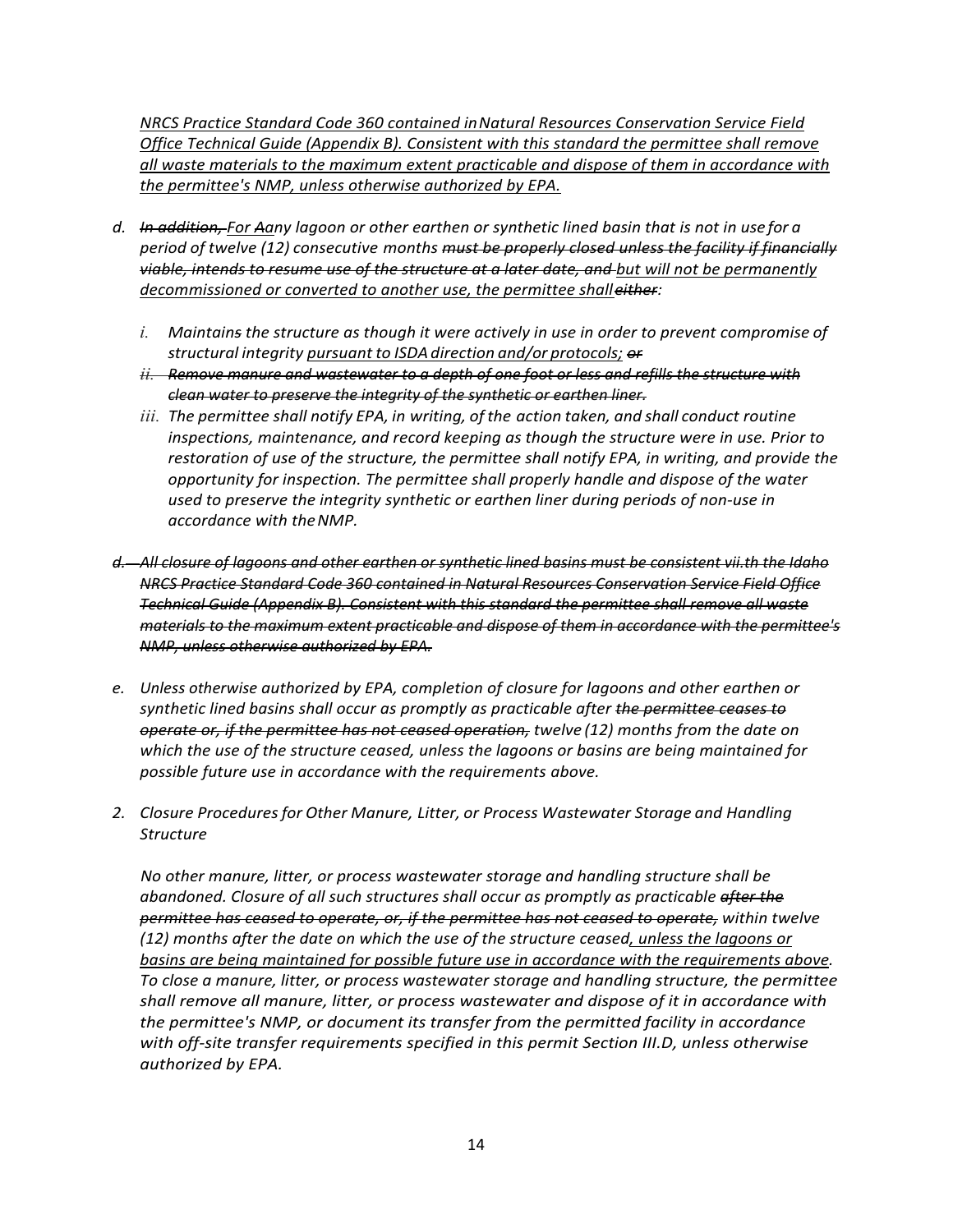**EPA Response:** The EPA agrees with the commenter that some clarification on facility closure would be helpful. Some of the suggested edits have been included in the Final Permit in order to better clarify the distinction between permanent closure and temporary cessation of activities. The Final Permit includes the suggested changes to Part c. The Final Permit includes most of the suggested changes to Part d, except the reference to ISDA protocols in (i). The Final Permit does not include the deletion suggested by the commenter in Part e. The final permit does include the changes suggested in Part 2.

# **Comment IDA #11 (Idaho Dairymen's Association)**

IV.A.1.b. This section requires permittees to record weekly depth of the manure and process wastewater in storage via a depth marker. However, permanent and accurate installation of depth markers is nearly impossible due to environmental conditions. Instead, IDA proposes a more practical method of recording structure levels by noting the feet of freeboard on the pond. This method is currently employed by inspectors and is a more accurate, reliable, and practical way of measuring storage levels. IDA recommends that the language be amended as follows:

*b. Weekly records of the depth of the manure and process wastewater in storage, containment and/or treatment structure(s), as applicable, as indicated by the depth marker under Section II.A.2.b,or bymeasuring the feet of freeboard ofthe structure ;*

**EPA Response:** Pursuant to 40 CFR §412.37(a)(2), depth markers are required for all open surface liquid impoundments at dairy and cattle (other than veal) operations. In addition, depth markers provide immediate clarity on the amount of freeboard, which is a much more effective management tool. The permittee has significant latitude to determine the design and installation of the depth marker as long as the intent – "at-a-glance" data on available freeboard – is met. No change has been made to the permit as a result of this comment.

# **Comment IDA #12 (Idaho Dairymen's Association)**

IV.A.1.e. This section requires permittees to keep a record of all water line inspections, including drinking and cooling water lines. However, the permit does not explain howor when water lines must be inspected. Taking a practical and common-sense approach, IDA suggests that EPA expects that water lines be inspected when an operational abnormality or change is observed. For example, if water pressure is lower than normal, then it would be practical to inspect the water lines, while it would not be practical to dig up all buried waterlines on a weekly basis when no operational abnormality is observed. IDA recommends that the language be amended as follows to reflect a more practical approach:

*e. Records documenting the inspections of all water line inspections, including drinking and cooling water lines and whether or not leaks were discovered. Record water line leaks and/or abnormalities discovered during the normal course of operation through low water pressure or other signs indicating a possible leak or abnormality. Document any repairs and/or corrective actions taken to prevent further leaking or correct the abnormality;*

**EPA Response:** 40 CFR §412.37(a)(1)(ii) requires daily inspection of water lines, including drinking water or cooling water lines. The specific means of inspections are left to the discretion of the permittee and should be described in the NMP. Daily visual inspections for anomalies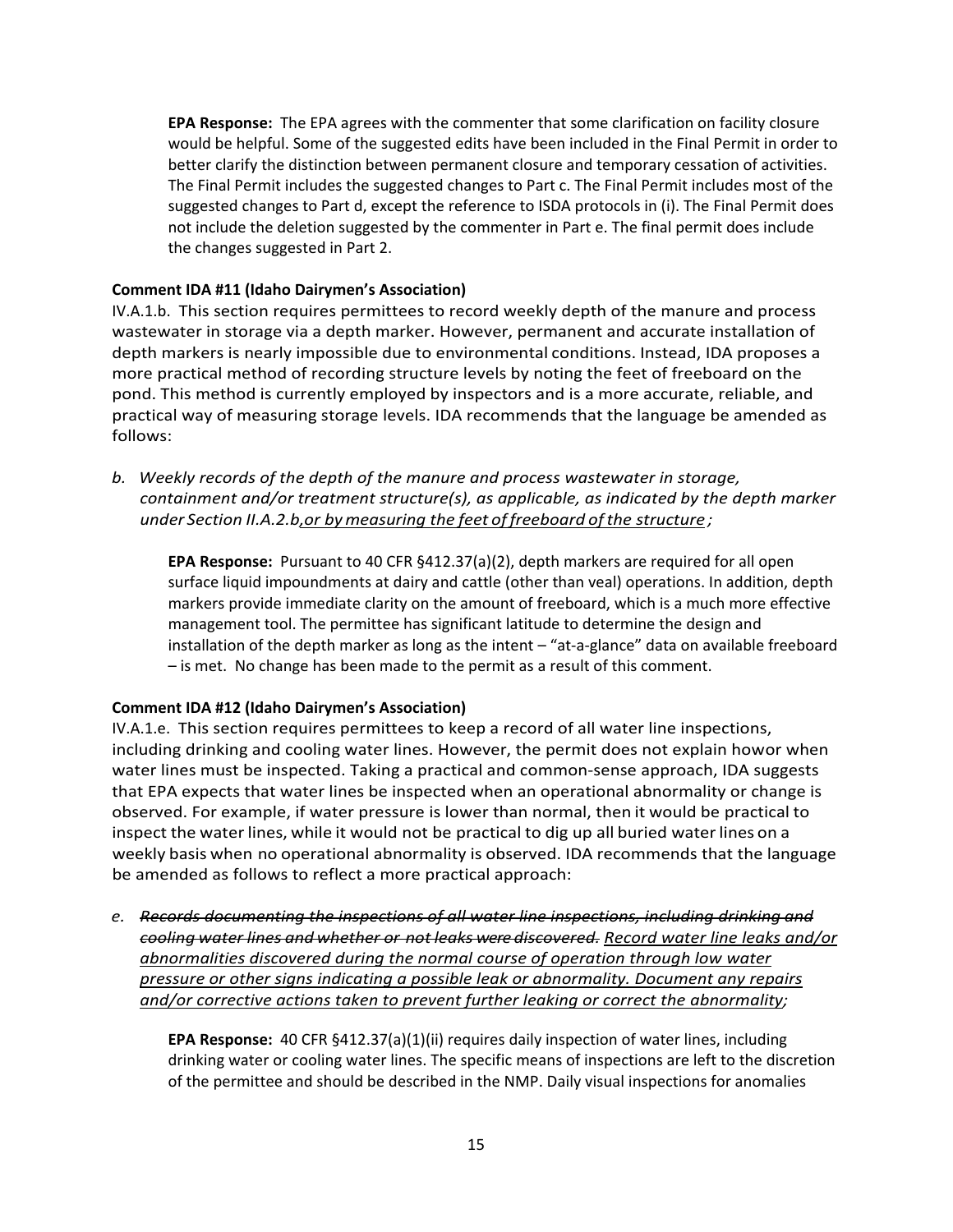with the appropriate follow-up, as described by the commenter, is appropriate. No change has been made to the permit as a result of this comment.

## **Comment IDA #13 (Idaho Dairymen's Association)**

V.A.8. This section discusses changes in the discharge of toxic pollutants. It is IDA's understanding that CAFOs are not allowed to discharge toxic pollutants to begin with. Therefore, this section does not seem applicable to a general CAFOpermit. IDA recommends that this section (V.A.8) be entirely stricken.

**EPA Response:** All provisions in Part V of the permit are standard conditions, specified in 40 CFR §122.41, and must be included in all NPDES permits.

# **Comment IDA #14 (Idaho Dairymen's Association)**

V.B.5. This section appears to have been copied and pasted from another type of general permit, such as a municipal permit, and does not seem to be applicable to a general CAFO permit. Proper operation and maintenance protocols have already been addressed by other provisions in the permit citing applicable NRCS and other CAFO- specific protocols. Therefore, it is inappropriate to include it in thispermit. IDA recommends that this section (V.B.5), be entirely stricken.

**EPA Response:** All provisions in Part V of the permit are standard conditions, specified in 40 CFR §122.41, and must be included in all NPDES permits.

# **Comment IDA #15 (Idaho Dairymen's Association)**

IDA appreciates the opportunity to comment on this Draft Permit.

**EPA Response:** The EPA thanks the Idaho Dairymen's Association for their comments on the Draft Permit.

## **Comment IDA #16 (Idaho Dairymen's Association)**

IDA recommends that issuance of a new General Permit for dairy operations and other CAFOs in Idaho be delayed until IDEQ takes over permitting authority and has an opportunity to work with ISDA, IDA and other interested parties in Idaho to develop a permit that is tailored to the meet the challenges, needs and expectations of dairy environmental management in Idaho.

If EPA does not postpone reissuance of an NPDES Permit to allow IDEQ to develop and issue a permit that will work in Idaho, IDA respectfully requests that its concerns and solutions be addressed and implemented in the final permit. IDA also welcomes the opportunity to meet with EPA and discuss the changes detailed herein.

**EPA Response:** See response to comment IDA #1. The EPA welcomes ongoing discussions with IDA.

## <span id="page-15-0"></span>**Comment ICL #1 (Idaho Conservation League)**

Coverage under the CAFO general permit. Under the last iteration of this general permit, a grand total of **zero** CAFO facilities in Idaho (out of 365 total) applied for coverage. According to the EPA's *2018 NPDES CAFO Permitting Status Report*, many states have at least 50% permitting coverage of their CAFOs, with some states approaching full coverage. The list of close to fully permitted CAFOs includes states like Michigan, Pennsylvania, and Wisconsin – all of which have similar numbers of total facilities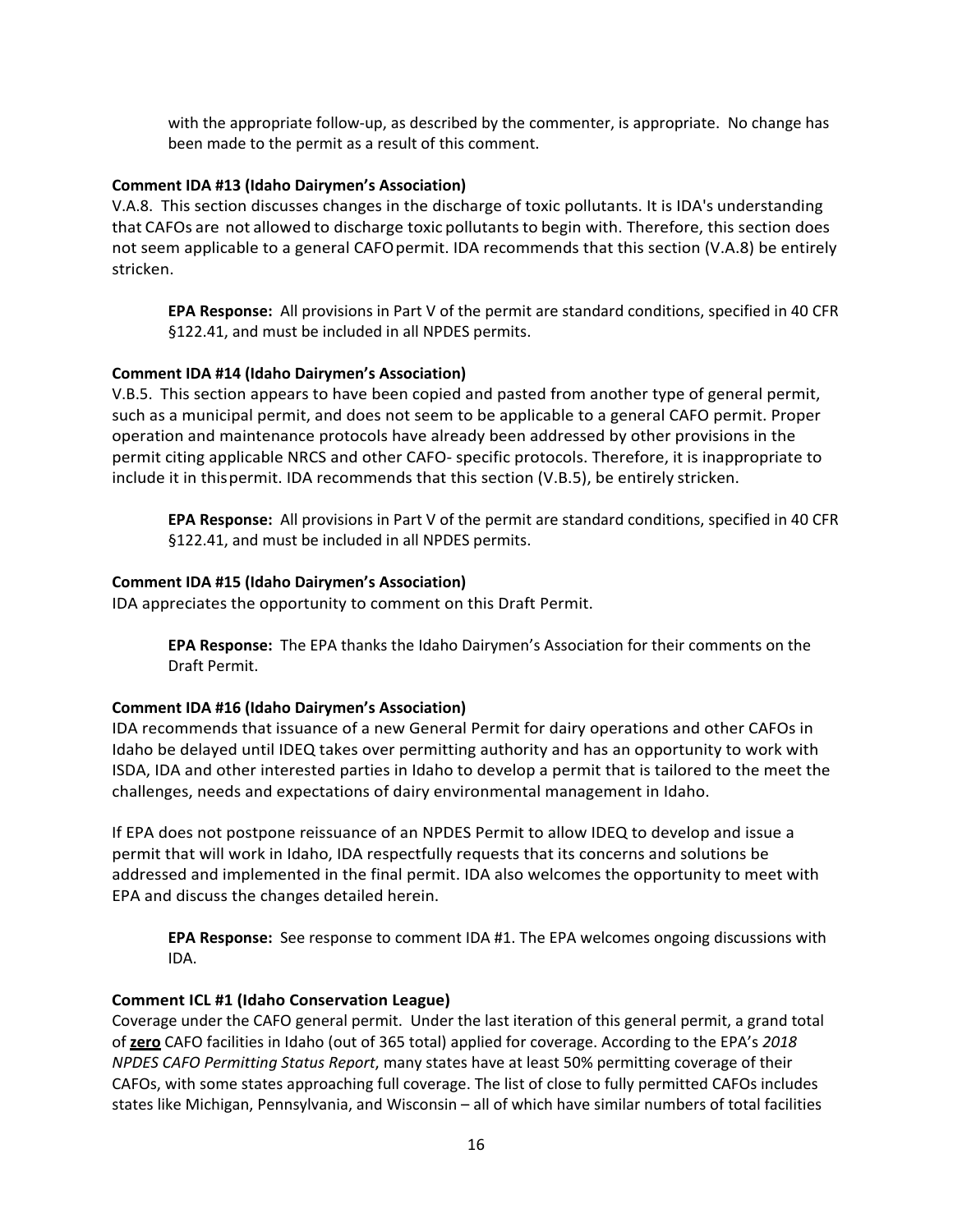#### to Idaho.

We are skeptical that not a single CAFO facility in Idaho merits coverage under this general permit. A cursory glance at satellite imagery for the Snake River Plain, where the majority of Idaho's large CAFOs are located, highlights the fact that a number of these facilities that are in close proximity to rivers, creeks, or irrigation canals that drain into waters of the United States. We do not include this comment to assert that any specific facility is currently out of compliance or discharging without a permit. Rather, we are emphasizing that there is a reasonable potential for some CAFOs to need NPDES permitting coverage. It is hard to believe that out of 365 CAFOs in Idaho, not a single one has the potential to have CWA- regulated discharges.

The mere existence of this permit does not protect Idaho's water quality if there is not a single CAFO facility regulated by it. Thus, while we very much appreciate the amount of work that EPA has done to revise and strengthen this permit, the true value of that work will only be realized once facilities are regulated. We urge EPA/IDEQ to conduct a detailed assessment of existing CAFO facilities to evaluate which ones do indeed require coverage and then take the appropriate next steps to ensure that those facilities apply for coverage, and adhere to the terms and conditions pursuant to this general permit. Short of proactive assessment, the EPA/IDEQ should make clear that there is an onus on the CAFOs themselves to evaluate whether they have the potential for unauthorized discharges, and if so, to take the steps to apply for coverage under this general permit.

**EPA Response:** The EPA acknowledges the comment.

# **Comment ICL #2 (Idaho Conservation League)**

Monitoring and compliance. Monitoring is an essential component of any NPDES discharge permit because it allows both the agencies and the public the ability to track facility compliance. Without proper monitoring requirements, not only is the public left in the dark, but the regulatory agencies do not have the necessary information to ensure compliance with their permits. As stated in 40 C.F.R. § 122.44, a permit with effluent limitations "*requires all effluent and ambient monitoring necessary to show that during the term of the permit the limit on the indicator parameter continues to attain and maintain applicable water quality standards*." Although regulatory agencies seem to view CAFO monitoring as more difficult than for other point sources, there are no exemptions to baseline compliance monitoring requirements.

The Draft Permit currently lacks the monitoring requirements necessary to allow EPA and IDEQ to provide true oversight of the permittees' compliance with the water quality-based provisions in the permit. It is absolutely necessary for EPA to include periodic, representative water sampling in this permit and require the same discharge monitoring reports that all other industry point sources have to submit. The existing monitoring requirements in the Draft Permit serve to help calculate agronomic rates of manure application, but do not enable EPA to determine whether the waste was actually applied properly in accordance with CAFO nutrient management plans. Thus, it will be very difficult, if not impossible, to monitor discharges appropriately.

**EPA Response:** The CAFO regulations prohibit regular/ongoing discharges and establish monitoring requirements in CAFO permits that focus on maintaining that framework, e.g., daily and weekly inspections in the production area, manure and soil analyses and land application equipment inspections. These have been incorporated into the permit. No change has been made to the permit as a result of this comment.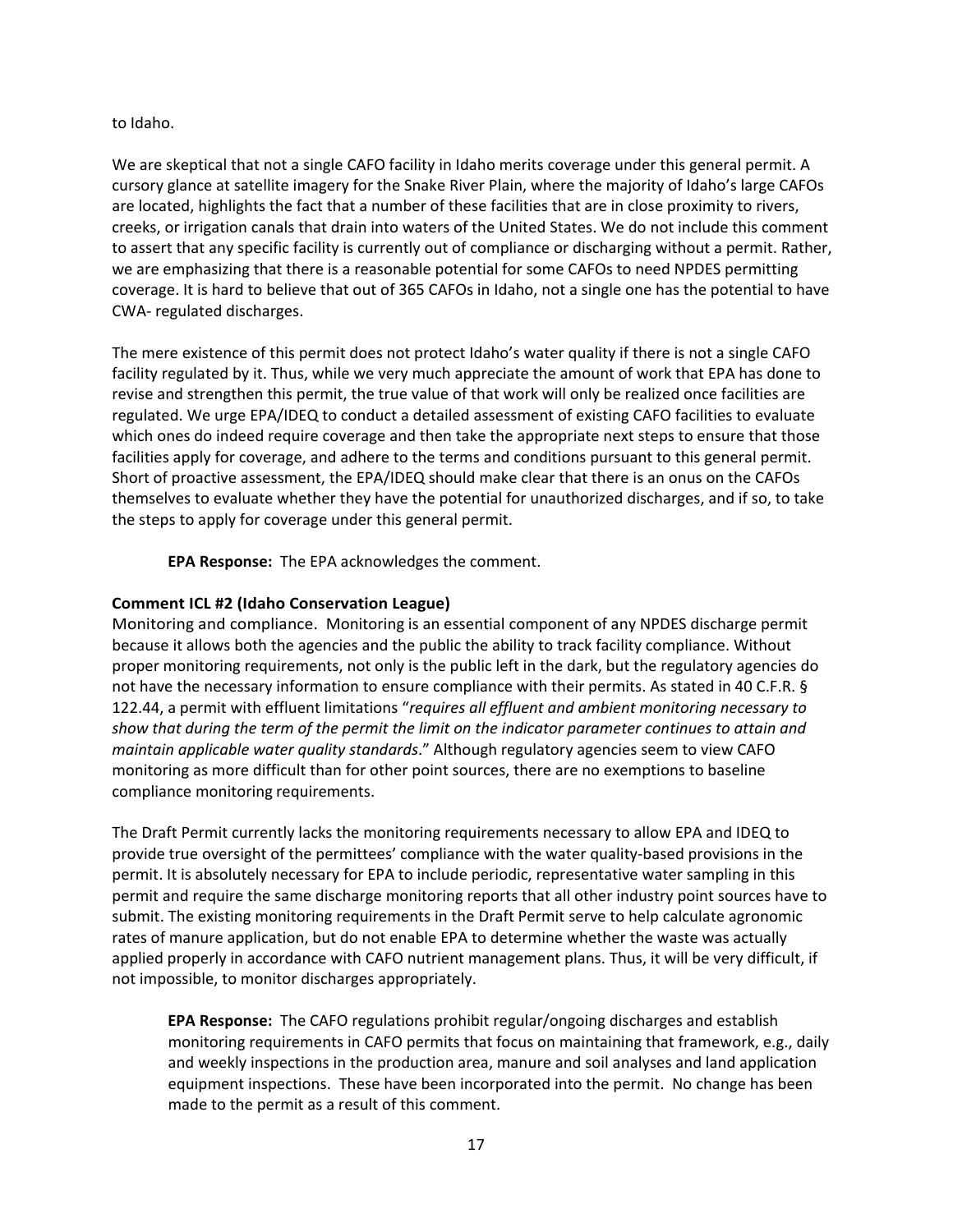## **Comment ICL #3 (Idaho Conservation League)**

Water-quality based provisions. We appreciate the inclusion of the water-quality based provisions in this permit (Provisions 9 and 10). We agree with EPA that both of these provisions are necessary to protect Idaho's waterways from CAFO pollution and strongly recommend that they be retained in the final permit.

Provision 10 prohibits the application of any manure, litter or process wastewater when the land is frozen or snow-covered, or when the soil is saturated with water. EPA presents an impressive table of peer- reviewed literature to support their decision to include this provision in the permit. As stated by EPA in the Fact Sheet, "*the weight of scientific evidence clearly demonstrates high risks of runoff from winter manure application and relative ineffectiveness of BMPs in curtailing that risk*." We too have serious concerns regarding the ongoing winter application of manure on Idaho CAFOs and appreciate the clear prohibition of that practice in this permit.

**EPA Response:** The EPA acknowledges the comment.

# **Comment ICL #4 (Idaho Conservation League)**

Coordination with the Idaho State Dept. of Agriculture. The Idaho State Department of Agriculture (ISDA) plays a significant role in the oversight and regulation of CAFOs in Idaho. In order to ensure the necessary level of protection is provided to Idaho's waters, it is critical that the EPA and the ISDA are coordinating on the implementation of this general permit. We request that the EPA discuss the level of coordination between ISDA and EPA on the development of this general permit and how they plan to collaboratively identify and engage facilities that require coverage under this general permit. Additionally, we request that EPA provide a copy of any binding agreements (legal or otherwise) between the two agencies related to compliance with the requirements of this general permit. If such an agreement does not exist, we request that EPA explain how it will ensure that ISDAs oversight and regulation of CAFOs in Idaho will comply with the requirements of this general permit.

**EPA Response:** As part of Phase III of the Idaho NPDES Program Authorization (IPDES), IDEQ will assume authority for general permits (including the CAFO general permit) on July 1, 2020. Multiple documents associated with this transfer of authority, including documentation of Idaho's plans and commitments for administering the program, are available at: [https://www.epa.gov/npdes-permits/idaho-npdes-program-authorization.](https://www.epa.gov/npdes-permits/idaho-npdes-program-authorization) See also response to comment IDA#1.

# <span id="page-17-0"></span>**Comment JRS #1 (J.R. Simplot Co.)**

As indicated in the EPA draft 2019 NPDES General Permit for CAFOs in Idaho Fact Sheet, EPA has authorized Idaho Department of Environmental Quality (IDEQ) to implement a NPDES permit program and IDEQ will obtain permitting authority for general NPDES permits on July 1, 2020. Based on the rapidly approaching transition schedule of these permits from EPA to IDEQ authority, the proposed reissuance of the NPDES General Permit for CAFOs in Idaho should be delayed until after the transition is completed. In addition, the NPDES General Permit for CAFOs in Idaho should be drafted byIDEQ.

**EPA Response:** See response to comment IDA #1.

# **Comment JRS #2 (J.R. Simplot Co.)**

In general, this draft 2019 permit has numerous requirements that are more detailed compared to the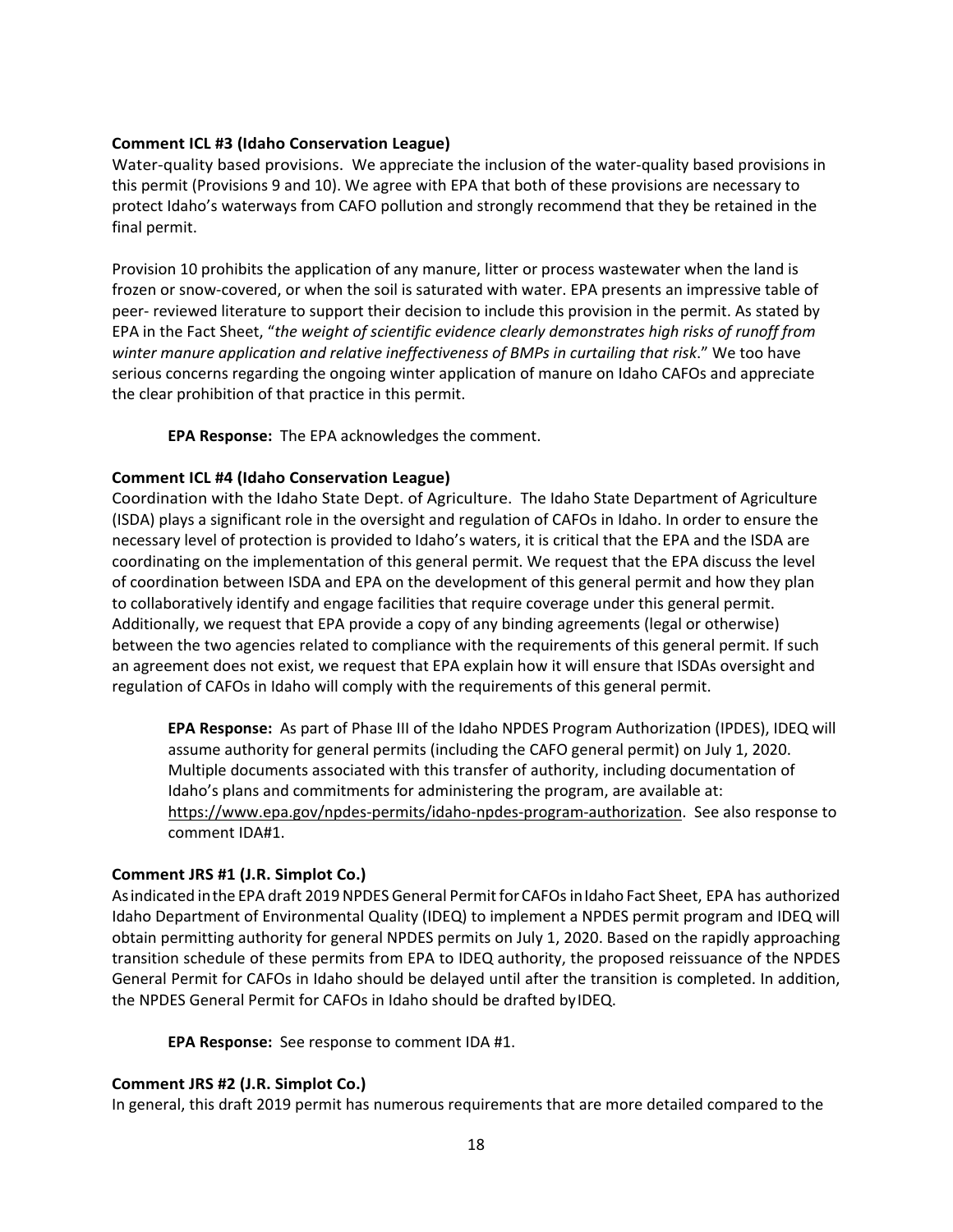2012 NPDES General Permit for CAFOs in Idaho. These more rigorous requirements are overly burdensome in they require a high level of technical knowledge to implement, have a high cost of compliance, and will be time-consuming to implement. These requirements are going to be difficult for a large operation to implement and likely not possible forsmall operations. We recommend that EPA consider the effect this permit will have on the economic viability of CAFO operations.

**EPA Response:** The CAFO permit is applicable to Large CAFOs, not small operations. Small operations would only be subject to the CAFO permit if those operations were designated as regulated CAFOs pursuant to 40 CFR §122.23(c). While compliance is certainly not without cost, provisions identical or similar to those in this permit are being implemented by operations nation-wide. The EPA completed thorough cost-benefit analyses for the CAFO regulations during the rulemaking process. The EPA is not required to complete economic analyses for each permit action.

## **Comment JRS #3 (J.R. Simplot Co.)**

In the permit there are numerous requirements to comply with specific standards or specific guidance documents. If alternative methods are available that achieve compliance with the permit, these alternative methods should be allowed. The permit should not dictate the methods, but rather the required results.

**EPA Response:** The EPA evaluated the alternative methods and tools included in the permit for water quality outcomes and practical implementability. Where appropriate, the EPA has included the option of pursuing an alternative method. In general, NPDES CAFO permits specify the best management practices (i.e., methods) to be implemented rather than numeric effluent limits (i.e., outcomes), which are typical in NPDES permits for other sectors. If a permittee/CAFO operator believes that a facility warrants different types of permit conditions than what is in the CAFO permit, that permittee/CAFO operator may request to be covered under an individual permit. See CAFO Permit at Part I.F.3.

# **Comment JRS #4 (J.R. Simplot Co.)**

Also, in Idaho, the State Department of Agriculture (ISDA) has historically had a role in regulating CAFOs. Simplot believes that it would be beneficial for the regulated community to understand which of these agencies will be designated as the lead agency and the roles each will have in permit implementation: ISDA, IDEQ, and EPA.

**EPA Response:** Prior to July 1, 2020, the EPA is the NPDES permitting authority over general permits. After July 1, 2020, IDEQ assumes NPDES permitting and enforcement authority over general permits in the State of Idaho, other than on Tribal Lands, where the EPA will continue to administer the NPDES program. ISDA has no NPDES regulatory authority, although the agency may play a technical assistance/support role and also implement state regulations outside the scope of the NPDES program. See response to comment IDA #1.

# **Comment JRS #5 (J.R. Simplot Co.)**

I.B. With respect to Item 4, there is no requirement for EPA to make a timely determination on completeness of a Notice of Intent (NOI) and Nutrient Management Plan (NMP). Simplot recommends EPA have 30 days to determine if an NOI and NMP are complete.

**EPA Response:** See response to comment ICA #2.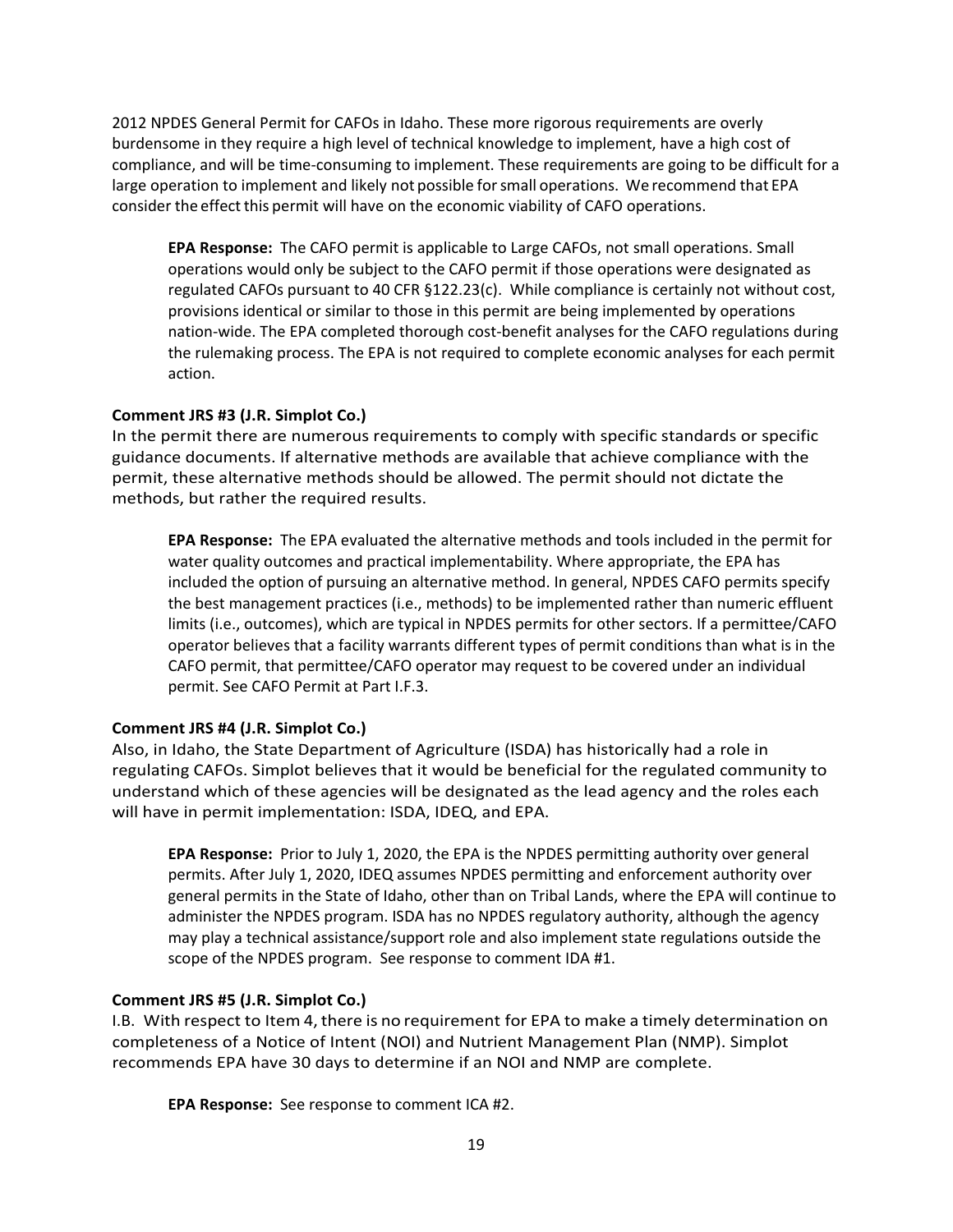## **Comment JRS #6 (J.R. Simplot Co.)**

I.B. Item 5 states "In order to determine if an expansion is a new source, the applicant must submit to EPA information describing the expansion and a map showing the location of the expansion. If EPA determines the expansion meets the new source definition, the owner/operatormust prepare and submit an EID or draft EA as described above." Simplot comments that the facility be responsible for making this determination. This would not eliminate the facility's responsibility to comply with NEPA requirements for expansions or eliminate EPA's authority to enforce against the facility if they made an improper determination. It would simply streamline the process. If these determinations are going to be made by EPA, it is likely to delay projects and affect the economic viability of the facility. If EPA is going to make the determination, then Simplot recommends that there needs to be a requirement for EPA to make the determination within 30 days. A delay beyond 30 days would likely be very costly to the facility and require coordination for the long term raising of cattle at an alternative CAFO location, which may be of considerable distance from the facility.

**EPA Response:** Pursuant to 40 CFR §6.200, the EPA is the permitting authority who must make a determination on whether a facility expansion constitutes a "new source." The regulations do not stipulate a specific timeline for making the determination. The EPA expects that it would need to work with the operator to make a determination regarding "new source" status.

The EPA notes that new source determinations may apply after July 1, 2020 with respect to applicability of certain provisions in the CAFO ELGs. However, NEPA only applies to federal actions (EPA permit issuance, in this case). As such, after July 1, 2020, a NEPA analysis would not be required for new sources subject to this permit because IDEQ will be the permitting authority.

## **Comment JRS #7 (J.R. Simplot Co.)**

II.A. Sections 1.a. and 1.b. appear to be the same requirement but just stated in different terms. Simplot recommends eliminating 1.b.i. - vii and keeping Section 1.a. as is, with the exception of specifying a 120 day storage period for manure, litter, and process wastewater, as is currently required for wastewater storage in Idaho, rather than the 180 day storage period listed in the draft 2019 NPDES General Permit for CAFOs in Idaho, so this section becomes:

*A. Effluent Limitations and Standards Applicable to the Production Area*

*Except as provided I Section II.A.3., there must be no discharge of manure, litter, or process wastewater into wasters of the United States from the production area except as provided below.*

- *1. Whenever precipitation causes an overflow of manure, litter, or process wastewater, pollutantsinthe overflow may be discharged into waters ofthe United States provided:*
	- *a. The production area is designed, constructed, operated, and maintained to contain all manure, litter, process wastewater, and the runoff and direct precipitation from the 25-year, 24-hour storm event for the location of the CAFO for a storage period of 120 days.*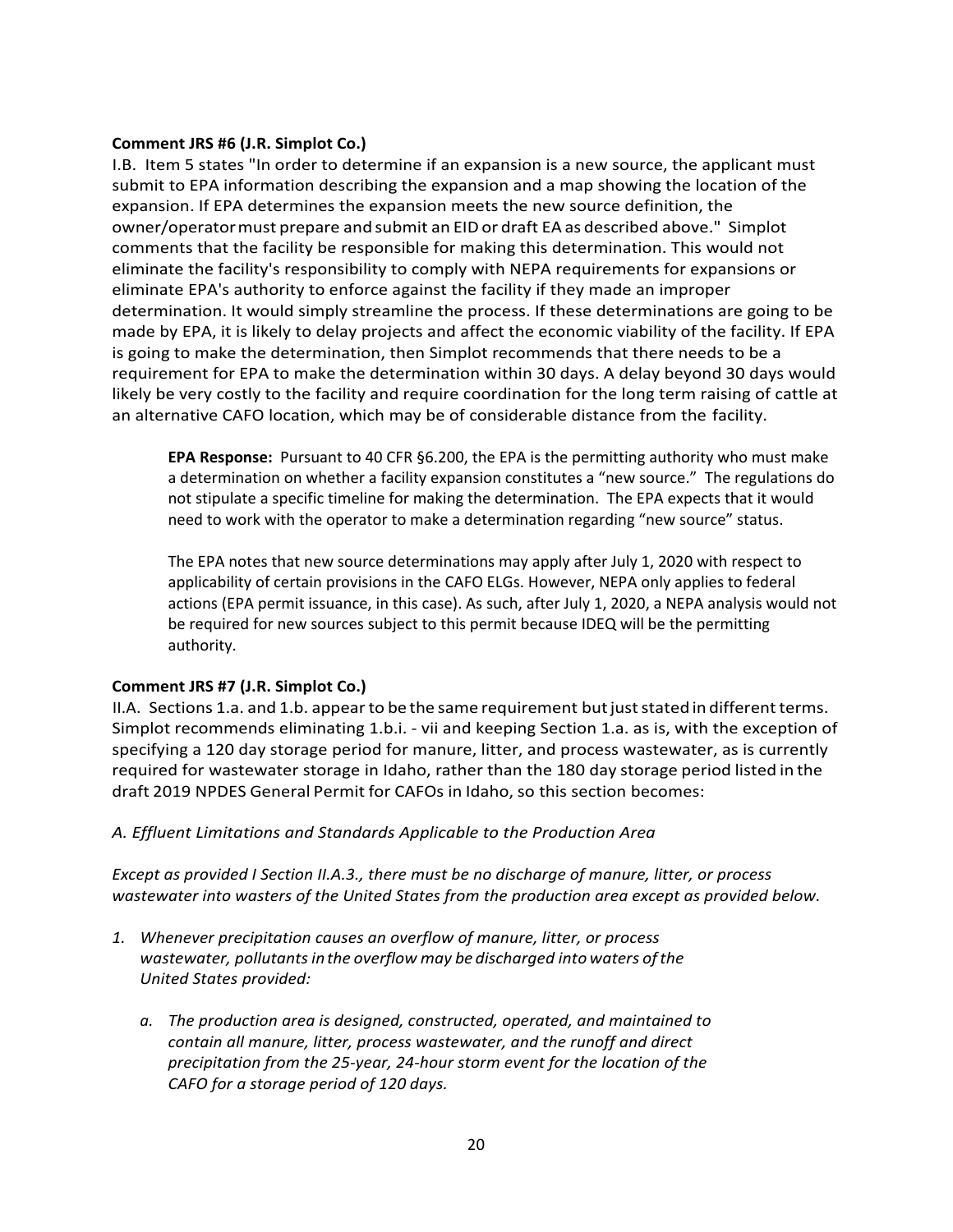**EPA Response:** These are not redundant requirements. (a) stipulates the precipitation duration and frequency for the design and b. stipulates many of the design criteria and objectives. See also response to comment ICA #5.

### **Comment JRS #8 (J.R. Simplot Co.)**

II.A. Section 2.a.ii. requires daily visual inspections of all water lines, including drinking water and cooling water lines. Simplot recommends EPA clarify if daily visual inspections apply toaboveground waterlines orunderground waterlines, or both. Withregardstofrequency of visual water line inspections, Simplot recommends it be revised to weekly rather than daily inspections, as weekly inspections should besufficient.

**EPA Response:** See responses to comments ICA#6 and IDA#12.

## **Comment JRS #9 (J.R. Simplot Co.)**

II.B. Section 2. uses the phrase "to achieve realistic production goals" with respect to the application of nutrients in the NMP. This is a vague term that adds no value to the statement. Simplot recommends changing it to the following: "The NMP must address the form, source, amount, timing, and method of application of nutrients on each field, while minimizing nitrogen and phosphorus movement to surface waters."

**EPA Response:** 40 CFR §412.4(c)(1) states that the NMP must incorporate certain requirements "based on a field-specific assessment.... that addresses the form, source, amount, timing and method of application of nutrients on each field to *achieve realistic production goals*...." 40 CFR  $\S$  412.4(c)(1). This is the language that has been incorporated into the permit. No change has been made to the permit as a result of this comment.

## **Comment JRS #10 (J.R. Simplot Co.)**

III.A. There is no timeline requirement for the EPA to review and determine completeness of the NMP in Permit Condition 1. We recommend adding a requirement for EPA to make the determination within 30 days of receipt of the NMP.

**EPA Response:** See response to comment ICA #2.

## **Comment JRS #11 (J.R. Simplot Co.)**

III.A. The Idaho Animal Waste Management (IDAWM) Software mentioned in Permit Condition 2.a.i. and the Washington NRCS Engineering Technical Note #23 listed in Permit Condition 2.a.ii. appear to be developed for wastewater storage and wet manure. Dry or composted manure are common to all CAFOs. Simplot recommends EPA clarify if dry or composted manure are required to be evaluated using IDAWM Software and Washington NRCS Engineering Technical Note #23. In addition, Simplot recommends EPA clarify if these calculation methods may be utilized for dry or composted manure.

**EPA Response:** Technical Note #23 and IDAWM apply to manure storage lagoons, not dry or composted manure. See also response to comment ICA #10.

## **Comment JRS #12 (J.R. Simplot Co.)**

III.A. With regards to Permit Condition 2.b., the handling of mortalities does not affect nutrient management and therefore should not be in the NMP. The 2019 NPDES General Permit for CAFOs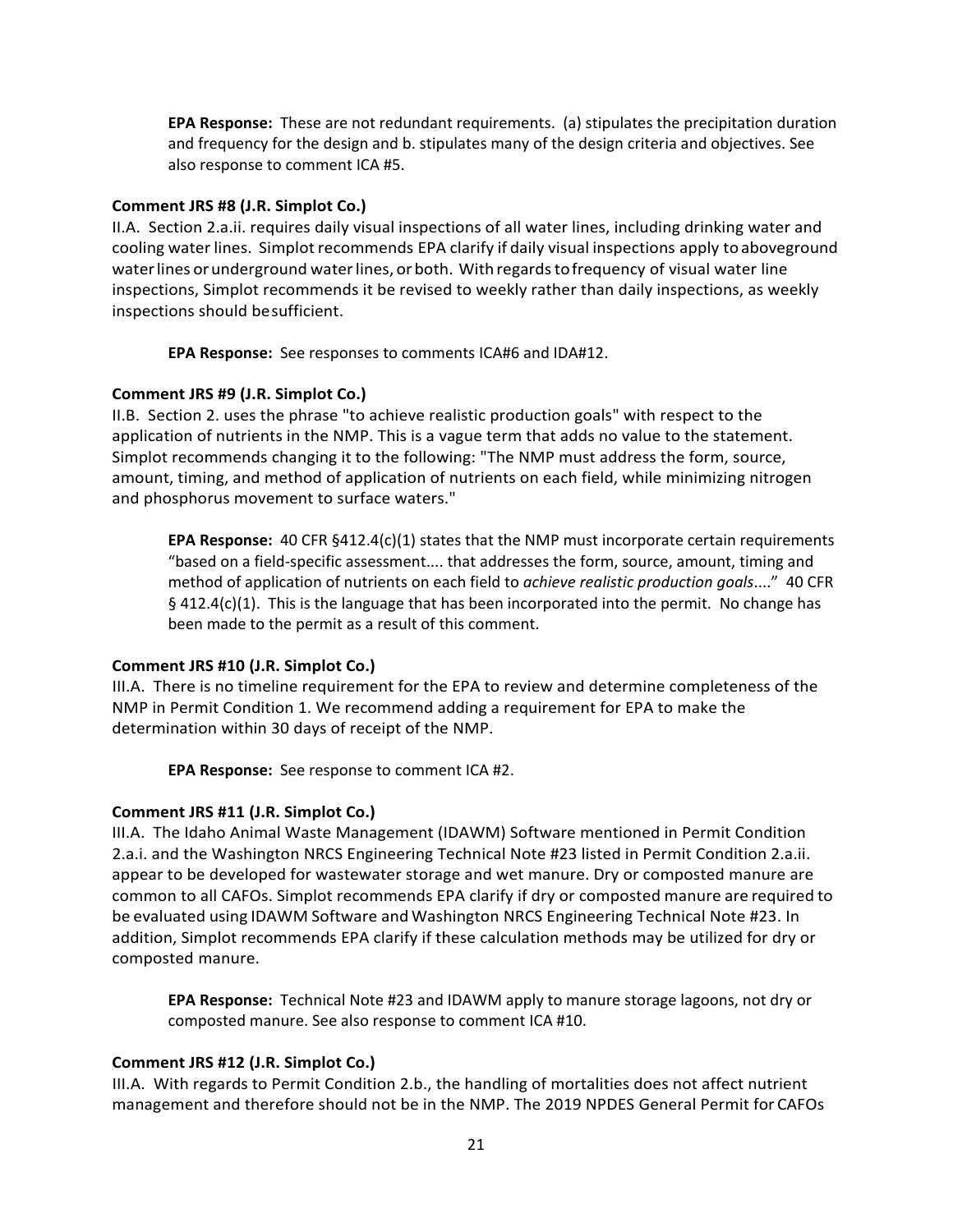in Idaho should not prescribe how mortalities are handled other than they need to be handled so as to not contaminate surface water. If this requirement remains for the NMP, Simplot recommends changing Permit Condition 2.b. to the following: "Mortalities shall be handled in such a way as to prevent the discharge of pollutants to waters of the United States."

**EPA Response:** See response to comment ICA #11.

## **Comment JRS #13 (J.R. Simplot Co.)**

III.A. Permit Condition 2.c. requires clean water be diverted from the production area or requires the facility provide adequate wastewater or manure storage capacity at the facility to contain clean water. It is difficult and costly to divert run on water from adjacent properties.

As an example, at the Simplot operation near Grand View, Idaho, the topography north and east of the facility consists of steep rising terrain to a desert plain above the Snake River. The land bordering the Simplot operation is owned by the federal government and is managed by the U.S. Bureau of Land Management (BLM). This plain reaches elevations above 2,900 feet and drains to the Snake River valley below through a series of "draws". Building diversion structures to totally divert this water is not appropriate or feasible. In fact, to do so would require a number of such structures to be built on federal lands. If such structures were allowed by rules, such a project would go through a number of regulatory processes such as the National Environmental Policy Act (NEPA). Thus,this would be a very cumbersome process with an uncertain outcome.

It is also not feasible to contain run on water at Simplot's Grand View property due to the enormous volume ofrun on water from thousands of acres of BLM land up-gradient ofthe facility. Therefore, Simplot recommends Permit Condition 2.c. be removed from the draft 2019 NPDES General Permit for CAFOs in Idaho.

**EPA Response:** Clean water diversion measures may or may not be costly, and are generally less expensive than collecting, managing and treating clean water that becomes contaminated. Clean water diversion is a standard and effective management practice with regard to CAFOs. Part III.A.2.c requires clean water be diverted "*as appropriate*". At operations where clean water diversions are not feasible, permittees may document the alternative conservation measures that the permittee has used in the NMP. Therefore, the commenter may opt to treat clean water that becomes contaminated rather than divert clean water away from the production area at the Grand View operation if this is identified as the most feasible alternative. The original language is retained in the Final Permit.

## **Comment JRS #14 (J.R. Simplot Co.)**

III.A. Permit Condition 2.f. requires CAFOs to perform a risk assessment and rate every land application area field for the NMP. The requirement to perform assessments for every field would be overly burdensome in that they would be very expensive and labor intensive. Simplot recommends this Permit Condition 2.f. be removed fromthe draft 2019 NPDES General Permit for CAFOs in Idaho.

**EPA Response:** Pursuant to 40 CFR §122.42(e)(5), nutrient management plans must provide field-specific assessments for all fields to which manure is applied. The EPA has opted to utilize the narrative rate approach in this permit in order to simplify nutrient management planning for operators, but as required by the regulation, this does not eliminate the need for field-specific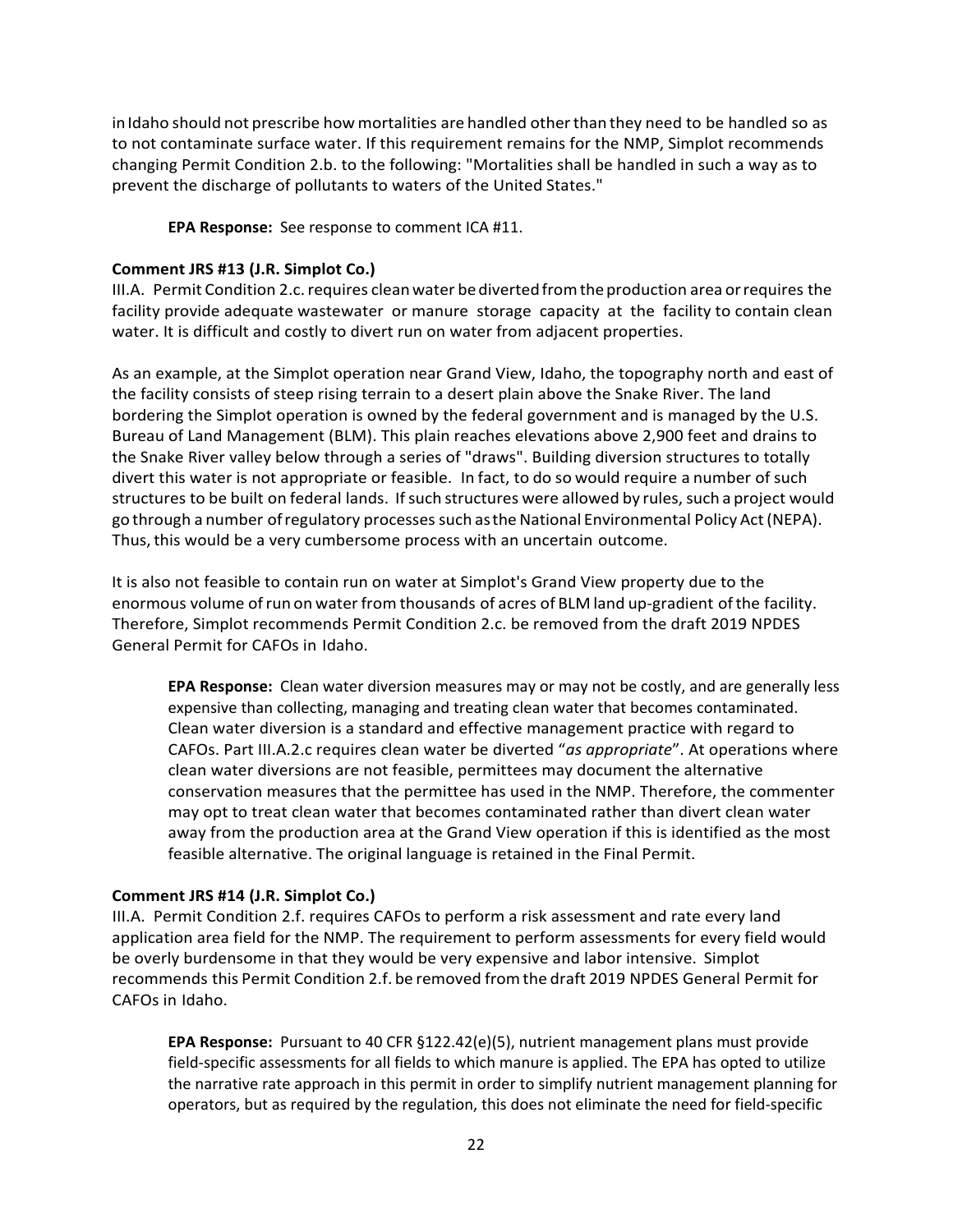assessments. No change has been made to the permit as a result of this comment.

## **Comment JRS #15 (J.R. Simplot Co.)**

III.A. For Permit Condition 2.h., it requires "annual nutrient budgets must be generated to determine land application rates for each field where manure, litter, or process wastewater is applied". Most facilities have the data to calculate nutrient budgets, just not a good system to compile all of the data into one report. It would be costly and time consuming to gather the data for annual nutrient budgets. Simplot recommends the requirement for annual nutrient budgets in Permit Condition 2.h. be removed from the draft 2019 NPDES General Permit for CAFOs in Idaho.

**EPA Response:** The permit, pursuant to 40 CFR § 122.42(e)(5), requires the generation of nutrient budgets. Appropriate application rates cannot be calculated without this information. Neither the regulations nor the permit stipulates a specific format or system in which the information must be compiled, as long as it becomes part of the NMP documentation. No change has been made to the permit as a result of this comment.

# **Comment JRS #16 (J.R. Simplot Co.)**

III.A. Section 5.b. lists four items that EPA considers substantial changes, but does not limit it to only these changes. Simplot recommends defining all changes that are considered to be substantial in the permit rather than leaving it vague, so that compliance can be determined from the face of the permit.

Farmers are continually changing croprotations, adding new ground, trying different rates and methods of application. A facility's NMP could be under constant EPA review or the facility could easily be out of compliance for adding a new crop or adding new land application ground to his operation prior to obtaining Agency approval. Simplot recommends adding flexibility to the criteria defining a substantial NMP change or allow for expedited Agency review in Section 5.b., to account for these types of changes.

**EPA Response:** See response to comment ICA #15.

# **Comment JRS #17 (J.R. Simplot Co.)**

IV.A. These permit conditions list recordkeeping requirements forthe production area and land application area in paragraph format. Since the recordkeeping requirements are complex with many types of parameters recorded at variousfrequencies, Simplot recommends the recordkeeping requirements be re-formatted into a table to make them easier to track and maintain compliance (see attached table format as an example from section IV.A. of the 2012 NPDES General Permit for CAFOs in Idaho).

**EPA Response:** The EPA agrees that there are a number of record-keeping requirements. Rather than presenting them in tabular form instead of list form, the EPA is developing simple electronic reporting forms that CAFO operators may opt to utilize for ease of record-keeping. Those forms are currently under development and should be available early in the permit term.

# **Comment JRS #19 (J.R. Simplot Co.)**

IV.B. Many of the reporting requirements for the Annual Report is currently protected in Idaho and considered confidential business information. Simplot recommends not submitting information to Agencies in an Annual Report, but maintaining the confidential information on site, which Agencies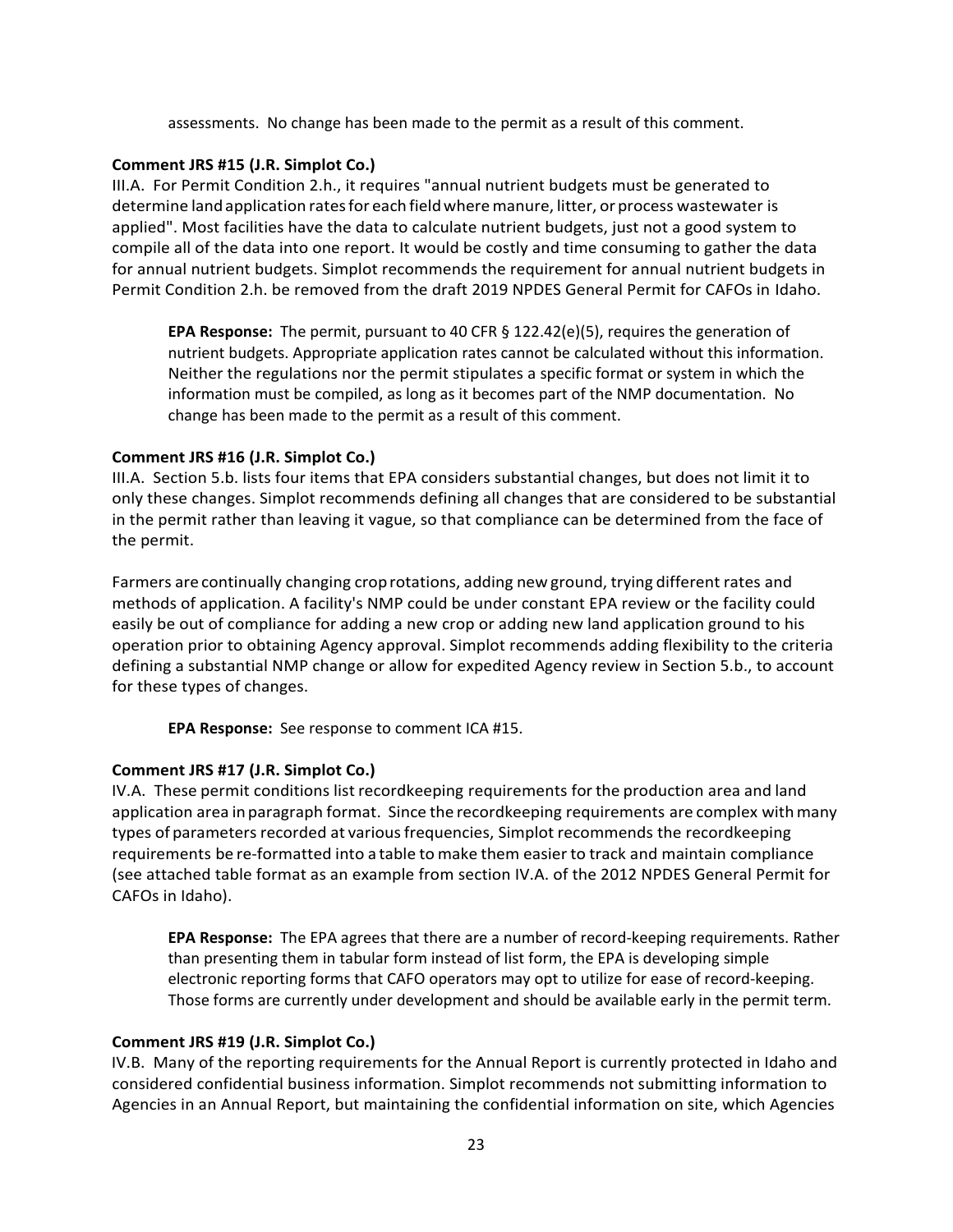can review on site.

**EPA Response:** See response to comment ICA #1.

### **Comment JRS #20 (J.R. Simplot Co.)**

VI. On October 22, 2019, the EPA and Department of the Army published a final rule to repeal the 2015 Clean Water Rule and re-codify it to a pre-existing definition of "waters of the United States". This rule will be effective December 23, 2019. In addition, the EPA and Department of the Army proposed a revised definition of "waters of the United States" on December 11, 2018. Since the definition of "waters of the United States" is in transition, Simplot recommends removing the definition in total and replacing it with a definition to simply reference 40CFR Part 122.2 (Waters of the United States means waters as defined in 40 CFR Part 122.2).

**EPA Response:** This change has been made in the Final Permit.

## <span id="page-23-0"></span>**Comment FWW #1 (Food & Water Watch)**

The CWA expressly defines CAFOs as "point sources." Congress' decision to include CAFOs in the definition of point source demonstrates an unambiguous intent to control and continuously reduce discharges of pollutants from the CAFO industry through the NPDES program and progressively more demanding TBELs. Yet EPA's regulatory scheme for the industry has allowed most CAFOs nationally – and all CAFOs in Idaho – to evaderegulation.

EPA has adopted an overly broad application of the agricultural stormwater exemption found in the Act's definition of "point source." Under this interpretation, EPA considers many discharges of CAFO pollutants from agricultural fields caused by precipitation outside the NPDES permitting regime. The exception has swallowed the rule that CAFO pollution is point source pollution. The result is that the vast majority of water pollution caused by CAFOs is essentially ignored so long as they comply with minimal land application parameters like "agronomic rate" requirements designed not to protect water quality but to maximize crop production. This virtually guarantees there will be unregulated runoff of CAFO pollution to waterways—the very concern that prompted Congress to regulate CAFOs as point sources in the first place. EPA also assumes that CAFO production areas are essentiallynon-discharging.

Moreover, even where CAFOs are permitted, EPA has not required CAFO permits to contain water quality monitoring requirements as it has done with almost every other industrial category regulated under the CWA. As a result, there is a dearth of data on the actual pollution impacts from CAFOs' routine operations, and even facilities that previously operated under NPDES permits now assert that they do not discharge and are not required to apply for permits. Combined, this framework results in CAFOs being treated as "zero discharge" facilities—a legal fiction even in EPA's estimation. Because of this and EPA's failure to promulgate regulations requiring CAFOs to apply for NPDES permits, none of Idaho's hundreds of CAFOs are currently operating under any CWA permit whatsoever. Slight improvements to permit requirements absent provisions that will lead to permitting in the first place are thus plainly insufficient.

**EPA Response:** This comment concerns the regulation of CAFOs in general and, as such, are outside the scope of this permit action. This permit implements the CAFO regulations found in 40 CFR § 122.23 and 40 CFR Part 412. No change has been made to the permit as a result of this comment.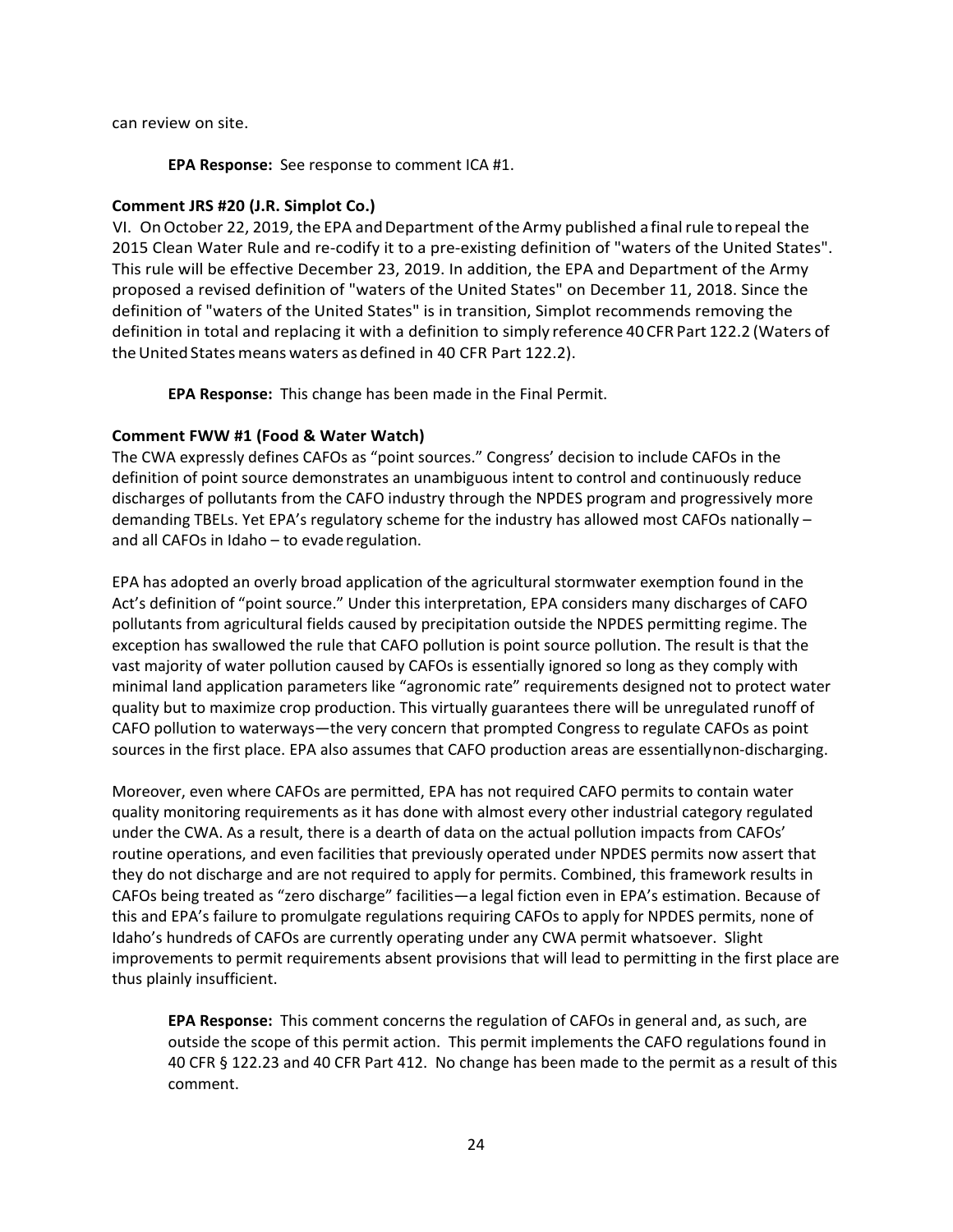#### **Comment FWW #2 (Food & Water Watch)**

Idaho is home to a growing CAFO industry. Idaho is now the third largest dairy producing state with approximately 614,000 dairy cows as of January 1, 2019. The State also hosts other types of CAFOs, including one of the largest beef cattle CAFOs in the nation, housing over 150,000 cattle at a time. Many of these livestock are concentrated in approximately 365 large CAFOs. These CAFOs are primarily located in the Magic and Treasure Valleys of southern Idaho, through which many jurisdictional waters flow, including the Snake River. But there are also CAFOs in other regions throughout the State. The excessive concentration of livestock in these regions is having dire impacts on the State's water resources, including surface water quality.

Widespread impairment of Idaho's waterways is well established and is getting worse. Idaho's most recent 303(d) list includes 1,989 miles of streams and 471 acres of lakes contaminated with *E. coli*, 239 miles of streams and 55,509 acres of lakes burdened with excessive nutrients that can lead to conditions fatal for fish and other aquatic species, and 920 miles of streams with unsafe levels of fecal coliform that threaten human health and wildlife. 34,404 miles of rivers and streams and 258,383 acres of lakes are currently not supporting the beneficial uses these waterways would safely support absent pollution. Several Idaho waterways in areas dominated by CAFOs show *E. coli* levels far in excess of the Water Quality Criterion of 126 cfu/100mL geometric mean. Many Idaho waterways passing through CAFO dominated areas also suffer from fecal coliform contamination, nutrient overloads, and oxygen deficiency—likely caused or exacerbated by the discharge of waste from CAFOs.

These impairments to jurisdictional waters are increasing. For example, Idaho waters no longer meeting one or more beneficial use due to *E. coli* contamination have been on the rise since at least 2012. Harmful algal blooms caused at least in part from nutrient loads are also an increasing water quality concern for Idaho. CAFO-generated waste is suspected (and likely) to be a primary culprit behind these increasing impairments, but without permitting and meaningful monitoring there is no way for the public or regulators to know the full extent of the harm.

Yet despite these increasing water quality impairments, EPA's failure to require CAFOs to seek permit coverage – no matter how massive their operation and no matter how extensive their disposal of CAFO waste to Idaho's lands and waters – has resulted in CAFOs operating without any form of NPDES permit. In 2011, over 100 CAFOs in Idaho were operating under an NPDES permit. Today that number is zero. Thus, Idaho's decline in water quality correlates with the complete deregulation of its CAFOs. CAFOs introduce enormous quantities of waste containing all of these pollutants into Idaho's environment through industry-standard waste management practices. The primary means by which Idaho CAFOs manage and dispose of their animal manure and other waste is by storing it in manure lagoons at production sites and then applying it to nearby agricultural fields (or selling or giving the waste to third parties to apply to their lands at their discretion). Both the storage and disposal of CAFO waste results in discharges of harmful pollutants to waters of the United States, either directly or via groundwater with direct hydrological connection to jurisdictional waters—in fact, the Snake River is a quintessential example of a river fed by groundwater. Manure lagoons are actually designed to leak. And applying CAFO waste to agricultural fields has the potential to discharge pollutants to waterways in several ways: through over-application, runoff in dry weather conditions, tile drainage systems that underlie target fields and channel liquid waste into nearby waters, and drift and runoff from spray irrigation systems used to apply liquid waste, among other pollutant pathways.

Leaching from storage facilities, excessive land application of CAFO waste, and other discharges from production and land application areas is almost certainly causing and contributing to widespread water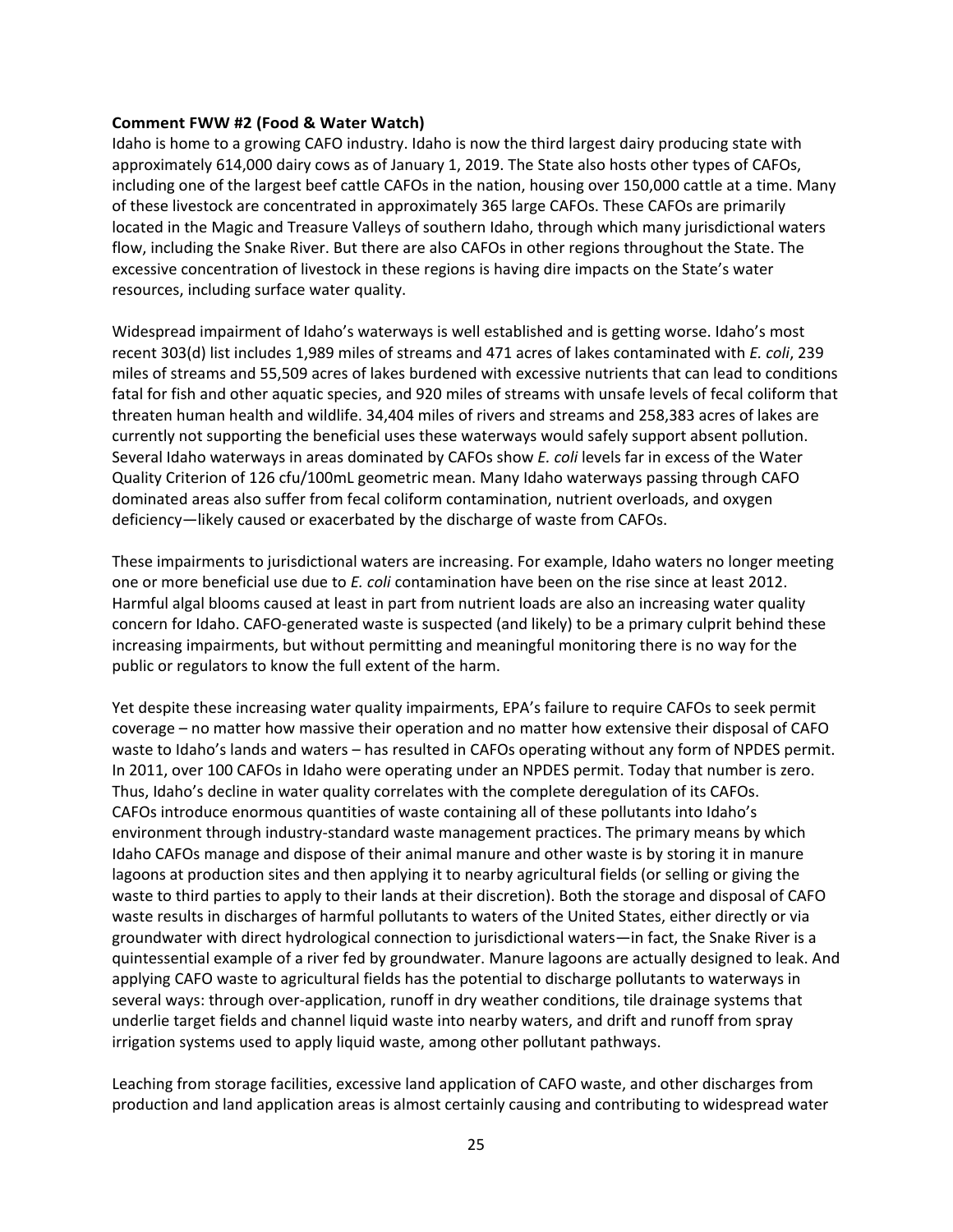quality impairments in Idaho. The State's waterways are under siege from excessive numbers of animals housed on CAFOs and the necessity of disposing of their waste one way or another, year after year. As explained above, hundreds of state- collected water quality samples have discovered impairments from nutrient overloads, fecal coliform, dissolved oxygen, and *E. coli* many times the 126 cfu/100ml water quality criterion. Nutrient pollution is widespread and dozens of streams, as well as large portions of the Snake River, have been under phosphorus total maximum daily loads ("TMDLs") for years now. These water quality problems threaten the environment, wildlife, and human health throughout Idaho.

**EPA Response:** The EPA acknowledges the statements made by the commenter. Regarding the duty of discharging CAFOs to apply for permit coverage, see response to comment FWW #4.

#### **Comment FWW #3 (Food & Water Watch)**

When Congress specifically included CAFOs in the CWA's definition of "point source," it demonstrated an unambiguous intent to control and continuously reduce discharges of pollution from the CAFO industry through the NPDES permitting program. EPA's approach to date has failed, and though the Draft Permit is an improvement to the status quo, it does not comply with the CWA and will not adequately reduce CAFO pollution of Idaho's waterways.

CAFOs are and will continue to operate without the necessary oversight required by the CWA absent strong EPA action to ensure that discharging CAFOs must obtain NPDES permits in the first instance, in addition to more protective permit conditions. Unfortunately, EPA's fundamentally flawed framework for regulating CAFOs has left them profoundly underregulated, with serious and ongoing consequences to water quality across Idaho. With an expanding CAFO industry and increasingly impaired waters, Idaho needs far more protection that the Draft Permit provides. Idaho's CAFOs are not "zero discharge" facilities, and the Draft Permit does not go far enough.

**EPA Response:** The EPA acknowledges the comment. Much of this comment concerns the regulation of CAFOs in general and, as such, are outside the scope of this permit action. To the extent that this comment mentions the draft permit, the commenter does not point to a specific provision that is at issue or inconsistent with the CWA and/or its implementing regulations.

#### **Comment FWW #4 (Food & Water Watch)**

EPA Should Establish a Presumption of Discharge for CAFOs. To regulate all CAFO dischargers and establish an effective duty to apply standard, EPA must make the requisite factual findings to support the inclusion of provisions in its General Permit that create a presumption of discharge for certain CAFOs. Following *National Pork Producers Council*, which eliminated the duty to apply for CAFOs that propose to discharge based on design or operation characteristics, the number of NPDES-permitted CAFOs in Idaho has dropped from over one hundred to *zero*. Yet EPA has estimated that as many as 75% of CAFOs in fact discharge. Idaho CAFOs are no exception, and EPA cannot allow the status quo of nonregulation of jurisdictional discharges and associated water quality impairments to continue across the State.

EPA has already done much of the work to establish the needed presumptions. While some aspects are no longer applicable since *Pork Producers* and EPA's subsequent rule revision, EPA's 2010 CAFOs that Discharge or are Proposing to Discharge guidance ("2010 Guidance") provides a strong starting point to conduct objective assessments of which categories of Idaho CAFOs discharge based on the conditions and practices at the state's CAFOs that can lead to illegal and unpermitted discharges in the state. The 2010 Guidance explains that some conditions that lead to CAFO discharges – including proximity to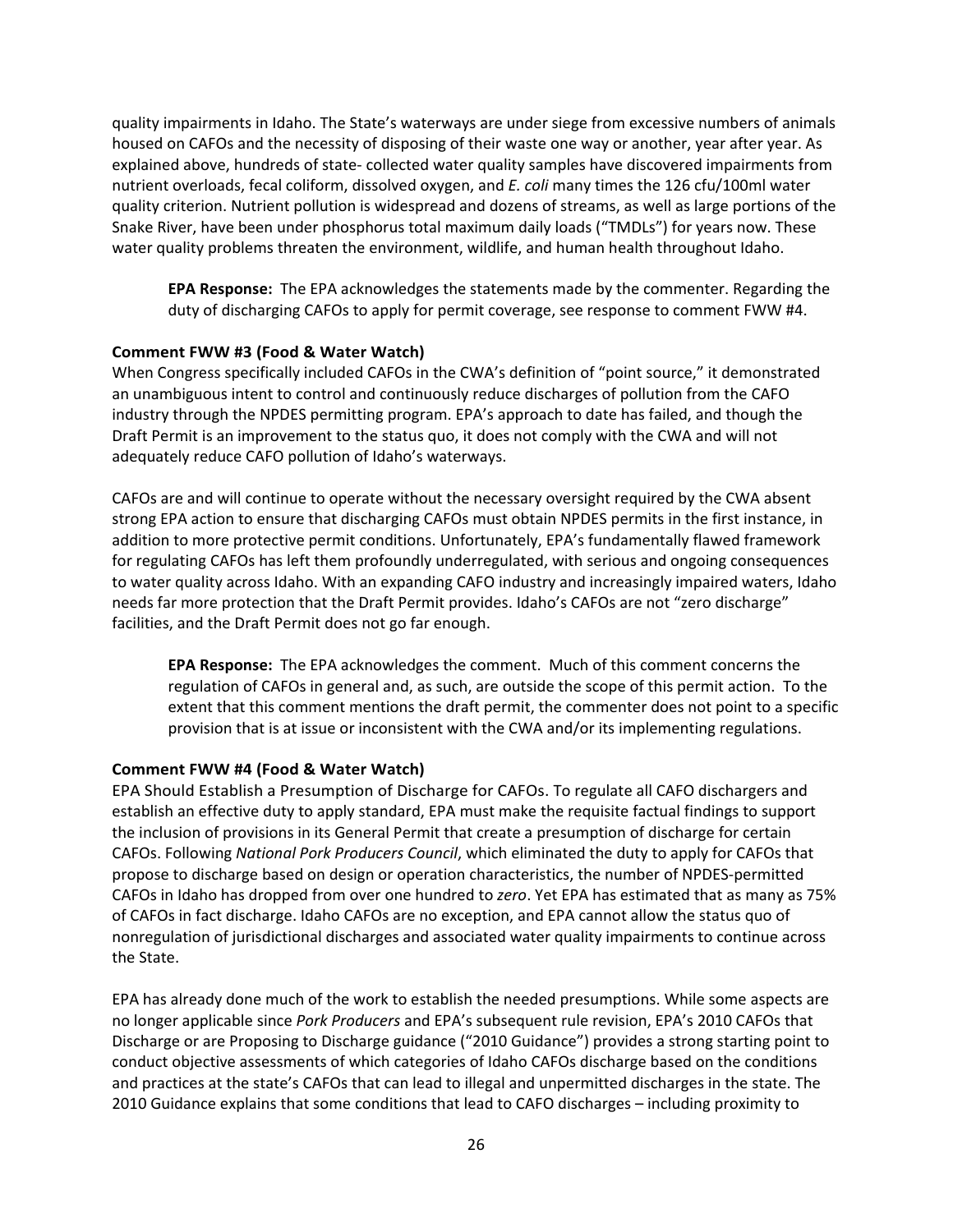waters of the U.S., whether the CAFO is upslope from waters of the U.S., climatic conditions, and drainage of the production area – are "beyond the operator's control," such that EPA can support a factual determination that all Idaho CAFOs with these conditions are dischargers with a duty to apply for the General Permit.

The 2010 Guidance also addresses ventilated livestock confinement buildings as sources of production area discharges of contaminated process wastewater, as these systems can directly discharge pollutants such as manure dust, litter, ammonia, and feathers into nearby waters of the U.S. or conduits to jurisdictional waters, such as production area ditches or channels. While the Guidance limited this discussion to poultry houses, other livestock sectors, including dairies, also emit ammonia and other pollutants via the confinement buildings, whether open air, partially enclosed, or fully enclosed. As discussed below at section III.K, the majority of ventilated or otherwise emitted ammonia will deposit nearby, including in conduits to waters of the U.S. and in waters of the U.S. themselves, where it contributes to nitrogen pollution. Because these systems cause ongoing discharges at many facilities, CAFOs ventilating pollutants from their confinement houses have a duty to apply for an NPDES permit if an objective assessment indicates that this method of operation leads to a discharge of pollutants.

It appears that EPA has not conducted the requisite objective assessments for Idaho CAFOs in the past several years, because the number of permitted operations in the state has dwindled to zero under the agency's watch. Nonetheless, absent appropriate findings that certain CAFOs discharge and a corresponding duty to apply for all discharging CAFOs, the Draft Permit is unlawful. The presumptions of discharge from the production area and duty to apply should likely at a minimum apply to CAFOs located directly upslope from, land applying upslope from, or otherwise located or land applying in close proximity to a water of the U.S. or conduit to water of the U.S.; CAFOs located in a floodplain; and CAFOs discharging via water-polluting emissions and ventilation systems.

**EPA Response:** Pursuant to the decision cited by the commenter (*National Pork Producers Council, et al v United States Environmental Protection Agency*, United States Court of Appeals for the Fifth Circuit, March 29, 2011), the EPA does not have the authority to establish a presumption of a discharge in the permit. However, also pursuant to that decision, if a CAFO is discharging, they have a duty to apply under the CWA. Consistent with the CWA, its implementing regulations and case law, this permit requires all discharging CAFOs to apply for permit coverage. Pursuant to 40 CFR §122.23(f), a CAFO must be covered by a permit at the time that it discharges.

## **Comment FWW #5 (Food & Water Watch)**

The Final Permit Should Require Individual NPDES Permits for Very Large CAFOs and CAFOs Located in Already Impaired Watersheds. As a threshold matter, EPA should consider two additional criteria requiring an individual NPDES permit in addition to those outlined at Section I.F of the Draft Permit. First, EPA should consider a numerical animal unit cap for coverage under this General Permit. Very large facilities should not be assumed to have the same water pollution potential as all other, smaller facilities, and EPA should not assume that the same TBELs will adequately protect water quality from large CAFOs of every scale. EPA has itself recognized that general permit conditions may be too generalized to address the unique potential for discharges at extremely large CAFOs, and the Final Permit should reflect that fact.

**EPA Response:** The CAFO regulations already take the size of a CAFO into consideration, thus, the general permit does not need to include a cap on eligibility. If the commenters believe that a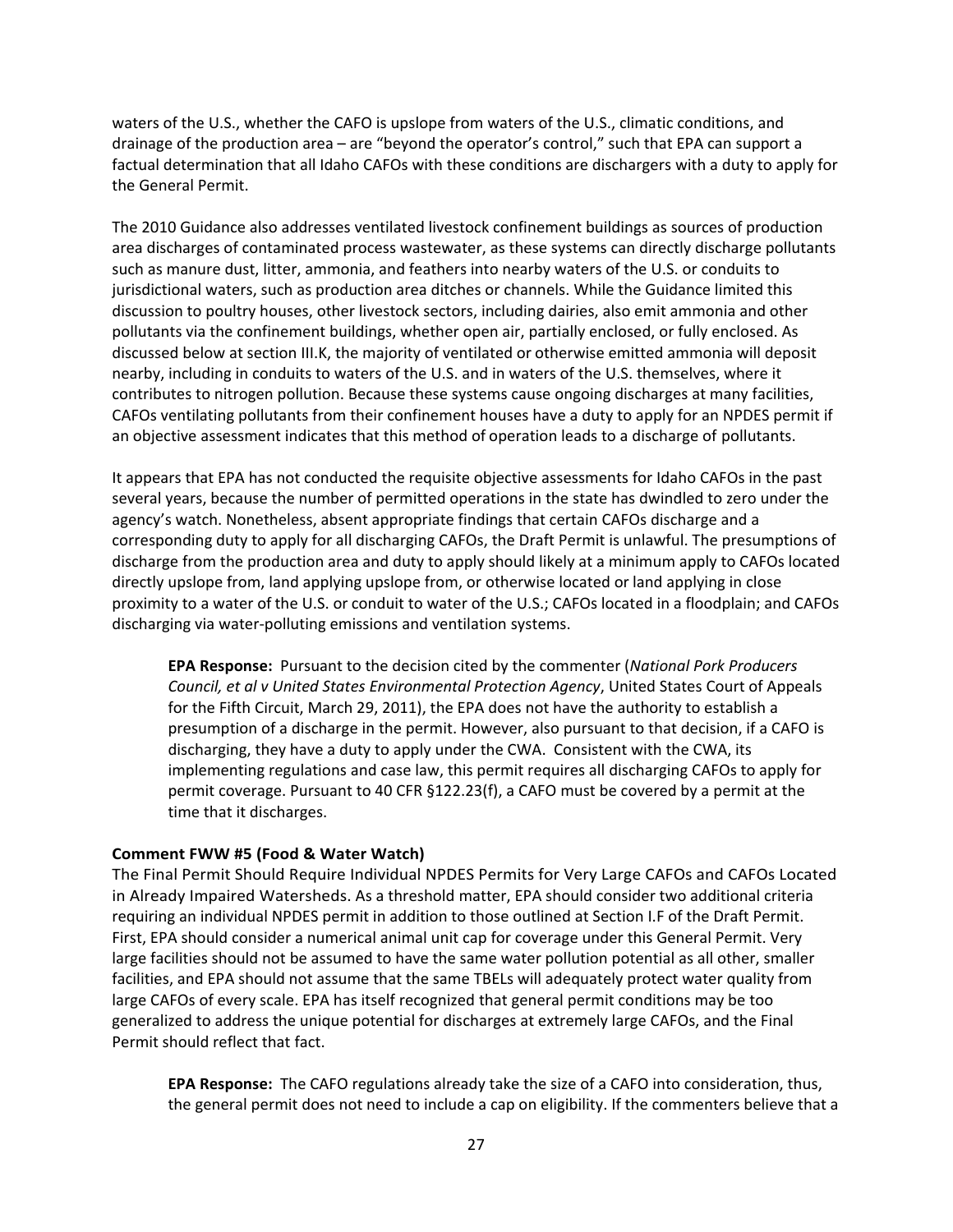facility is more appropriately covered under an individual permit, then the commenter can petition the EPA to do so [*see* 40 CFR §122.28(b)(3)].

#### **Comment FWW #6 (Food & Water Watch)**

Second, given Idaho's existing significant water impairments in regions dominated by CAFOs and irrigated agriculture used to dispose of CAFO waste, CAFOs located in or land applying waste in already impaired watersheds should be required to obtain individual NPDES permits. This would allow EPA and state regulators to more effectively analyze the CAFO's likely impact on the impaired waterway and determine the WQBELs and wasteload allocations necessary to attain WQS and implement TMDLs. Assuming that compliance with a general permit—which is by nature generalized and not capable of ensuring those protections uniquely necessary for certain impaired waterways—will stop ongoing impairment, and even improve water quality, is incorrect and not supported by a history of water quality problems in Idaho. Individual NPDES permit coverage would be far more effective at meeting the goal of the CWA and bringing CAFO pollution under control.

For example, significant portions of the Snake River watershed are under TMDLs for pathogens and phosphorus, and recent data show levels of nitrate contamination in the hydrologically connected groundwater in the same area are likely to keep rising for 40-50 years even if nitrogen inputs are held constant. This same area is heavily populated by CAFOs.

**EPA Response:** During the permit development process, the EPA reviewed all nutrient and bacteria TMDLs for the State of Idaho. There are no TMDL wasteload allocations (WLAs) assigned to any CAFO in the State of Idaho. Pursuant to 40 CFR §122.44(d)(1)(vii)(B), permit conditions must be consistent with the assumptions and requirements of any available WLA. Relevant Idaho TMDL documents that have identified agricultural sources of pollutants have not assigned WLAs to CAFO operations, but rather have identified the implementation of BMPs via technical assistance approaches. It is the best professional judgement of the permit writer that the implementation of these same BMPs via the conditions specified in a general permit are appropriate and adequate to control pollutants in impaired watersheds when a general class of operations, i.e., agriculture, has been identified as a source, but no specific operation nor classes of operations have been assigned WLAs. The EPA also notes that Idaho's draft Water Quality 401 Certification (August 30, 2019) certifies that the conditions of the general permit "comply with Idaho's Water Quality Standards, including any applicable water quality management plans (e.g., total maximum daily loads)."

## **Comment FWW #7 (Food & Water Watch)**

The Final Permit Must Require Effluent Monitoring. The CWA requires that NPDES permits contain conditions, including data collection and reporting, to "assure compliance" with the Act. Furthermore, Section 308 of the Act states that "[w]henever [it is] required to carry out the objective" of the CWA, "(A) the [EPA's] Administrator shall require the owner or operator of any point source to … (iii) install, use, and maintain such monitoring equipment or methods … and (v) provide such other information as he may reasonably require."

EPA's accompanying CWA regulations require all NPDES permits to include certain monitoring and reporting requirements designed to "assure compliance with permit limitations." These regulations include, among other provisions, "requirements to monitor: (i) The mass (or other measurement specified in the permit) for each pollutant limited in the permit; (ii) The volume of effluent discharged from each outfall; [and] (iii) Other measurements as appropriate…." Permit monitoring provisions must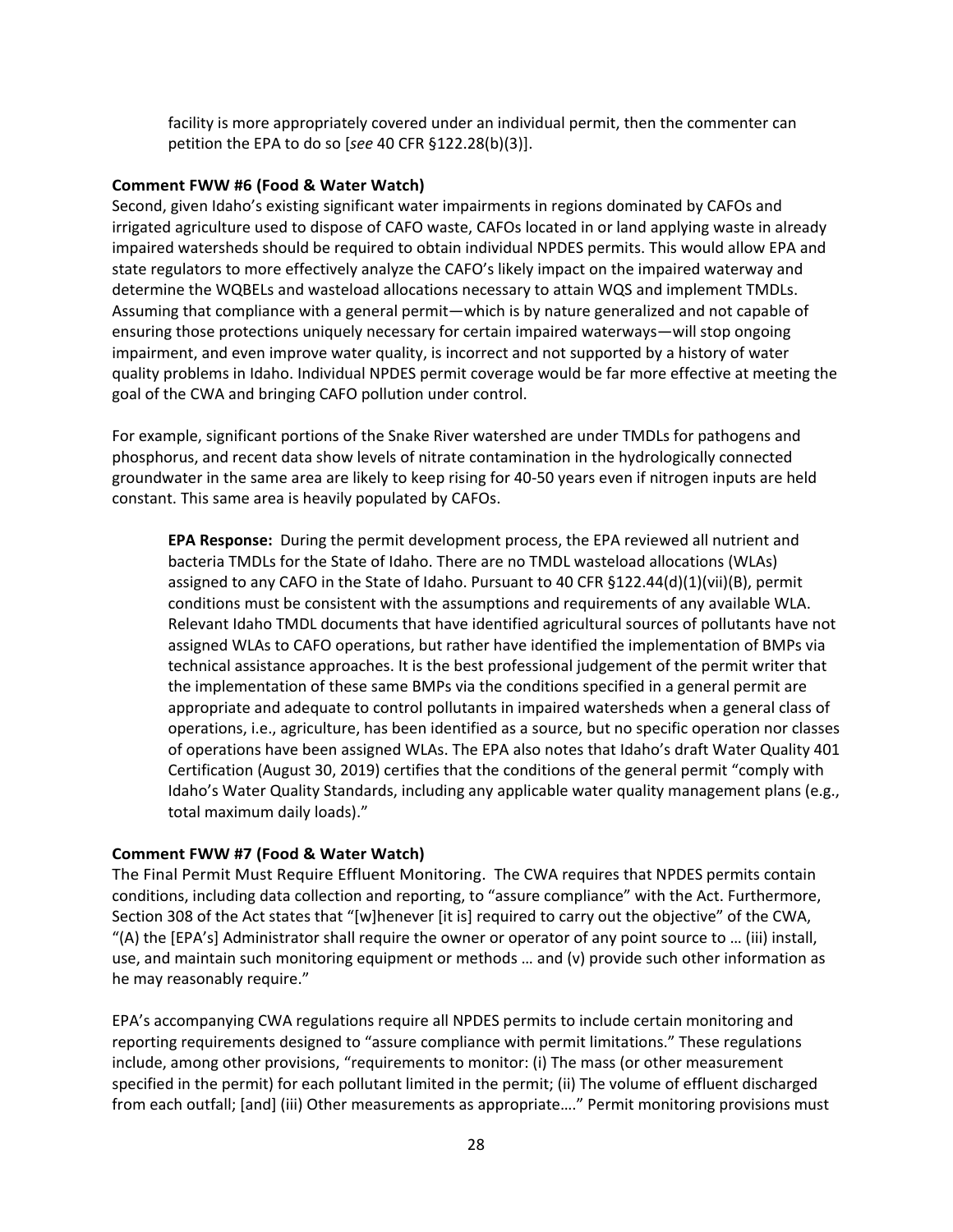further specify the "type, intervals, and frequency [of sampling] sufficient to yield data which are representative of the monitored activity, including, when appropriate, continuous monitoring." Permittees must report monitoring results "with a frequency dependent on the nature and effect of the discharge, but in no case less than once a year." Given these statutory and regulatory requirements, "[g]enerally, 'an NPDES permit is unlawful if a permittee is not required to effectively monitor its permit compliance.'"

EPA must include monitoring requirements that allow for meaningful oversight of Idaho CAFOs' compliance with the Draft Permit's conditions and effluent limitations. This requires representative water quality monitoring at CAFO production sites as well as land application sites adequate to provide oversight of permit compliance. While the Draft Permit prohibits discharges from CAFO production areas except under limited circumstances and requires CAFOs to develop and implement Nutrient Management Plans ("NMP") for the handling, storing, and land application of their waste, the Draft Permit does not include monitoring requirements that would enable EPA, Idaho officials, or the public to ensure their operations are in compliance with these no discharge parameters and effluent limitations. As explained by the Second Circuit, "NPDES permits must contain conditions that require both *monitoring* and *reporting of monitoring results* of TBELs and WQBELs to ensure compliance." The Draft Permit's failure to require such monitoring plainly violates the CWA and leaves regulators and the public to guess whether and how CAFOs are violating the law.

The sampling and monitoring requirements the Draft Permit does contain are insufficient to satisfy the CWA or EPA regulations. The soil and manure sampling requirements included in the Draft Permit look at the nitrogen and phosphorus content of CAFO waste and target fields, helping calculate agronomic rates of application, but have nothing to do with whether discharges are occurring that impact jurisdictional waters. Nothing about this sampling tells whether waste was actually applied appropriately and in accordance with a CAFO's NMP. And the requirement to monitor manure spills and other obvious, discrete discharges from wastewater or manure storage structures also does not suffice because it takes place after a known violation, rather than being representative and serving to assure compliance.

EPA must determine what monitoring is representative for a particular CAFO applicant. It will likely include monitoring surface water and/or groundwater where a direct hydrological connection exists between groundwater and jurisdictional waters, monitoring discharge points from production areas, such as ditches that may carry contaminated wastewater off-site and into waterways. Representative monitoring must also include monitoring requirements for tile drain outfalls at fields where CAFO waste is land applied, where such systems are in place. Tile drain systems are conduits underlying agricultural fields designed to shed excess moisture, and where liquid manure is applied can directly discharge pollutants to surface waters or conduits to surface waters. This is necessary to monitor compliance with the Draft Permit's "no dry weather discharge" provision.

Until EPA requires representative effluent monitoring where appropriate to document discharges from CAFO production and land application areas, many of the terms and conditions of the Draft Permit will remain mere words on paper. EPA may not excuse CAFOs from the monitoring required of all NPDES permittees simply because it has created a legal fiction that these operations do not discharge. But even if that were the case, zero is an effluent limit, and the CWA requires CAFOs to demonstrate their compliance with it.

**EPA Response:** See response to comment ICL #2.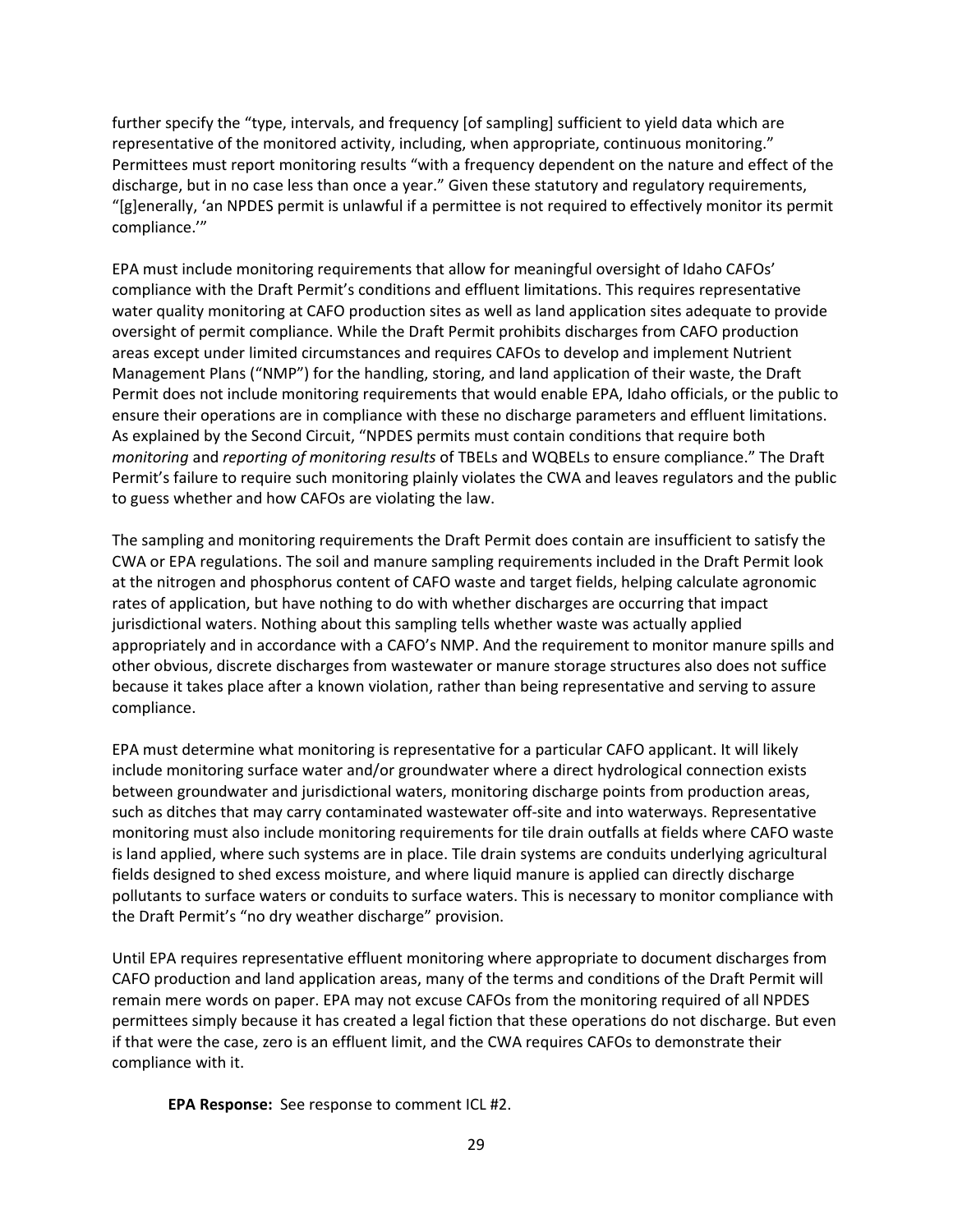#### **Comment FWW #8 (Food & Water Watch)**

The Final Permit Must Require BPJ Limits for CAFO Pollutants with No ELG. EPA essentially treats CAFO waste as only containing nutrients that are beneficial to crop production if applied at agronomic rates. Under this approach, any other pollutants of concern that may be found in CAFO waste, but that are not beneficial to or utilized by crops, are not considered or regulated under the NPDES program. Yet CAFO waste contains a variety of other pollutants including solids (feed, hair, feathers, etc.); salts; trace elements such as arsenic, copper, selenium, zinc, cadmium, molybdenum, nickel, lead, iron, manganese, aluminum, and pesticide ingredients; pathogens (bacteria, viruses, protozoa, fungi, prions, and helminths); antimicrobials (antibiotics and vaccines); hormones (both natural and synthetic); pesticides; soaps; and disinfectants.

Regarding pollutants for which no ELG has been established, EPA regulations require case-by-case effluent limitations based on Best Professional Judgment ("BPJ"). BPJ effluent limitations can take the form of numerical limitations or BMPs. Recent EPA guidance further clarifies that permitting agencies must establish BPJ limits for pollutant discharges not covered by the applicable ELGs:

Where EPA has not promulgated technology-based effluent guidelines for a particular class or category of industrial discharger, *or where the technology- based effluent guidelines do not address all waste streams or pollutants discharged by the industrial discharger*, EPA must establish technology-based effluent limitations on a case-by-case basis in individual NPDES permits, based on its best professional judgment or "BPJ."

. . .

*[A]n authorized state must include technology-based effluent limitations in its permits for pollutants not addressed by the effluent guidelines for that industry*. 33 USC § 1314(b); 40 CFR § 122.44(a)(1), 123.25, 125.3. In the absence of an effluent guideline for those pollutants, the CWA requires permitting authorities to conduct the "BPJ" analysis discussed above on a case-by-case basis for those pollutants in each permit.

CAFOs are capable of discharging a variety of pollutants with no established ELGs, as explained further in sections E and K. This includes CAFO waste handled at production areas and land applied to fields, as well as discharges of pollutants from CAFO ventilation systems. Many pollutants found in CAFO waste applied to agricultural fields are not subject to agronomic rate considerations because they are not nutrients available for use by crops. Instead, they must be treated as what they are: pollutants that CAFOs produce, handle, and dispose of in ways that potentially result in discharges to jurisdictional waters. These pollutants and those discharged by ventilation systems do not have ELGs and thus require EPA to develop BPJ limitations sufficient to protect against unpermitted discharges to jurisdictional waters.

**EPA Response:** The Final Permit includes provisions designed to address additional pollutants, e.g., mortality management (Part III.A.2.b), chemical and other contaminant management (Part III.A.2.e) as well as all sources in the production area (see response to comment FWW #16). These requirements are designed to minimize additional pollutants in any waste stream or discharge. The pollutant management approach for CAFOs uses nutrients as the measurable metric. However, it does not ignore other possible pollutants, such as those mentioned by the commenter. Pollutants at CAFOs are comingled in waste streams, storage structures, mortality management systems, etc. Therefore, by managing those collective systems and waste streams,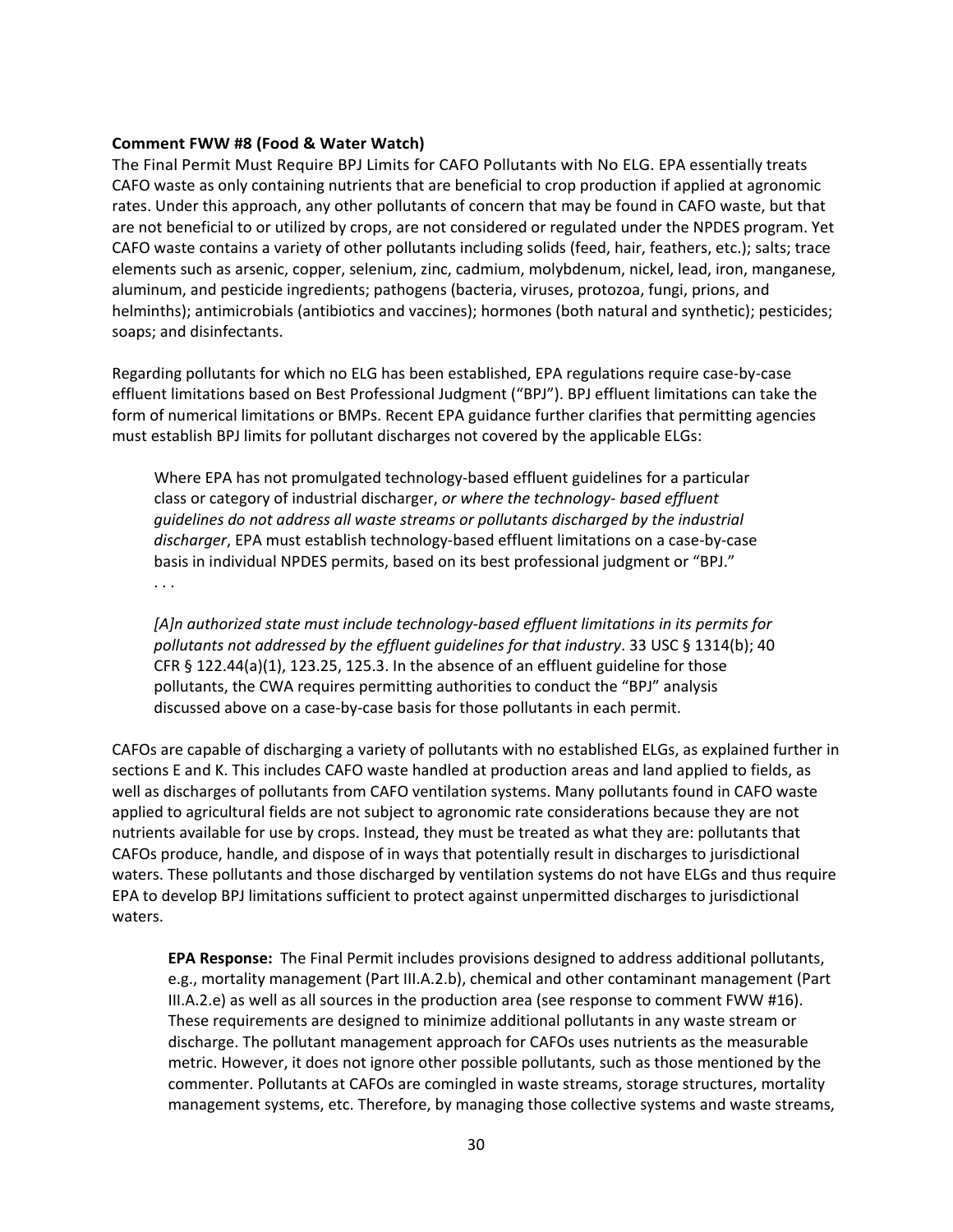all pollutants are managed.

## **Comment FWW #9 (Food & Water Watch)**

The Draft Permit Requires Inadequate Sampling of Soils and CAFO Waste. FWW supports EPA's requirement of annual soil tests for land application sites in the Draft Permit, which is more protective than its ELG requirement of a phosphorus soil test only every five years. However, a timeframe for when sampling must occur and clear requirements for representative sampling would be an appropriate additional safeguard. It is critical that current and actual soil conditions are understood before CAFO waste is applied to agricultural fields. As the University of Idaho Bulletin # 704 regarding soil sampling states, "soil sampling is also one of the most important steps in a sound crop fertilization program." CAFOs "should take soil samples as close as possible[,]" ideally "2 to 4 weeks before . . . fertilizing the crop." Because the University of Idaho Bulletin # 704 does not mandate this common sense practice, FWW asks that EPA establish a clear period of time prior to waste application in which CAFOs must conduct this sampling to avoid early sampling that does not capture actual and current soil conditions. For example, if soil samples are taken early in the year, potentially many months before land applications will occur, actual soil conditions may no longer be understood and CAFO waste may be overapplied. A variety of factors could make dated soil samples inappropriate tools for ensuring agronomic rate applications including other nutrient applications, drift from nutrient applications to nearby fields, or re-deposition of nitrogen lost to the atmosphere from CAFO waste from volatilization during storage and handling.

The Draft Permit should also make clear that soil samples must be representative of actual conditions on the target field. As University of Idaho Bulletin # 704 notes, "[a]n absolute minimum of 10 subsamples from each sampling unit" should be taken, especially for irregular fields, as this is "necessary to obtain an acceptable [overall] sample." Since the Bulletin is merely suggestive, EPA should include a clear and mandatory permit condition along theselines.

Similarly, FWW supports at least annual manure sampling as outlined in the Draft Permit, but EPA should establish more stringent requirements. First, EPA should make clear in the Final Permit that such manure samples must be representative of the material that will be applied by the CAFO. University of Idaho Manure and Wastewater Sampling CIS 1139 notes that "proper sampling is the key to reliable manure analysis," but only suggests the need for multiple and representative samples. Requiring "compliance" with such open-ended and non- mandatory technical standards is inadequate; EPA must go farther and require multiple, representative samples in such a way as to ensure accurate understanding of what the CAFO is spreading onto fields.

And as with soil sampling, EPA should mandate that manure sampling be conducted shortly before land application. The Draft Permit gives passing reference to University of Idaho Manure and Wastewater Sampling CIS 1139, but does not mandate anything from the guidance and fails to mention anything regarding when samples must be taken. CIS 1139 suggests that CAFOs conduct manure sampling "as close to the date of application as practical…or within 30 days" at the earliest. EPA should clearly incorporate and mandate this standard. If manure is land applied at different times throughout the year, the Draft Permit should require sampling shortly prior to each and every period of application.

**EPA Response:** While customizing sampling can sometimes improve data quality, monitoring requirements in permits must also consider data interpretability for the intended purpose. As the commenter notes, annual soil testing provides notable improvements in interpretability for the purposes of estimating appropriate nutrient application rates. While the EPA supports the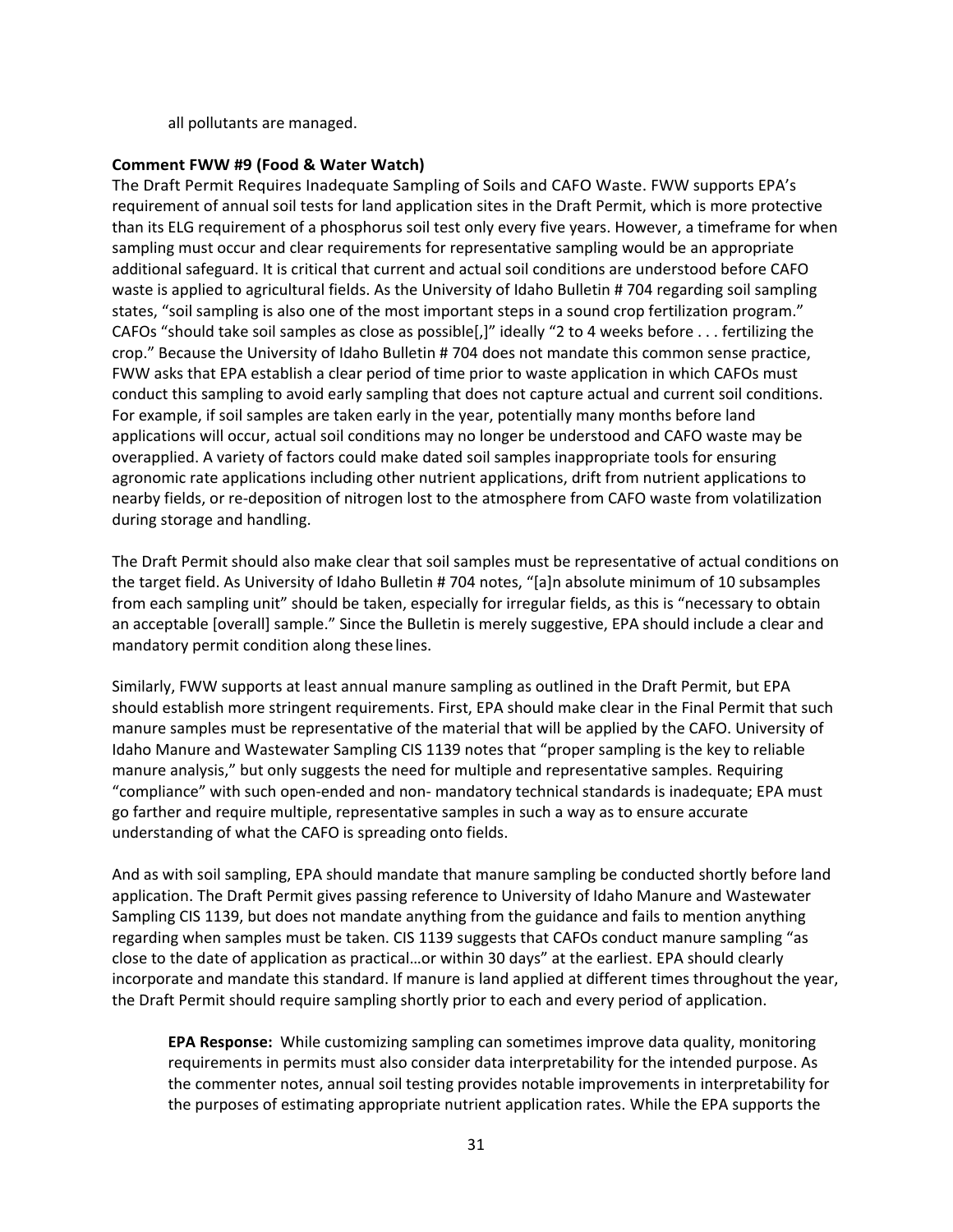recommendation of soil sampling within 2-4 weeks of land application whenever possible, the logistical issues (lab capacity and turn-around times, for example) may make this infeasible. For purposes of land application of manure, annual sampling is necessary and appropriate, and the current requirements optimize data quality and implementability. No change has been made to the permit as a result of this comment.

## **Comment FWW #10 (Food & Water Watch)**

Additionally, EPA should expand the pollutants for which CAFOs must conduct sampling. The Draft Permit requires that manure only be sampled for nitrogen and phosphorous. But, as explained above, CAFO waste is known to contain an array of other pollutants of concern. EPA should require CAFO waste that will be applied to fields be analyzed for all of the constituent pollutants that EPA has already found it likely to contain, and these sampling requirements should correspond to the pollutants for which EPA determines it must establish BPJ effluent limits. If laboratory analysis determines that other pollutants of concern are present in the samples, appropriate restrictions on land application practices must be in place to ensure harmful constituents are not disposed of on agricultural fields in such a way that will likely lead to a discharge to surface waters.

**EPA Response:** See response to comment FWW #8. In the absence of evidence of actual human health or environmental concerns associated with additional pollutants, e.g., CWA 303(d) verified impairments, broader manure sampling and analysis requirements that would apply to all facilities with coverage under a general permit is not currently warranted.

### **Comment FWW #11 (Food & Water Watch)**

The Final Permit Should Contain Stronger Waste Storage Requirements. Appropriate waste storage structures are an integral part of ensuring CAFOs do not discharge pollutants in violation of permit conditions. EPA should include two additional permit conditions and revise one provision pertaining to waste storage structures.

First, EPA should include phase-out requirements for old manure lagoons and other storage facilities that no longer meet the most current EPA and NRCS standards. Antiquated storage facilities pose an unacceptable threat, and should not be allowed to simply continue operating until they fail. As noted above, the regions of Idaho most populated with CAFOs overlie highly fractured basalt geology that allows nutrients to infiltrate groundwater, which is well-documented to have direct hydrological connection to jurisdictional waters.

Second, EPA should develop its own standards for the technical specifications of waste storage facilities. The Draft Permit relies on NRCS standards, which have proven insufficient after years of water quality impairments across the United States. In fact, NRCS standards expressly allow for leaks of pollutants, which can result in discharges of pollutants to jurisdictional waters. Specifically, EPA should require that all waste impoundment structures that are not virtually impermeable (such as concrete manure storage facilities) phase in synthetic liners with leak monitoring systems as soon as practicable. Synthetic liners with leak detection systems are in use at some CAFOs already, and are the appropriate BAT standard that Idaho CAFOs should be held to.

Finally, EPA should revise the Draft Permit Section III.A.2.a.i to eliminate the ability of a CAFO to seek coverage under this permit without having in place sufficient waste storage capacity. As written, the Draft Permit appears to enable a CAFO to begin or continue housing animals even if its waste storage capacity evaluation determines the facility has "less than the minimum capacity requirements specified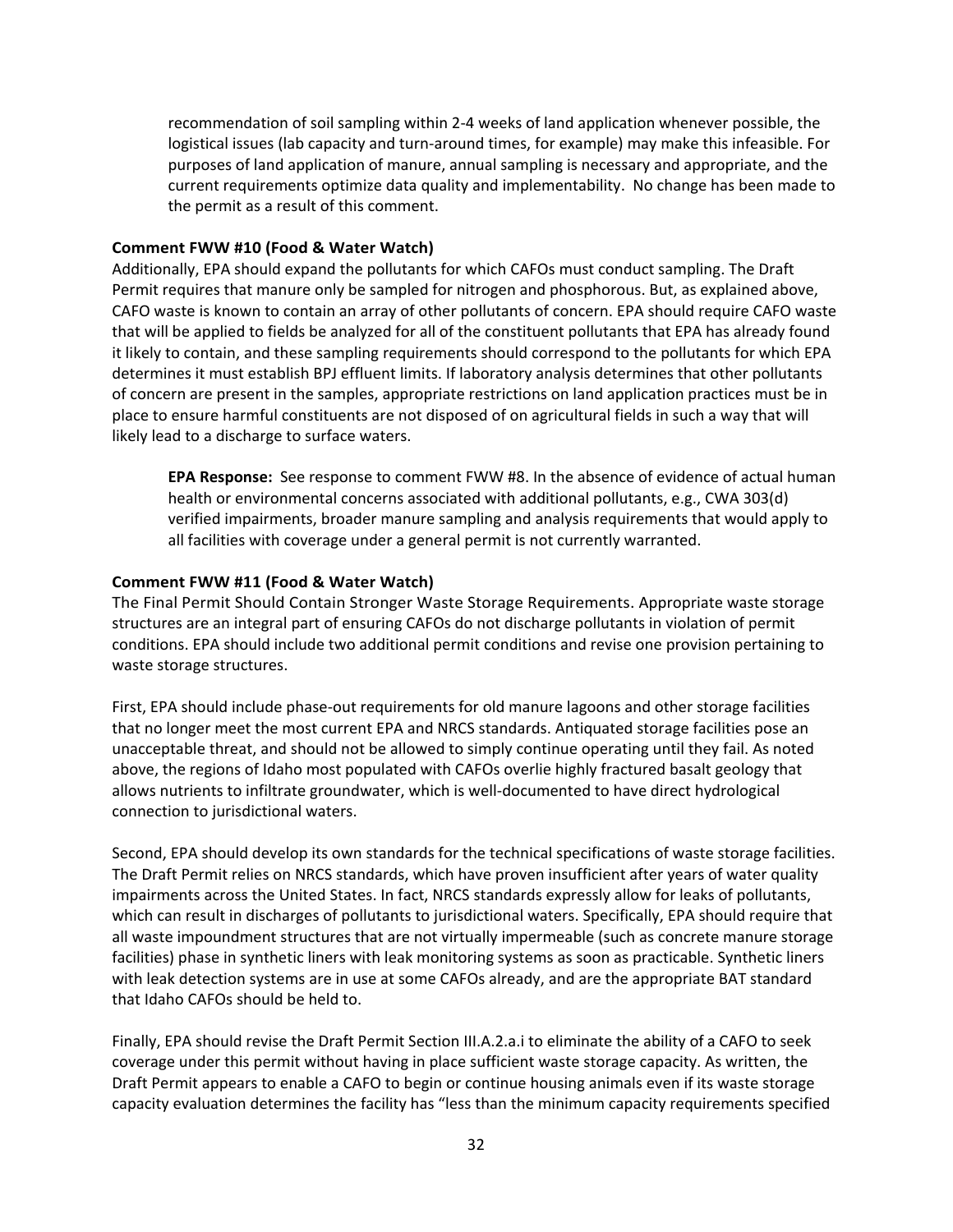in Section II.A.1." This does not make sense and could easily lead to CAFOs operating without needed capacity when the time comes—instead, every CAFO must have adequate waste storage capacity *before*  its Notice of Intent is approved.

**EPA Response:** The waste storage standards and specifications apply to all existing and planned manure, litter and wastewater storage structures. The permit includes a specific requirement that the storage capacity of all storage structures must be evaluated and that operators of any structures found to be deficient must provide corrective and interim measures, as well as schedules for correcting any deficiencies. See Part III.A.2.a.i of the Final Permit. While the EPA is not requiring the use of synthetic liners with leak monitoring systems in the permit, the EPA is requiring permittees to have a liner that is constructed and maintained in accordance with Idaho NRCS standards. NRCS practice standards do include considerations for categories where synthetic liners should be used in conjunction with clay liners. If the commenter believes that different regulations are warranted, the commenter can petition the EPA for rulemaking for to develop its own standards and technical specifications for manure, litter, and wastewater storage structures. No change has been made to the permit as a result of this comment.

#### **Comment FWW #12 (Food & Water Watch)**

EPA Should Establish Additional Requirements for Transfers of CAFO Waste to Third Parties. As written, the Draft Permit's safeguards for avoiding discharges of pollutants to jurisdictional waterways via land application only apply to "land under the control of the CAFO owner/operator," and the requirements for when a CAFO instead transfers its waste are extremely sparse. EPA must include additional safeguards for when CAFO owners/operators transfer CAFO waste by sale or gift to third parties. This is a necessary and appropriate addition because as NPDES-permitted industrial facilities, CAFO waste management practices of all kinds are central to attaining the goal of the CWA. Absent greater protections, CAFOs have an incentive to transfer their waste to third parties without conducting any due diligence as to the likely impacts on water quality; third party land application brings all the same risks of water quality impairments attendant to a CAFO's own land application. When a CAFO generates waste, which has a high potential to pollute jurisdictional waters, it should be required to responsibly deal with that waste, even when doing so means transferring it to a third party.

In addition to the conditions outlined at III.D of the Draft Permit, CAFO owners/operators should be required to do the following before being permitted to transfer waste to a third party: communicate to any recipient all land application guidelines and best management practices that would apply were the CAFO land applying the waste to lands under its control, inquire as to whether the third party intends to responsibly handle and utilize the waste and receive an affirmative response, inquire where and in what quantities the recipient intends to land apply any of the transferred waste, and record and report the preceding items to EPA and Idaho officials. CAFO owners/operators should retain some degree of responsibility for how and to whom they transfer their waste, lest this loophole become a go-to avenue for disposing of a CAFO's waste irresponsibly. These measures are necessary to safeguard against CAFOs transferring waste to another person who is incapable of responsibly handling such wastes and from CAFO owners/operators using third parties to do what they themselves are prohibited from doing under the terms of their NMP and this General Permit.

**EPA Response:** The proposed permit is consistent with 40 CFR §§122.42(e)(3) and 122.42 (e)(4). 40 CFR §122.42(e)(3) states that prior to transferring manure, litter or process wastewater to a third party, CAFOs must provide the recipient with the most current nutrient analysis. In addition, the permitted CAFO must retain such records for five years. 40 CFR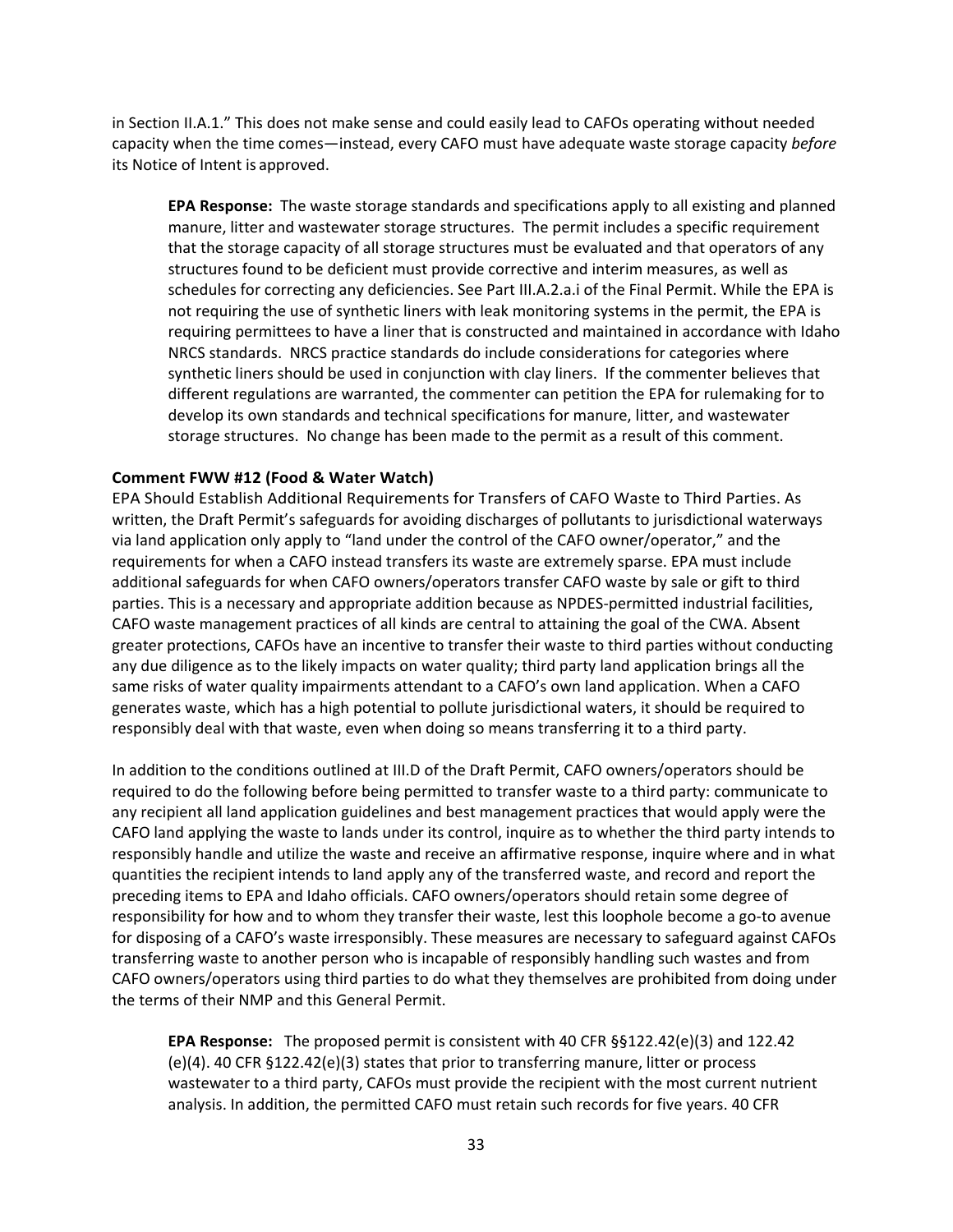§122.42(e)(4) requires the annual report to include an estimate of the amount of total manure, litter or process wastewater transferred to other persons in the past 12 months. If a third party meets the regulatory definition of a CAFO and discharges manure, litter, or process wastewater to waters of the United States, the owner/operator or third party in control of that CAFO must apply for the permit. In addition, Section 301(a) of the CWA prohibits the discharge of pollutants to waters of the U.S. except in accordance with an NPDES permit. If that third party meets the definition of a point source as defined in 40 CFR §122.2 and discharges pollutants to waters of the U.S. without an NPDES permit, that third party may be subject to enforcement for an unauthorized discharge.

### **Comment FWW #13 (Food & Water Watch)**

Land Application of Waste from Anerobic Digesters. An increasing number of CAFOs in Idaho are using or are considering using anaerobic digesters to capture methane from animal waste generated at CAFOs. EPA may not ignore the use of digestate—the leftover solid and liquid waste after methane capture—as a fertilizer for land applications. Digestate poses heightened risks to water quality, and merely spreading this digestate on fields as though it were no different than undigested CAFO waste is not BAT, in violation of the CWA and EPA's regulations. NRCS warns that nitrogen, phosphorus, and other elements in digestate are more water soluble than in undigested CAFO waste, making it more prone to leaching and runoff and posing a unique risk to surface water. Until EPA conducts a thorough assessment of the water pollution implications of land applying digestate, and how this affects agronomic rates, the Draft Permit should prohibit the use of liquid or solid digestate in land application practices.

**EPA Response:** The application of nutrients in any form, including digestate, must be accounted for in the nutrient management plan. See Part II.B.2 of the Final Permit. No change has been made to the permit as a result of this comment.

## **Comment FWW #14 (Food & Water Watch)**

The Final Permit Must Prohibit Spray Irrigation. The Draft Permit should expressly prohibit spray irrigation of manure given the unique risks associate with this practice. Using spray irrigation threatens surface waters because this practice can result in excessive application that causes waste ponding, leaching, and potential dry weather runoff. Spray irrigation also has the potential to cause drift to surface waters nearby target fields. These irrigation systems are also reliant on pipes and hoses to connect lagoons with sprayfields, which can leak or break, resulting in unpermitted discharges.

Spray irrigation also results in higher rates of evaporation and volatilization of a range of CAFO pollutants. Several studies have found that when manure is not incorporated into soil after application, more than half of the manure ammonia is lost, likely due to volatilization. This directly impacts surface waters because volatilized ammonia will re-deposit into waterways.

**EPA Response:** Please see the Idaho Nutrient Transport Risk Assessment (INTRA) method (Appendix E of the Final Permit), which directly incorporates an irrigation index into the risk assessment. This ensures that if spray irrigation is used, it is adequately accounted for. No change has been made to the permit as a result of this comment.

#### **Comment FWW #15 (Food & Water Watch)**

EPA Must Prohibit Land Applications When Current or Impending Rainfall Is Capable of Producing Unauthorized Discharge. The Draft Permit does not appear to include a condition requiring, or even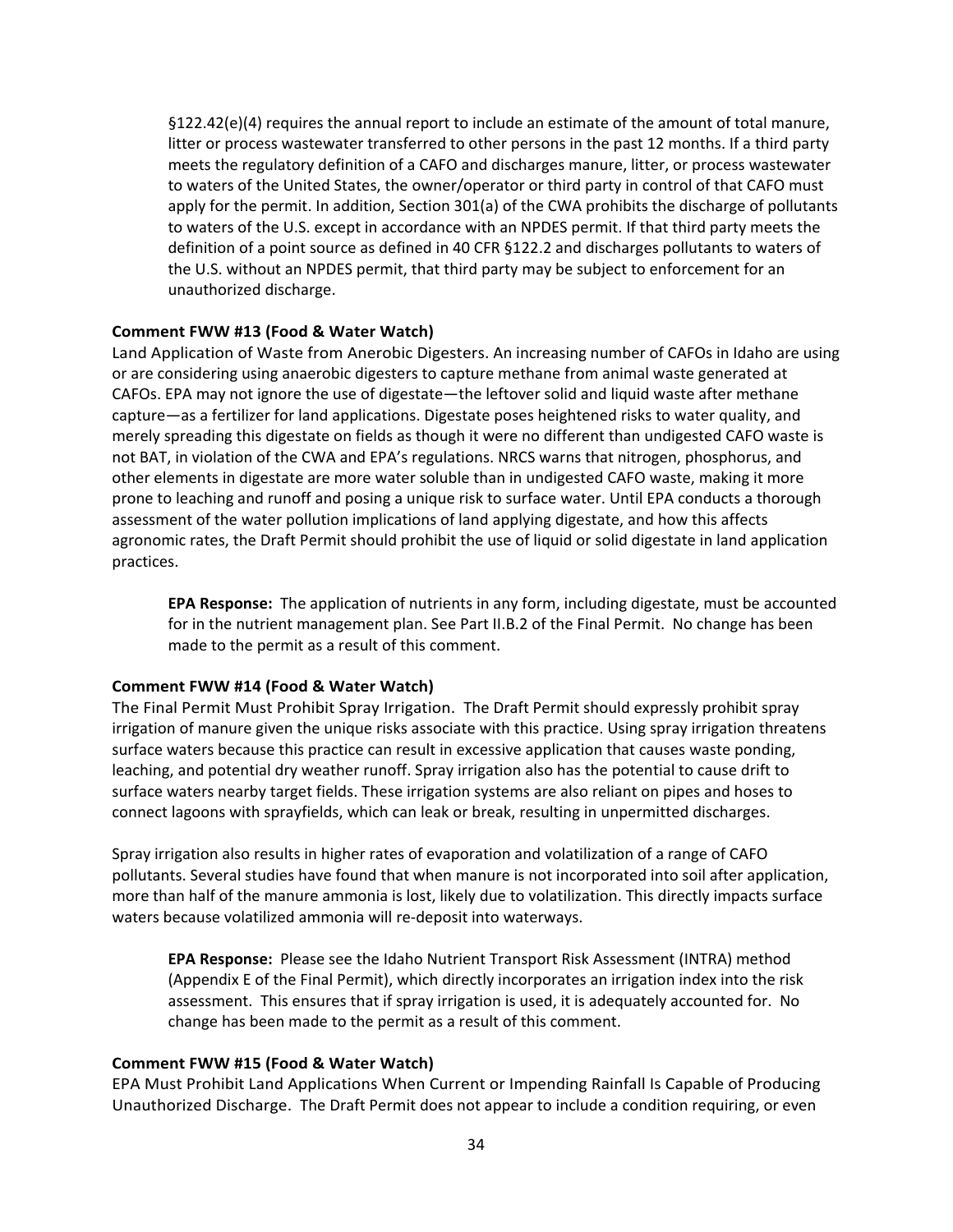suggesting, CAFOs delay land applications of waste if current or impending precipitation capable of producing an unauthorized discharge is forecasted. This is a typical requirement in other CAFO NPDES permits, and one EPA strongly encourages delegated states to implement; EPA should clearly require it in this permit as well. Even the currently operative CAFO general permit from 2012 contains this consideration by incorporating NRCS Conservation Practice 590. As a result, if the Final Permit does not include this prohibition and lacks a considered justification and finding of necessity, it would violate the CWA's express anti-backsliding prohibition.

When the National Weather Service forecasts rainfall exceeding one-half inch, or less if a lesser rainfall event is capable of producing unauthorized discharge, during the planned time of application or within 24 hours after the planned time of application, CAFOs must delay land application because rainfall onto freshly applied waste is likely to result in discharges. Such a requirement follows logically from the restrictions already deemed essential in the Draft Permit, namely the prohibition on applying to saturated ground. There is no reason to only prohibit applying waste when rain has already saturated ground, but not when rainfall is actively or imminently going to produce similar conditions that make unauthorized discharges likely.

**EPA Response:** The EPA concurs with the comment. Avoiding land application during precipitation or snowmelt events or when conditions that could generate discharges are expected, is an inherent aspect of application timing. However, none of the appended technical tools specifically articulates this element. Therefore, Part II.B.10.b of the Final Permit has been modified as follows to provide clarity on the prohibition on land application of manure, litter and process wastewater: *When the top two inches of soil are saturated from rainfall, snow melt, irrigation, or when current or predicted weather is capable of producing such conditions.*

## **Comment FWW #16 (Food & Water Watch)**

Discharges from Ventilation Systems. The Final Permit should also make clear that discharges from CAFO ventilation systems are point source discharges covered by the CWA, and establish permit conditions necessary to protect waterways from this pollution. The term "pollutant" is defined very broadly in the CWA, and EPA's position is that CAFO ventilation fans are capable of discharges covered by the CWA. These ventilation systems are used by various types of facilities, and can directly discharge pollutants such as manure, dust, litter, ammonia, and animal debris (feathers, hair, etc.) into nearby jurisdictional waters or conduits to jurisdictional waters, such as production area ditches or channels.

EPA must include BPJ conditions in the Permit regarding the use of ventilation systems. As EPA has stated, "there are other circumstances where a permit writer must use BPJ or special permit conditions to address specific discharges at CAFOs that are not included in the ELG. For example, the CAFO ELG does not address … pollutants (such as manure, feathers, and feed) that have fallen to the ground immediately downward from confinement building exhaust ducts and ventilation fans …."

**EPA Response:** The permit is clear that any discharge of manure, litter or process wastewater from the production area is prohibited except for the circumstances of discharges occurring when specific 25-year 24-hour storm design standards have been implemented and maintained (Part II.A.1). There are no exceptions to this discharge prohibition. The permittee is required to develop a nutrient management plan that addresses all site-specific conditions to comply with this requirement (Part III.A.2). This necessarily includes all sources and transport mechanisms of manure, litter and process wastewater, even though the permit does not provide an exhaustive list.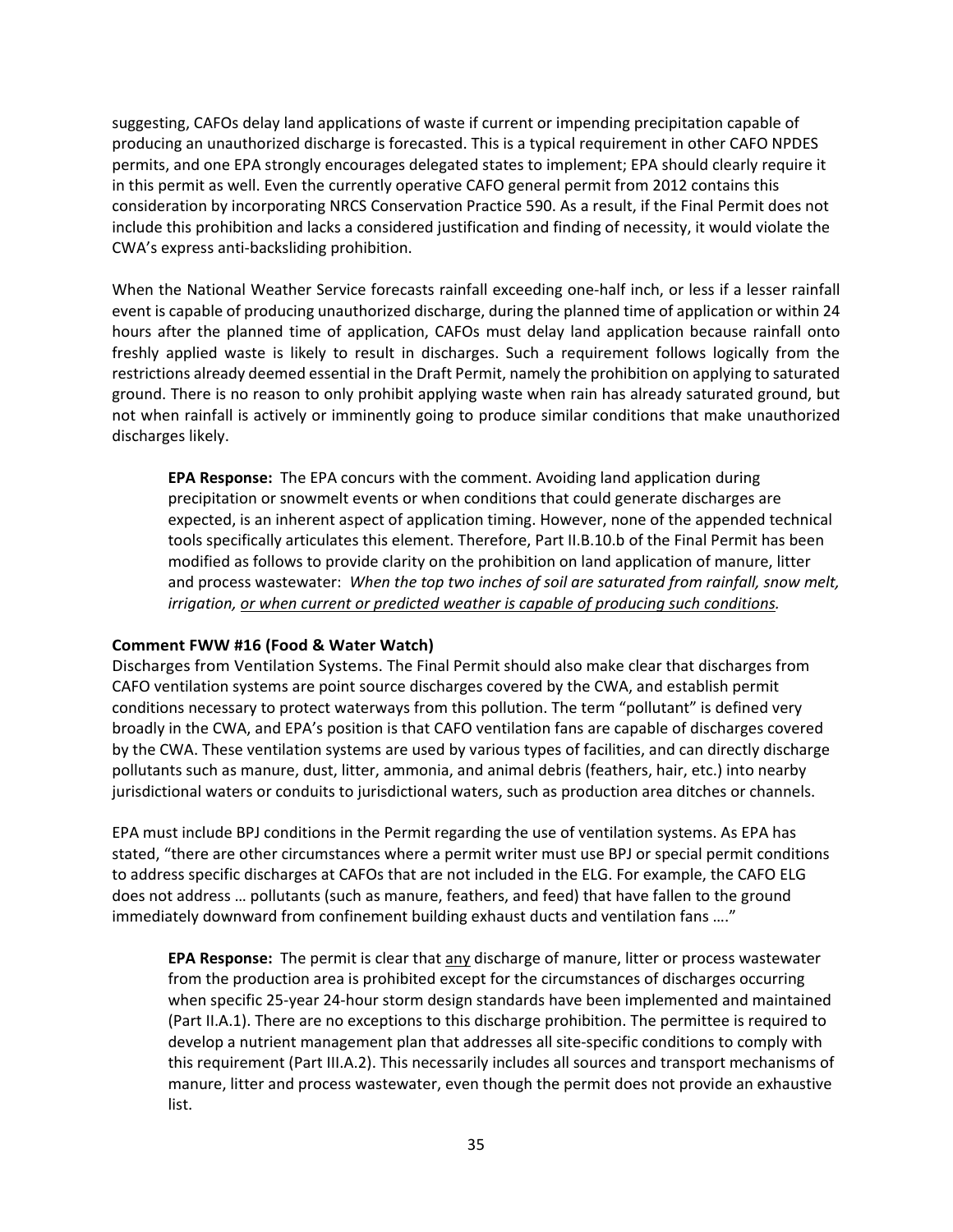### **Comment FWW #17 (Food & Water Watch)**

Reassess 25-year, 24-hour Storm Event Standards. EPA should require Idaho CAFOs to plan for the extreme precipitation events made increasingly more common by climate change. Extreme precipitation events are likely to cause overflows of stored waste at CAFO production areas designed to specifications based on outdated historical precipitation patterns. The consequences of storage lagoon overflows are dire, as shown by recent events elsewhere in the nation. The Draft Permit does not specifically define this standard, but a CAFO operator could reasonably look to EPA's regulatory definition for guidance to determine the nature of a "25-year, 24-hour storm event" for their operation. Unfortunately, EPA anchors its regulatory definition to nearly 60-year-old NRCS data. Given that dated and no longer applicable set of metrics, EPA should establish a more protective and accurate standard based on the most current data that ensures CAFOs' waste impoundments are capable of accommodating today's more extreme 25-year, 24-hour storms. EPA has asked other state authorities to do just this. If EPA does not require Idaho CAFOs to prepare for current conditions, facilities will be able to avail themselves of a permit shield for overflows and other discharges resulting from storms that are no longer 25-year, 24 hour events, but rather are the new normal.

**EPA Response:** Changing either the regulatory threshold, i.e., the 25-year, 24-hour storm, as stipulated in 40 CFR Part 412 or NOAA's published rainfall precipitation frequency and duration estimates are outside the scope of this permitting action. No change has been made to the permit as a result of this comment.

### **Comment FWW #18 (Food & Water Watch)**

CAFOs in Idaho are having serious impacts on the State's jurisdictional waters, and EPA needs to bring these facilities' pollution under control to protect and improve water quality as required by the CWA. Commenters appreciate the steps forward EPA has included in the Draft Permit, but respectfully request that it strengthen the Permit with the above conditions and requirements that are necessary to protect water quality in Idaho from an out-of-control CAFO industry. And to give the Permit effect and make these improvements lead to actual improvements in water quality, EPA must establish a presumption of discharge for certain CAFOs that requires them to obtain NPDES permit coverage. Please contact us with any questions you may have regarding any of the above comments and why the proposed revisions are necessary in Idaho. Thank you for your attention and consideration.

**EPA Response:** The EPA acknowledges the comment and has addressed the specifics summarized in this paragraph in prior responses.

## <span id="page-35-0"></span>**Comment IDOA #1 (In Defense of Animals)**

As one of 250,000 supporters of the California-based international animal protection nonprofit organization In Defense of Animals, I respectfully urge the EPA's Region 10 Office to NOT reissue the National Pollutant Discharge Elimination System General Permit for Idaho's Concentrated Animal Feeding Operations (CAFOs). CAFOs perpetrate severe animal cruelty, are inherently unsustainable, and cause significant environmental damage. The EPA is charged with safeguarding human health and the environment, and therefore should not give corporations permission to invade rural communities and damage their residents' health.

CAFOs produce large quantities of waste and manure, which is dumped in lagoons or large fields. During downpours, the waste can overflow causing runoff to end up in rural communities' water supplies. Waste also seeps into underground aquifers containing groundwater.